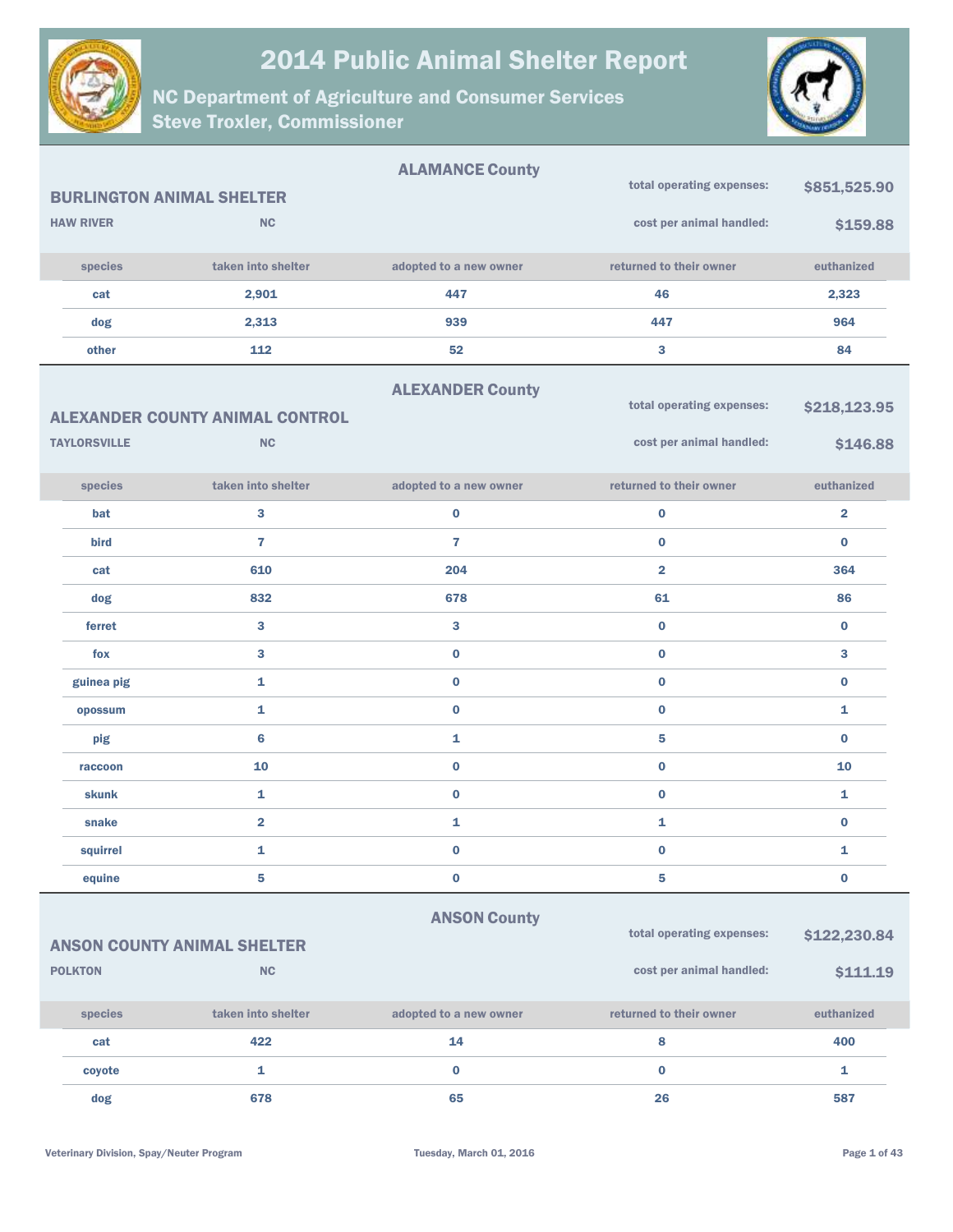



|                         |                 |                                                | <b>ANSON County</b>    | total operating expenses: | \$122,230.84 |
|-------------------------|-----------------|------------------------------------------------|------------------------|---------------------------|--------------|
|                         |                 | <b>ANSON COUNTY ANIMAL SHELTER</b>             |                        |                           |              |
|                         | <b>POLKTON</b>  | <b>NC</b>                                      |                        | cost per animal handled:  | \$111.19     |
|                         | species         | taken into shelter                             | adopted to a new owner | returned to their owner   | euthanized   |
|                         | <b>skunk</b>    | $\mathbf{1}$                                   | $\bf{0}$               | $\bf{0}$                  | $\mathbf{1}$ |
|                         |                 |                                                | <b>ASHE County</b>     |                           |              |
|                         |                 | <b>ASHE COUNTY ANIMAL SHELTER</b>              |                        | total operating expenses: | \$103,431.00 |
|                         | <b>CRUMPLER</b> | <b>NC</b>                                      |                        | cost per animal handled:  | \$128.32     |
|                         |                 |                                                |                        |                           |              |
|                         | species         | taken into shelter                             | adopted to a new owner | returned to their owner   | euthanized   |
|                         | cat             | 433                                            | 11                     | 5                         | 417          |
|                         | dog             | 336                                            | 173                    | 38                        | 128          |
|                         | donkey          | $\overline{2}$                                 | $\bf{0}$               | $\overline{2}$            | $\bf{0}$     |
|                         | horse           | 5                                              | 4                      | 1                         | $\bf{0}$     |
|                         | rabbit          | 30                                             | 30                     | $\bf{0}$                  | $\bf{0}$     |
|                         |                 |                                                | <b>AVERY County</b>    |                           |              |
|                         |                 | <b>AVERY COUNTY HUMANE SOCIETY</b>             |                        | total operating expenses: | \$699,999.99 |
|                         | <b>NEWLAND</b>  | <b>NC</b>                                      |                        | cost per animal handled:  | \$300.00     |
|                         |                 |                                                |                        |                           |              |
|                         | species         | taken into shelter                             | adopted to a new owner | returned to their owner   | euthanized   |
|                         | bird            | 5                                              | 5                      | $\bf{0}$                  | $\bf{0}$     |
|                         | cat             | 341                                            | 274                    | 4                         | 68           |
|                         | dog             | 564                                            | 474                    | 40                        | 52           |
|                         | guinea pig      | 1                                              | 1                      | $\bf{0}$                  | $\bf{0}$     |
|                         | pig             | 1                                              | $\bf{0}$               | 1                         | $\bf{0}$     |
|                         | rat             | 3                                              | 3                      | $\bf{0}$                  | $\bf{0}$     |
|                         |                 |                                                | <b>BEAUFORT County</b> |                           |              |
|                         |                 | <b>BETSY BAILEY NELSON ANIMAL CONTROL FAC.</b> |                        | total operating expenses: | \$387,671.00 |
| NC<br><b>WASHINGTON</b> |                 |                                                |                        | cost per animal handled:  | \$156.50     |
|                         |                 |                                                |                        |                           |              |
|                         | species         | taken into shelter                             | adopted to a new owner | returned to their owner   | euthanized   |
|                         | cat             | 1,313                                          | 503                    | 11                        | 799          |
|                         | dog             | 1,161                                          | 829                    | 132                       | 200          |
|                         | horse           | 3                                              | 3                      | $\bf{0}$                  | $\bf{0}$     |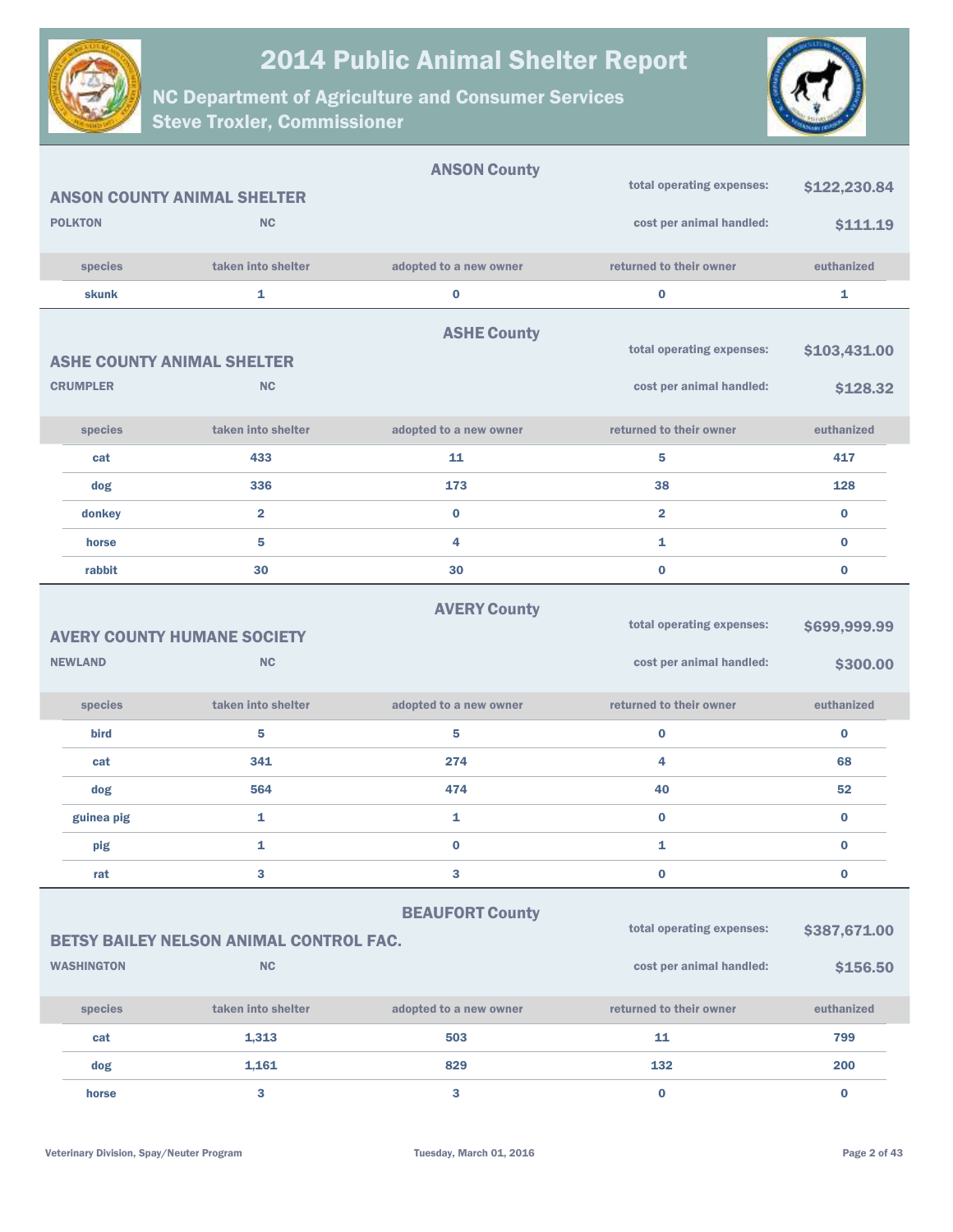



|                        |                                        | <b>BERTIE County</b>    |                           |                         |
|------------------------|----------------------------------------|-------------------------|---------------------------|-------------------------|
|                        | <b>BERTIE COUNTY ANIMAL SHELTER</b>    |                         | total operating expenses: | \$118,777.00            |
| <b>WINDSOR</b>         | <b>NC</b>                              |                         | cost per animal handled:  | \$109.00                |
| species                | taken into shelter                     | adopted to a new owner  | returned to their owner   | euthanized              |
| cat                    | 571                                    | 28                      | $\overline{\mathbf{2}}$   | 536                     |
| dog                    | 515                                    | 218                     | 8                         | 280                     |
|                        |                                        | <b>BERTIE County</b>    |                           |                         |
| <b>TOWN OF WINDSOR</b> |                                        |                         | total operating expenses: | \$11,082.90             |
| <b>WINDSOR</b>         | <b>NC</b>                              |                         | cost per animal handled:  | \$191.09                |
| species                | taken into shelter                     | adopted to a new owner  | returned to their owner   | euthanized              |
| cat                    | 35                                     | 9                       | $\bf{0}$                  | 26                      |
| dog                    | 23                                     | 5                       | 4                         | 14                      |
| opossum                | 8                                      | $\bf{0}$                | 8                         | $\bf{0}$                |
| raccoon                | 6                                      | $\bf{0}$                | 6                         | $\bf{0}$                |
|                        |                                        | <b>BLADEN County</b>    | total operating expenses: | \$252,291.88            |
|                        | <b>BLADEN COUNTY ANIMAL SHELTER</b>    |                         |                           |                         |
| <b>ELIZABETHTOWN</b>   | <b>NC</b>                              |                         | cost per animal handled:  | \$145.25                |
| species                | taken into shelter                     | adopted to a new owner  | returned to their owner   | euthanized              |
| cat                    | 689                                    | 332                     | 55                        | 290                     |
| chicken                | 11                                     | 11                      | $\bf{0}$                  | $\bf{0}$                |
| dog                    | 1,034                                  | 877                     | 63                        | 93                      |
| opossum                | 1                                      | $\bf{0}$                | $\bf{0}$                  | 1                       |
| raccoon                | $\overline{\mathbf{2}}$                | $\bf{0}$                | $\pmb{0}$                 | $\overline{\mathbf{2}}$ |
|                        |                                        | <b>BRUNSWICK County</b> |                           |                         |
|                        | <b>BRUNSWICK COUNTY ANIMAL SHELTER</b> |                         | total operating expenses: | \$877,235.00            |
| <b>SUPPLY</b>          | <b>NC</b>                              |                         | cost per animal handled:  | \$160.13                |
| species                | taken into shelter                     | adopted to a new owner  | returned to their owner   | euthanized              |
| bat                    | 4                                      | $\bf{0}$                | $\bf{0}$                  | $\overline{2}$          |
| bird                   | 120                                    | $\overline{2}$          | $\bf{0}$                  | 1                       |
| cat                    | 2,896                                  | 443                     | 32                        | 2,150                   |
| chicken                | 71                                     | 3                       | $\bf{0}$                  | $\bf{0}$                |
| coyote                 | $\mathbf{3}$                           | $\mathbf 0$             | $\bf{0}$                  | 3                       |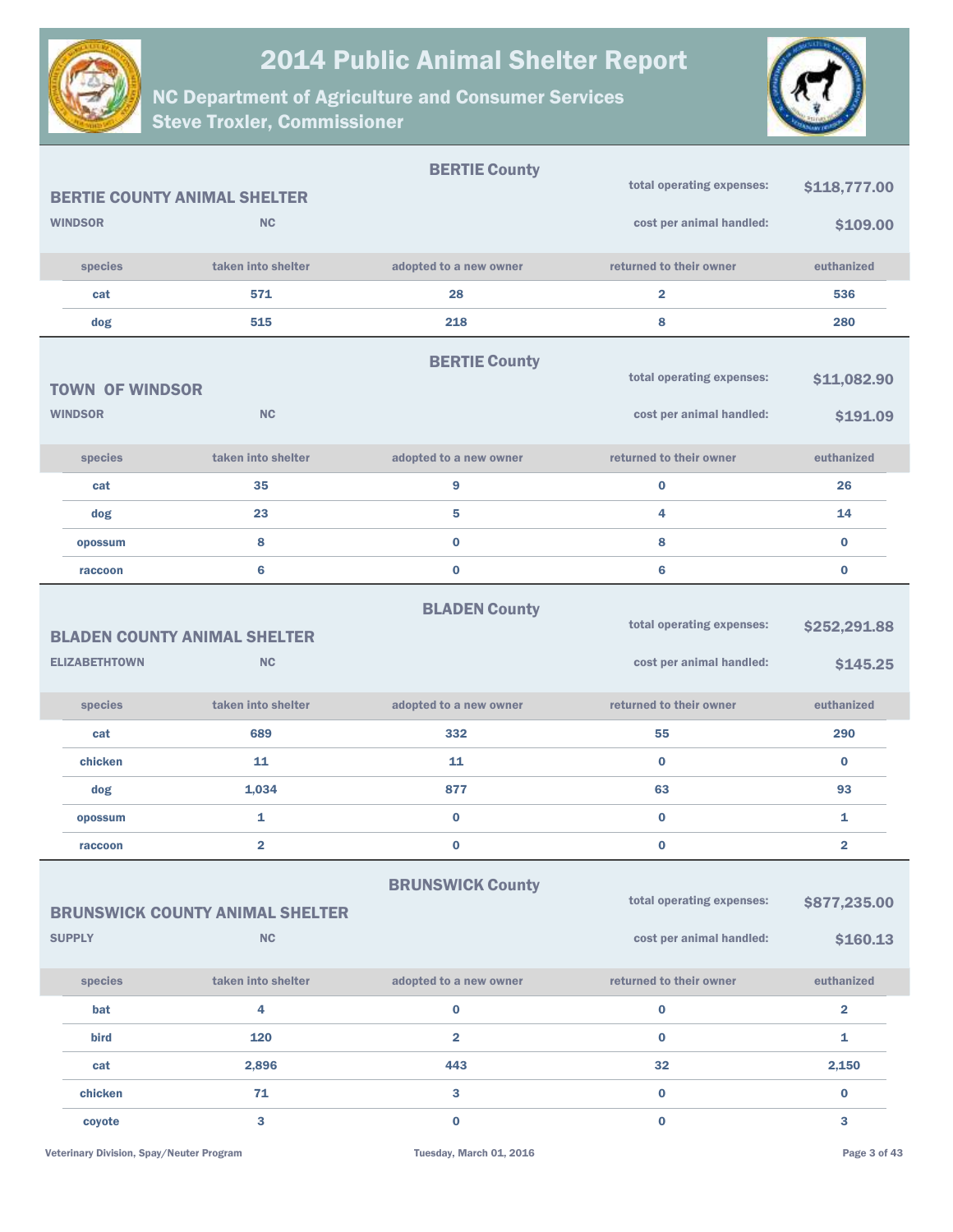



|                              |                           |                                        | <b>BRUNSWICK County</b> | total operating expenses: | \$877,235.00 |
|------------------------------|---------------------------|----------------------------------------|-------------------------|---------------------------|--------------|
|                              |                           | <b>BRUNSWICK COUNTY ANIMAL SHELTER</b> |                         |                           |              |
|                              | <b>SUPPLY</b>             | <b>NC</b>                              |                         | cost per animal handled:  | \$160.13     |
|                              | species                   | taken into shelter                     | adopted to a new owner  | returned to their owner   | euthanized   |
|                              | dog                       | 2,229                                  | 957                     | 292                       | 875          |
|                              | duck                      | 16                                     | $\pmb{0}$               | $\bf{0}$                  | 0            |
|                              | ferret                    | $\overline{\mathbf{2}}$                | $\overline{\mathbf{2}}$ | $\bf{0}$                  | 0            |
|                              | fox                       | 4                                      | $\pmb{0}$               | $\pmb{0}$                 | 2            |
|                              | goat                      | 4                                      | 3                       | $\bf{0}$                  | 0            |
|                              | guinea pig                | 12                                     | $\mathbf{7}$            | $\bf{0}$                  | 0            |
|                              | horse                     | 1                                      | $\pmb{0}$               | 1                         | 0            |
|                              | opossum                   | 56                                     | $\bf{0}$                | $\bf{0}$                  | 3            |
|                              | pig                       | $\overline{\mathbf{2}}$                | $\overline{\mathbf{2}}$ | $\bf{0}$                  | 0            |
|                              | rabbit                    | 8                                      | 8                       | $\bf{0}$                  | 0            |
|                              | raccoon                   | 50                                     | $\bf{0}$                | $\bf{0}$                  | 23           |
|                              |                           |                                        | <b>BRUNSWICK County</b> |                           |              |
|                              |                           | <b>TOWN OF CALABASH ANIMAL SHELTER</b> |                         | total operating expenses: | \$1,661.04   |
| <b>CALABASH</b><br><b>NC</b> |                           |                                        |                         | cost per animal handled:  | \$46.14      |
|                              |                           |                                        |                         |                           |              |
|                              | species                   | taken into shelter                     | adopted to a new owner  | returned to their owner   | euthanized   |
|                              | cat                       | 10                                     | 10                      | $\bf{0}$                  | 0            |
|                              | dog                       | 26                                     | 26                      | $\bf{0}$                  | $\bf{0}$     |
|                              |                           |                                        | <b>BRUNSWICK County</b> |                           |              |
|                              | <b>TOWN OF OAK ISLAND</b> |                                        |                         | total operating expenses: | \$7,735.00   |
|                              | <b>OAK ISLAND</b>         | $\sf NC$                               |                         | cost per animal handled:  | \$23.72      |
|                              | species                   | taken into shelter                     | adopted to a new owner  | returned to their owner   | euthanized   |
|                              | alligator                 | 3                                      | $\mathbf{3}$            | $\pmb{0}$                 | 0            |
|                              | bat                       | $\overline{\mathbf{2}}$                | $\overline{\mathbf{2}}$ | $\pmb{0}$                 | 0            |
|                              | bird                      | 28                                     | 25                      | $\pmb{0}$                 | $\mathbf{3}$ |
|                              | cat                       | 83                                     | 68                      | 12                        | 3            |
|                              | deer                      | $\mathbf{1}$                           | $\mathbf 0$             | $\bf{0}$                  | $\mathbf{1}$ |
|                              | dog                       | 124                                    | 32                      | 88                        | 4            |
|                              | opossum                   | 39                                     | 38                      | $\mathbf 0$               | $\mathbf{1}$ |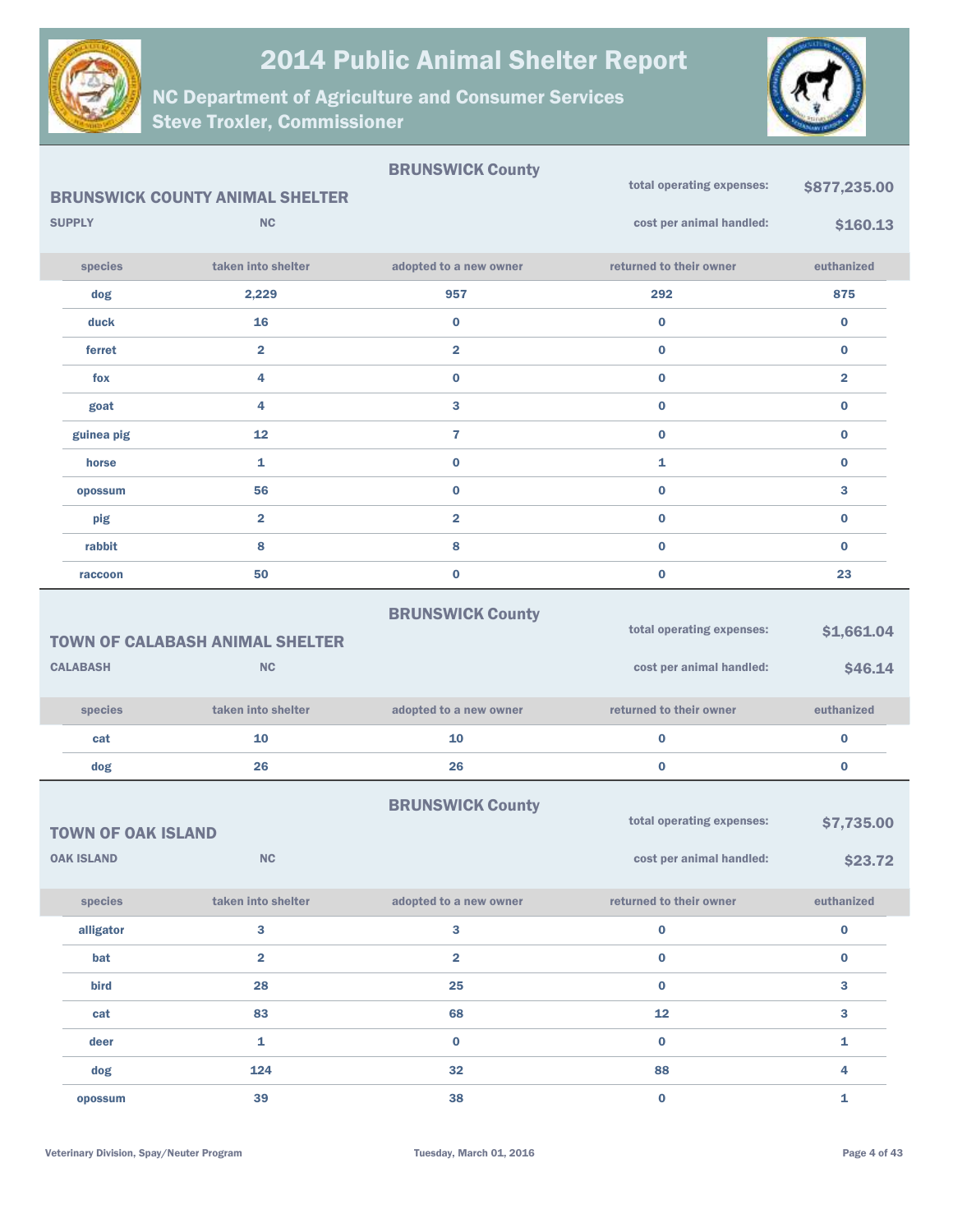



|                             |                         | <b>BRUNSWICK County</b>                                                                |                                                       |                            |
|-----------------------------|-------------------------|----------------------------------------------------------------------------------------|-------------------------------------------------------|----------------------------|
| <b>TOWN OF OAK ISLAND</b>   |                         |                                                                                        | total operating expenses:                             | \$7,735.00                 |
| <b>OAK ISLAND</b>           | <b>NC</b>               |                                                                                        | cost per animal handled:                              | \$23.72                    |
| species                     | taken into shelter      | adopted to a new owner                                                                 | returned to their owner                               | euthanized                 |
| otter                       | $\mathbf{1}$            | $\bf{0}$                                                                               | $\bf{0}$                                              | 1                          |
| raccoon                     | 26                      | 18                                                                                     | $\mathbf 0$                                           | 8                          |
| snake                       | 5                       | 4                                                                                      | $\bf{0}$                                              | 1                          |
| squirrel                    | $\overline{7}$          | $\overline{7}$                                                                         | $\bf{0}$                                              | $\bf{0}$                   |
| turtle                      | $\overline{7}$          | 5                                                                                      | $\bf{0}$                                              | $\overline{\mathbf{2}}$    |
| <b>TOWN OF SUNSET BEACH</b> |                         | <b>BRUNSWICK County</b>                                                                | total operating expenses:                             | \$300.00                   |
| <b>SUNSET BEACH</b>         | <b>NC</b>               |                                                                                        | cost per animal handled:                              | \$50.00                    |
| species                     | taken into shelter      | adopted to a new owner                                                                 | returned to their owner                               | euthanized                 |
| dog                         | $6\phantom{1}6$         | 0                                                                                      | 6                                                     | $\bf{0}$                   |
| <b>ASHEVILLE</b>            | <b>NC</b>               | <b>BUNCOMBE County</b><br><b>BUNCOMBE COUNTY ANIMAL SHELTER/ASHEVILLE HUMANE SOCIE</b> | total operating expenses:<br>cost per animal handled: | \$1,156,243.00<br>\$176.00 |
| species                     | taken into shelter      | adopted to a new owner                                                                 | returned to their owner                               | euthanized                 |
| bat                         | 51                      | $\bf{0}$                                                                               | $\bf{0}$                                              | 31                         |
| bird                        | 60                      | 51                                                                                     | $\mathbf{1}$                                          | 5                          |
| cat                         | 2,714                   | 1,697                                                                                  | 116                                                   | 494                        |
| coyote                      | $\overline{\mathbf{2}}$ | $\bf{0}$                                                                               | $\bf{0}$                                              | 1                          |
| deer                        | 3                       | $\bf{0}$                                                                               | $\bf{0}$                                              | $\bf{0}$                   |
| dog                         | 3,503                   | 1,436                                                                                  | 935                                                   | 505                        |
| ferret                      | $\overline{7}$          | 4                                                                                      | $\mathbf 0$                                           | $\overline{2}$             |
| fox                         | $\overline{2}$          | $\bf{0}$                                                                               | $\mathbf 0$                                           | $\bf{0}$                   |
| guinea pig                  | 22                      | 20                                                                                     | $\mathbf 0$                                           | $\mathbf{1}$               |
| hamster                     | $\overline{2}$          | $\overline{\mathbf{2}}$                                                                | $\bf{0}$                                              | $\bf{0}$                   |
| lizard                      | $\overline{2}$          | $\pmb{0}$                                                                              | $\mathbf 0$                                           | $\bf{0}$                   |
| opossum                     | 37                      | $\bf{0}$                                                                               | $\bf{0}$                                              | 21                         |
| other                       | 22                      | 8                                                                                      | $\bf{0}$                                              | 6                          |
| pig                         | 15                      | 8                                                                                      | $\overline{\mathbf{2}}$                               | 1                          |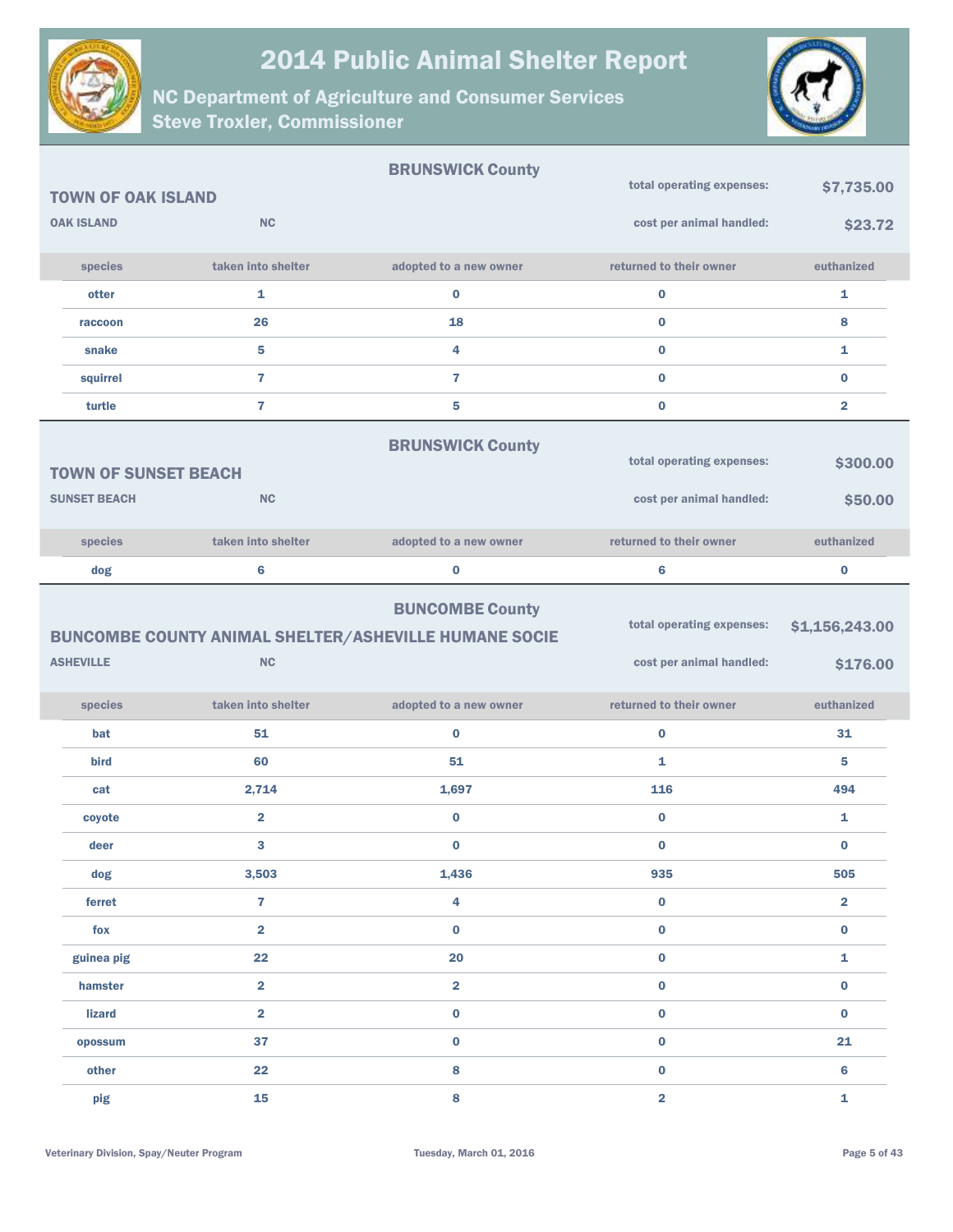

NC Department of Agriculture and Consumer Services Steve Troxler, Commissioner



|                  |                                    | <b>BUNCOMBE County</b>                                       |                           |                         |
|------------------|------------------------------------|--------------------------------------------------------------|---------------------------|-------------------------|
|                  |                                    | <b>BUNCOMBE COUNTY ANIMAL SHELTER/ASHEVILLE HUMANE SOCIE</b> | total operating expenses: | \$1,156,243.00          |
| <b>ASHEVILLE</b> | <b>NC</b>                          |                                                              | cost per animal handled:  | \$176.00                |
| species          | taken into shelter                 | adopted to a new owner                                       | returned to their owner   | euthanized              |
| rabbit           | 42                                 | 42                                                           | $\mathbf{1}$              | $\overline{\mathbf{2}}$ |
| raccoon          | 32                                 | $\bf{0}$                                                     | $\bf{0}$                  | 22                      |
| rat              | 5                                  | $\overline{\mathbf{2}}$                                      | $\mathbf 0$               | $\overline{\mathbf{2}}$ |
| snake            | 1                                  | $\bf{0}$                                                     | $\bf{0}$                  | $\bf{0}$                |
| squirrel         | 3                                  | $\bf{0}$                                                     | $\bf{0}$                  | 3                       |
| turtle           | 5                                  | $\bf{0}$                                                     | $\bf{0}$                  | $\bf{0}$                |
| bear             | 3                                  | $\bf{0}$                                                     | $\bf{0}$                  | $\bf{0}$                |
| <b>livestock</b> | 13                                 | $\overline{7}$                                               | 5                         | 1                       |
| ground hog       | $\overline{7}$                     | $\bf{0}$                                                     | $\bf{0}$                  | 6                       |
| hedgehog         | 1                                  | $\bf{0}$                                                     | $\bf{0}$                  | 1                       |
| equine           | 34                                 | 24                                                           | 11                        | 4                       |
| mammal           | $\mathbf{1}$                       | $\bf{0}$                                                     | $\bf{0}$                  | 1                       |
|                  |                                    | <b>BURKE County</b>                                          |                           |                         |
|                  | <b>BURKE COUNTY ANIMAL SHELTER</b> |                                                              | total operating expenses: | \$308,186.12            |
| <b>MORGANTON</b> | NC                                 |                                                              | cost per animal handled:  | \$74.26                 |
| species          | taken into shelter                 | adopted to a new owner                                       | returned to their owner   | euthanized              |
| bat              | $\overline{\mathbf{2}}$            | $\bf{0}$                                                     | $\bf{0}$                  | $\overline{\mathbf{2}}$ |
| cat              | 1,955                              | 96                                                           | 18                        | 1,841                   |
| dog              | 2,160                              | 723                                                          | 229                       | 1,208                   |
| fox              | 1                                  | $\bf{0}$                                                     | $\bf{0}$                  | 1                       |
| goat             | 1                                  | 1                                                            | $\bf{0}$                  | $\bf{0}$                |

guinea pig  $\begin{array}{cccccccccccccc} & & & & 1 & & & & 0 & & & & 0 & & & & 0 \end{array}$ hamster and  $\begin{array}{ccc} 1 & 0 & 0 & 0 \end{array}$ opossum  $\qquad \qquad \qquad \, 7$  0 0 0 0 0 1  $\frac{1}{1}$  and  $\frac{1}{1}$  and  $\frac{1}{1}$  and  $\frac{1}{1}$  and  $\frac{1}{1}$  and  $\frac{1}{1}$  and  $\frac{1}{1}$  and  $\frac{1}{1}$  and  $\frac{1}{1}$  and  $\frac{1}{1}$  and  $\frac{1}{1}$  and  $\frac{1}{1}$  and  $\frac{1}{1}$  and  $\frac{1}{1}$  and  $\frac{1}{1}$  and  $\frac{1}{1}$  a rabbit 4 1 0 3 raccoon and  $\begin{array}{ccc} 13 & 0 & 0 & 0 \end{array}$  and  $\begin{array}{ccc} 13 & 13 & 13 \end{array}$ ground hog  $\begin{array}{ccc} 4 & 0 & 0 \\ 0 & 0 & 0 \end{array}$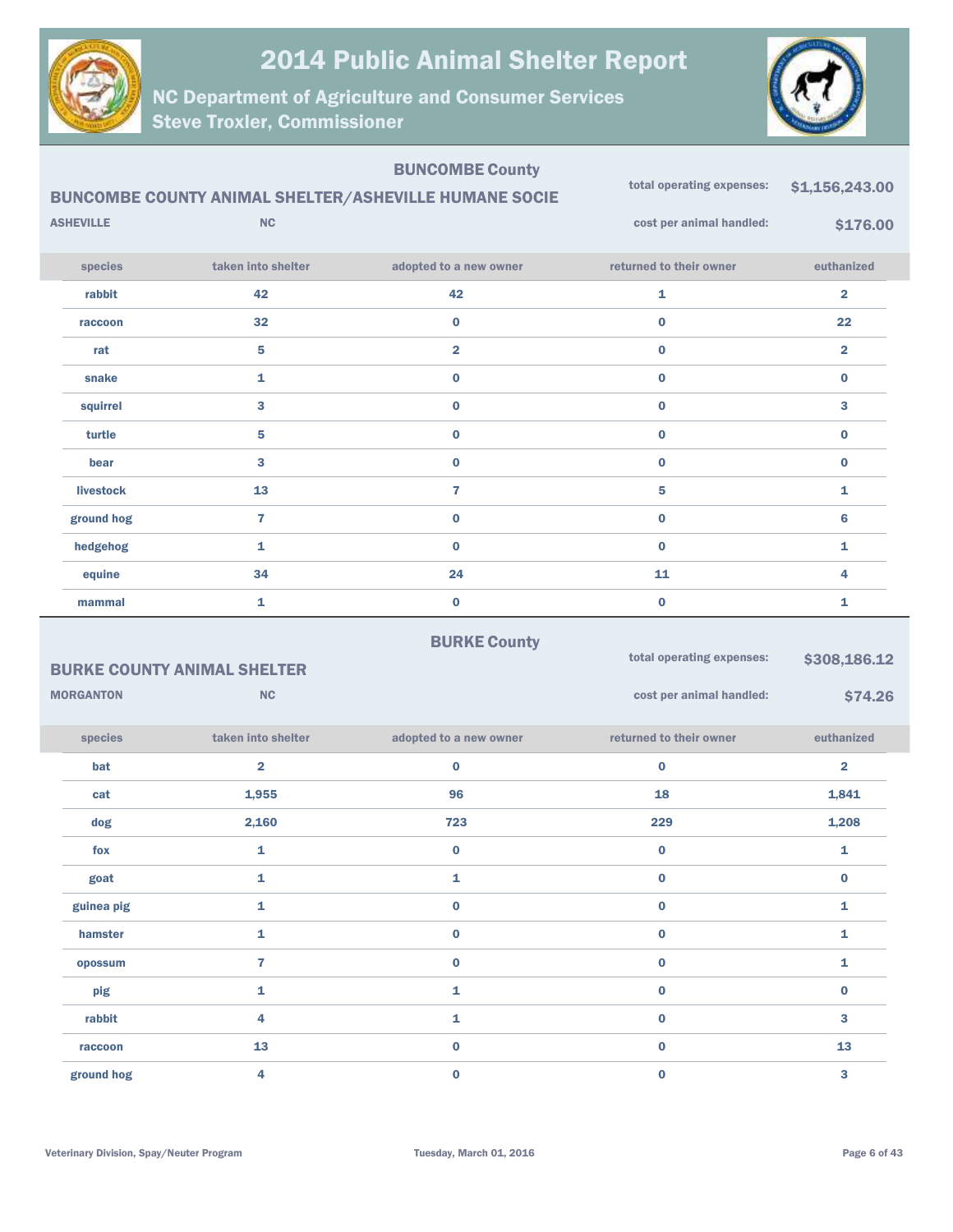



| <b>CONCORD</b><br>species<br>cat<br>dog                                                                                                                                                 | <b>CABARRUS COUNTY ANIMAL CONTROL</b><br><b>NC</b><br>taken into shelter<br>1,671<br>1,783<br><b>CALDWELL CO. ANIMAL CARE&amp;CONTROL SHELTER</b> | <b>CABARRUS County</b><br>adopted to a new owner<br>826<br>646<br><b>CALDWELL County</b> | total operating expenses:<br>cost per animal handled:<br>returned to their owner<br>9<br>276<br>total operating expenses: | \$856,047.41<br>\$247.84<br>euthanized<br>347<br>506<br>\$495,205.91 |
|-----------------------------------------------------------------------------------------------------------------------------------------------------------------------------------------|---------------------------------------------------------------------------------------------------------------------------------------------------|------------------------------------------------------------------------------------------|---------------------------------------------------------------------------------------------------------------------------|----------------------------------------------------------------------|
| <b>LENIOR</b>                                                                                                                                                                           | <b>NC</b>                                                                                                                                         |                                                                                          | cost per animal handled:                                                                                                  | \$151.53                                                             |
| species                                                                                                                                                                                 | taken into shelter                                                                                                                                | adopted to a new owner                                                                   | returned to their owner                                                                                                   | euthanized                                                           |
| bat                                                                                                                                                                                     | 1                                                                                                                                                 | $\bf{0}$                                                                                 | $\bf{0}$                                                                                                                  | $\bf{0}$                                                             |
| cat                                                                                                                                                                                     | 1,448                                                                                                                                             | 47                                                                                       | 20                                                                                                                        | 1,354                                                                |
| dog                                                                                                                                                                                     | 1,754                                                                                                                                             | 265                                                                                      | 219                                                                                                                       | 981                                                                  |
| donkey                                                                                                                                                                                  | 1                                                                                                                                                 | $\mathbf{1}$                                                                             | $\bf{0}$                                                                                                                  | $\mathbf 0$                                                          |
| ferret                                                                                                                                                                                  | $\bf{0}$                                                                                                                                          | 1                                                                                        | $\bf{0}$                                                                                                                  | $\bf{0}$                                                             |
| fox                                                                                                                                                                                     | 3                                                                                                                                                 | $\mathbf 0$                                                                              | $\bf{0}$                                                                                                                  | $\mathbf{1}$                                                         |
| goat                                                                                                                                                                                    | 1                                                                                                                                                 | 1                                                                                        | $\bf{0}$                                                                                                                  | $\bf{0}$                                                             |
| guinea pig                                                                                                                                                                              | 4                                                                                                                                                 | 3                                                                                        | $\bf{0}$                                                                                                                  | 1                                                                    |
| horse                                                                                                                                                                                   | 8                                                                                                                                                 | 4                                                                                        | 3                                                                                                                         | 1                                                                    |
| mule                                                                                                                                                                                    | 1                                                                                                                                                 | $\mathbf{1}$                                                                             | $\bf{0}$                                                                                                                  | $\bf{0}$                                                             |
| opossum                                                                                                                                                                                 | 1                                                                                                                                                 | $\bf{0}$                                                                                 | $\bf{0}$                                                                                                                  | 1                                                                    |
| pheasant                                                                                                                                                                                | 1                                                                                                                                                 | $\bf{0}$                                                                                 | $\bf{0}$                                                                                                                  | $\bf{0}$                                                             |
| pig                                                                                                                                                                                     | 4                                                                                                                                                 | 3                                                                                        | 1                                                                                                                         | 1                                                                    |
| rabbit                                                                                                                                                                                  | 1                                                                                                                                                 | $\overline{2}$                                                                           | $\bf{0}$                                                                                                                  | $\bf{0}$                                                             |
| raccoon                                                                                                                                                                                 | 39                                                                                                                                                | $\pmb{0}$                                                                                | $\mathbf 0$                                                                                                               | 35                                                                   |
| rat                                                                                                                                                                                     | 1                                                                                                                                                 | $\pmb{0}$                                                                                | $\pmb{0}$                                                                                                                 | $\mathbf 1$                                                          |
| <b>CARTERET County</b><br>total operating expenses:<br>\$338,699.00<br><b>CARTERET COUNTY HUMANE SOCIETY</b><br><b>NEWPORT</b><br>$\mathsf{NC}$<br>cost per animal handled:<br>\$120.36 |                                                                                                                                                   |                                                                                          |                                                                                                                           |                                                                      |
| species                                                                                                                                                                                 | taken into shelter                                                                                                                                | adopted to a new owner                                                                   | returned to their owner                                                                                                   | euthanized                                                           |
| cat                                                                                                                                                                                     | 1,780                                                                                                                                             | 606                                                                                      | 41                                                                                                                        | 1,069                                                                |
| chicken                                                                                                                                                                                 | $\mathbf{1}$                                                                                                                                      | $\bf{0}$                                                                                 | $\mathbf 0$                                                                                                               | $\mathbf 0$                                                          |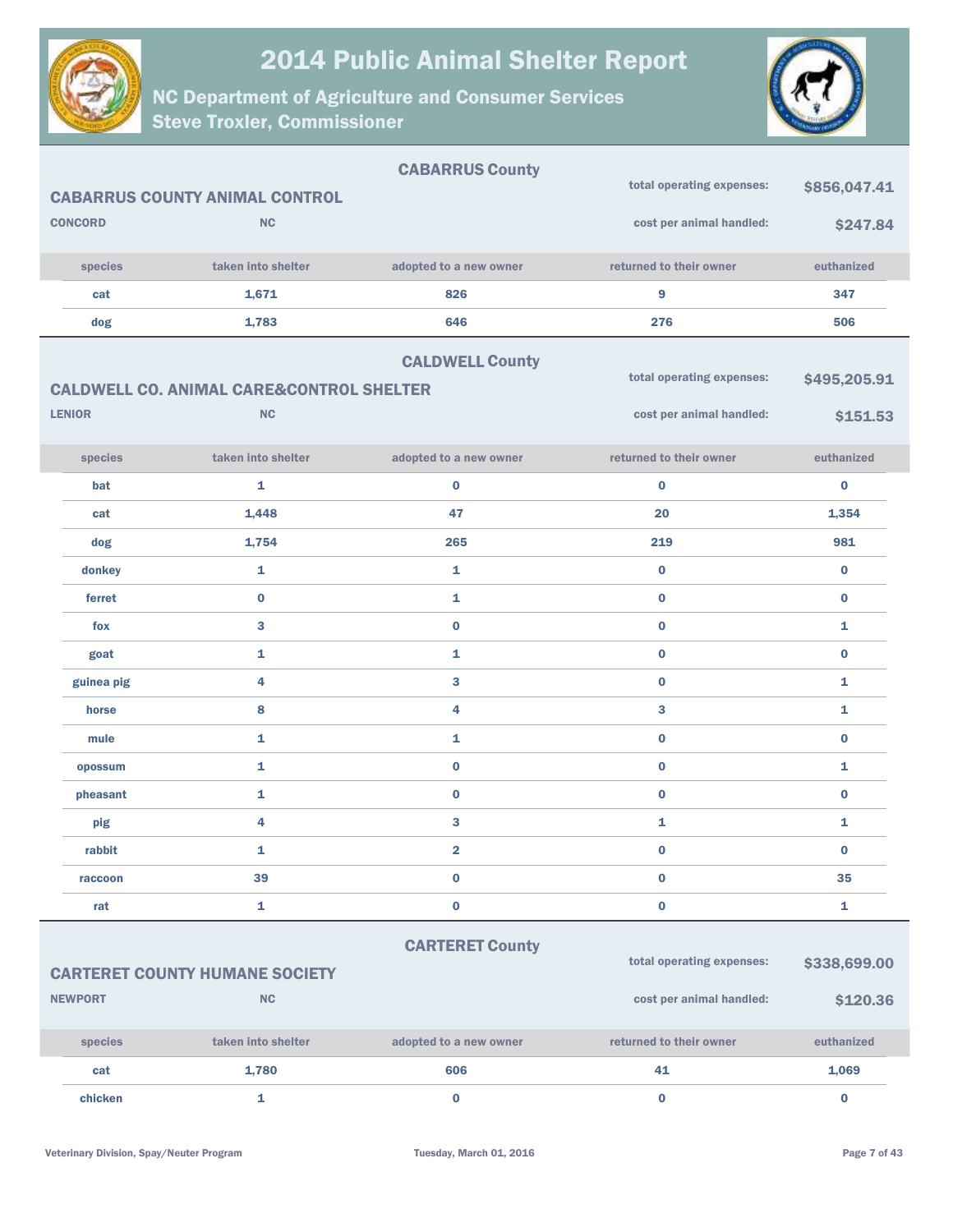



|                    |                                                                                   | <b>CARTERET County</b>  | total operating expenses: | \$338,699.00            |  |  |
|--------------------|-----------------------------------------------------------------------------------|-------------------------|---------------------------|-------------------------|--|--|
|                    | <b>CARTERET COUNTY HUMANE SOCIETY</b>                                             |                         |                           |                         |  |  |
| <b>NEWPORT</b>     | <b>NC</b>                                                                         |                         | cost per animal handled:  | \$120.36                |  |  |
| species            | taken into shelter                                                                | adopted to a new owner  | returned to their owner   | euthanized              |  |  |
| dog                | 1,023                                                                             | 714                     | 222                       | 144                     |  |  |
| fox                | 5                                                                                 | $\bf{0}$                | $\bf{0}$                  | $\bf{0}$                |  |  |
| guinea pig         | 1                                                                                 | 0                       | 1                         | $\bf{0}$                |  |  |
| rabbit             | 1                                                                                 | $\mathbf 0$             | $\bf{0}$                  | 1                       |  |  |
| raccoon            | 1                                                                                 | 0                       | $\bf{0}$                  | $\bf{0}$                |  |  |
| sheep              | 1                                                                                 | $\mathbf{0}$            | $\mathbf{1}$              | $\bf{0}$                |  |  |
| turtle             | 1                                                                                 | $\bf{0}$                | 1                         | $\bf{0}$                |  |  |
|                    |                                                                                   | <b>CASWELL County</b>   |                           |                         |  |  |
|                    | <b>CASWELL COUNTY ANIMAL SHELTER</b>                                              |                         | total operating expenses: | \$113,000.00            |  |  |
| <b>YANCEYVILLE</b> | <b>NC</b>                                                                         |                         | cost per animal handled:  | \$84.45                 |  |  |
| species            | taken into shelter                                                                | adopted to a new owner  | returned to their owner   | euthanized              |  |  |
| bat                | $\overline{\mathbf{2}}$                                                           | 0                       | $\bf{0}$                  | $\overline{\mathbf{2}}$ |  |  |
| cat                | 621                                                                               | 95                      | 5                         | 538                     |  |  |
| dog                | 707                                                                               | 403                     | 52                        | 273                     |  |  |
| ferret             | 1                                                                                 | 1                       | $\bf{0}$                  | $\mathbf 0$             |  |  |
| guinea pig         | 1                                                                                 | 1                       | $\bf{0}$                  | $\bf{0}$                |  |  |
| hamster            | $\overline{\mathbf{2}}$                                                           | $\overline{\mathbf{2}}$ | $\bf{0}$                  | $\mathbf 0$             |  |  |
| horse              | 1                                                                                 | 1                       | $\bf{0}$                  | $\bf{0}$                |  |  |
| parakeet           | 1                                                                                 | 1                       | $\bf{0}$                  | $\bf{0}$                |  |  |
| rabbit             | 1                                                                                 | 1                       | $\bf{0}$                  | $\bf{0}$                |  |  |
| raccoon            | 1                                                                                 | 0                       | $\bf{0}$                  | $\mathbf{1}$            |  |  |
|                    |                                                                                   | <b>CHATHAM County</b>   |                           |                         |  |  |
|                    | total operating expenses:<br>\$654,120.00<br><b>CHATHAM COUNTY ANIMAL CONTROL</b> |                         |                           |                         |  |  |
| <b>PITTSBORO</b>   | NC                                                                                |                         | cost per animal handled:  | \$383.64                |  |  |
| species            | taken into shelter                                                                | adopted to a new owner  | returned to their owner   | euthanized              |  |  |
| bat                | 15                                                                                | $\bf{0}$                | $\bf{0}$                  | $\bf{0}$                |  |  |
| bird               | 3                                                                                 | 0                       | $\bf{0}$                  | $\bf{0}$                |  |  |
| cat                | 793                                                                               | 248                     | 16                        | 505                     |  |  |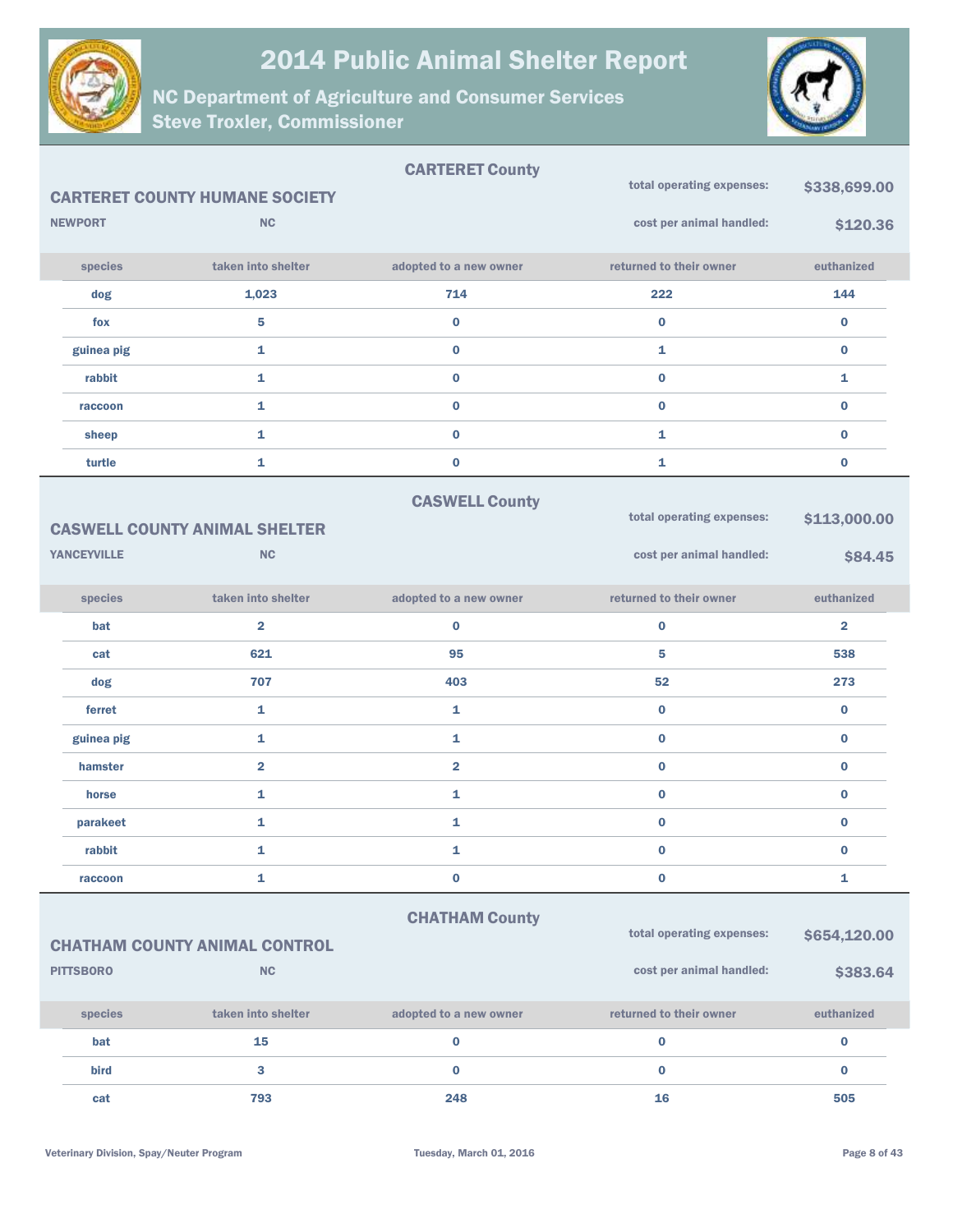



|                  |                                                   | <b>CHATHAM County</b>   | total operating expenses: | \$654,120.00 |
|------------------|---------------------------------------------------|-------------------------|---------------------------|--------------|
| <b>PITTSBORO</b> | <b>CHATHAM COUNTY ANIMAL CONTROL</b><br><b>NC</b> |                         | cost per animal handled:  |              |
|                  |                                                   |                         |                           | \$383.64     |
| species          | taken into shelter                                | adopted to a new owner  | returned to their owner   | euthanized   |
| dog              | 858                                               | 419                     | 109                       | 342          |
| ferret           | 1                                                 | $\bf{0}$                | $\bf{0}$                  | $\bf{0}$     |
| fox              | $\overline{\mathbf{2}}$                           | $\bf{0}$                | $\bf{0}$                  | $\bf{0}$     |
| guinea pig       | 8                                                 | $\bf{0}$                | $\bf{0}$                  | $\bf{0}$     |
| opossum          | 1                                                 | $\bf{0}$                | $\bf{0}$                  | $\bf{0}$     |
| pig              | $\overline{\mathbf{2}}$                           | $\bf{0}$                | $\bf{0}$                  | $\bf{0}$     |
| rabbit           | 11                                                | $\bf{0}$                | $\bf{0}$                  | $\bf{0}$     |
| raccoon          | $\overline{7}$                                    | $\bf{0}$                | $\bf{0}$                  | $\bf{0}$     |
| rat              | 1                                                 | $\bf{0}$                | $\bf{0}$                  | $\bf{0}$     |
| <b>skunk</b>     | $\overline{\mathbf{2}}$                           | $\bf{0}$                | $\bf{0}$                  | $\bf{0}$     |
| squirrel         | 1                                                 | $\bf{0}$                | $\bf{0}$                  | $\mathbf 0$  |
|                  |                                                   | <b>CHOWAN County</b>    |                           |              |
|                  | <b>TRI-COUNTY ANIMAL SHELTER</b>                  |                         | total operating expenses: | \$187,995.27 |
| <b>TYNER</b>     | <b>NC</b>                                         |                         | cost per animal handled:  | \$88.97      |
|                  |                                                   |                         |                           |              |
| species          | taken into shelter                                | adopted to a new owner  | returned to their owner   | euthanized   |
| bird             | $6\phantom{1}$                                    | 6                       | $\bf{0}$                  | $\bf{0}$     |
| cat              | 1,045                                             | 153                     | $\overline{7}$            | 864          |
| dog              | 1,068                                             | 549                     | 66                        | 393          |
| rabbit           | $\bf 6$                                           | 6                       | $\bf{0}$                  | $\bf{0}$     |
|                  |                                                   | <b>CLEVELAND County</b> |                           |              |
|                  | <b>CLEVELAND COUNTY ANIMAL SHELTER</b>            |                         | total operating expenses: | \$958,918.00 |
| <b>SHELBY</b>    | NC                                                |                         | cost per animal handled:  | \$189.58     |
|                  |                                                   |                         |                           |              |
| species          | taken into shelter                                | adopted to a new owner  | returned to their owner   | euthanized   |
| bat              | 24                                                | $\bf{0}$                | $\mathbf 0$               | 24           |
| buzzard          | 3                                                 | $\overline{\mathbf{2}}$ | $\bf{0}$                  | 1            |
| cat              | 2,141                                             | 222                     | 13                        | 1,901        |
| chicken          | 13                                                | 13                      | $\mathbf 0$               | $\pmb{0}$    |
| coyote           | $\mathbf{1}$                                      | $\mathbf 0$             | $\pmb{0}$                 | $\mathbf{1}$ |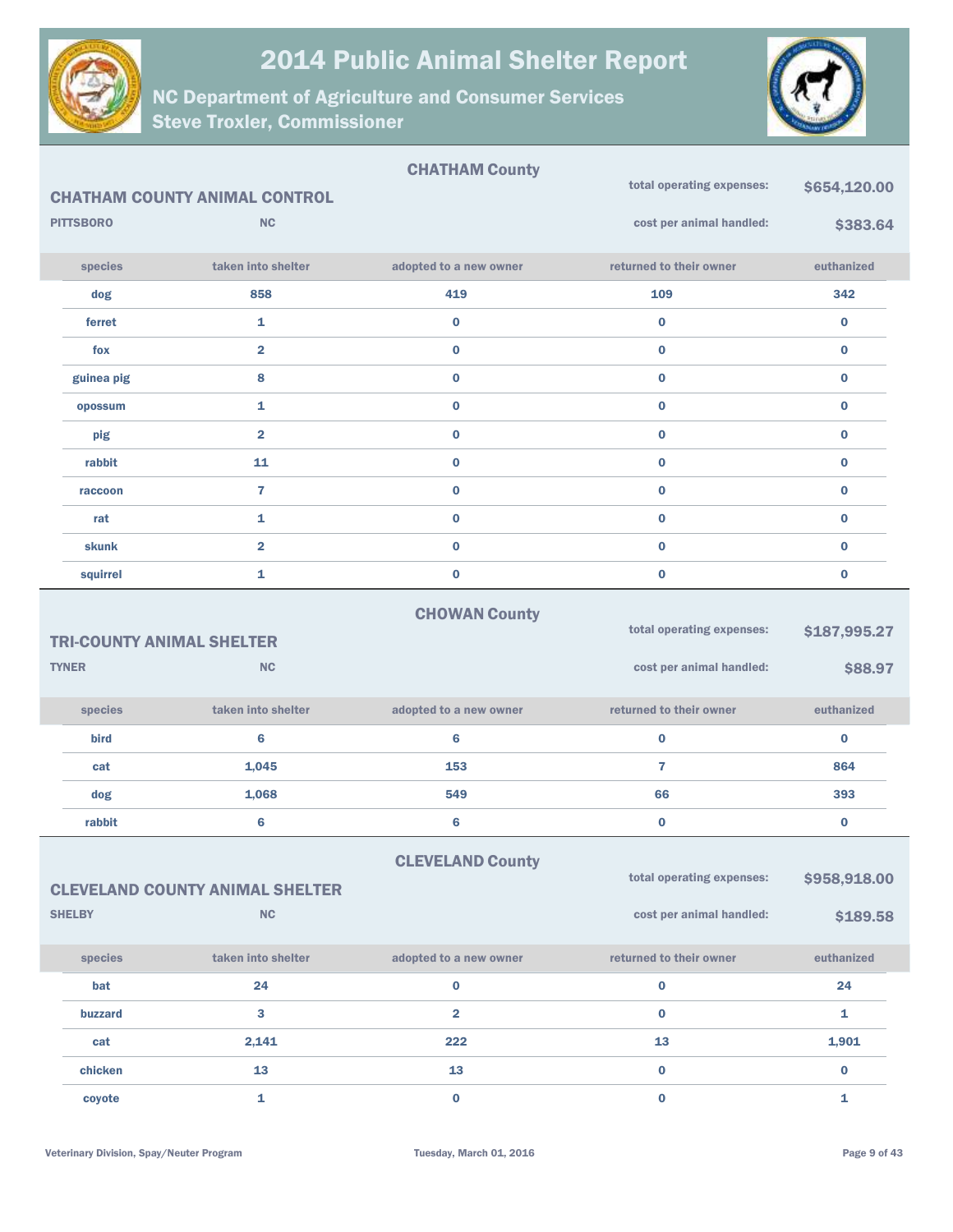

NC Department of Agriculture and Consumer Services Steve Troxler, Commissioner



#### CLEVELAND County CLEVELAND COUNTY ANIMAL SHELTER SHELBY NC species taken into shelter adopted to a new owner returned to their owner euthanized total operating expenses: \$958,918.00 cost per animal handled: \$189.58 deer 4 0 0 4 dog 2,674 1,686 267 708 fox  $11$  0 0 0 11 goat 2 0 0 2 goose 1 1 0 0 hawk  $1$   $1$   $0$   $0$ horse 9 1 7 0 opossum  $30$   $0$   $0$   $0$   $30$  $\frac{1}{2}$  pig and  $\frac{5}{2}$  2  $\frac{1}{2}$  2  $\frac{2}{2}$  2  $\frac{1}{2}$  2  $\frac{2}{2}$ pigeon 1 0 0 1 rabbit  $\qquad \qquad \text{and} \qquad \qquad \text{and} \qquad \text{and} \qquad \text{and} \qquad \text{and} \qquad \text{and} \qquad \text{and} \qquad \text{and} \qquad \text{and} \qquad \text{and} \qquad \text{and} \qquad \text{and} \qquad \text{and} \qquad \text{and} \qquad \text{and} \qquad \text{and} \qquad \text{and} \qquad \text{and} \qquad \text{and} \qquad \text{and} \qquad \text{and} \qquad \text{and} \qquad \text{and} \qquad \text{and} \qquad \text{and} \qquad \text{and$ raccoon and  $\begin{array}{ccc} 100 & 0 & 0 \end{array}$ skunk 27 0 0 27 squirrel 4 2 0 2 owl 2 2 0 0 ground hog  $\begin{array}{cccc} 3 & 0 & 0 \end{array}$ COLUMBUS County COLUMBUS COUNTY ANIMAL SHELTER WHITEVILLE NO. species taken into shelter adopted to a new owner returned to their owner euthanized total operating expenses: \$260,436.00 cost per animal handled:  $$0.00$ cat 1,328 1,031 14 283 dog 1,875 1,666 103 106 CRAVEN County CRAVEN-PAMLICO ANIMAL SERVICES CENTER NEW BERN NC species taken into shelter adopted to a new owner returned to their owner euthanized total operating expenses: \$401,611.00 cost per animal handled:  $$99.18$ bat 9 0 0 6

bird 6  $\begin{array}{ccc} 6 & 1 \end{array}$  0  $\begin{array}{ccc} 3 & 3 \end{array}$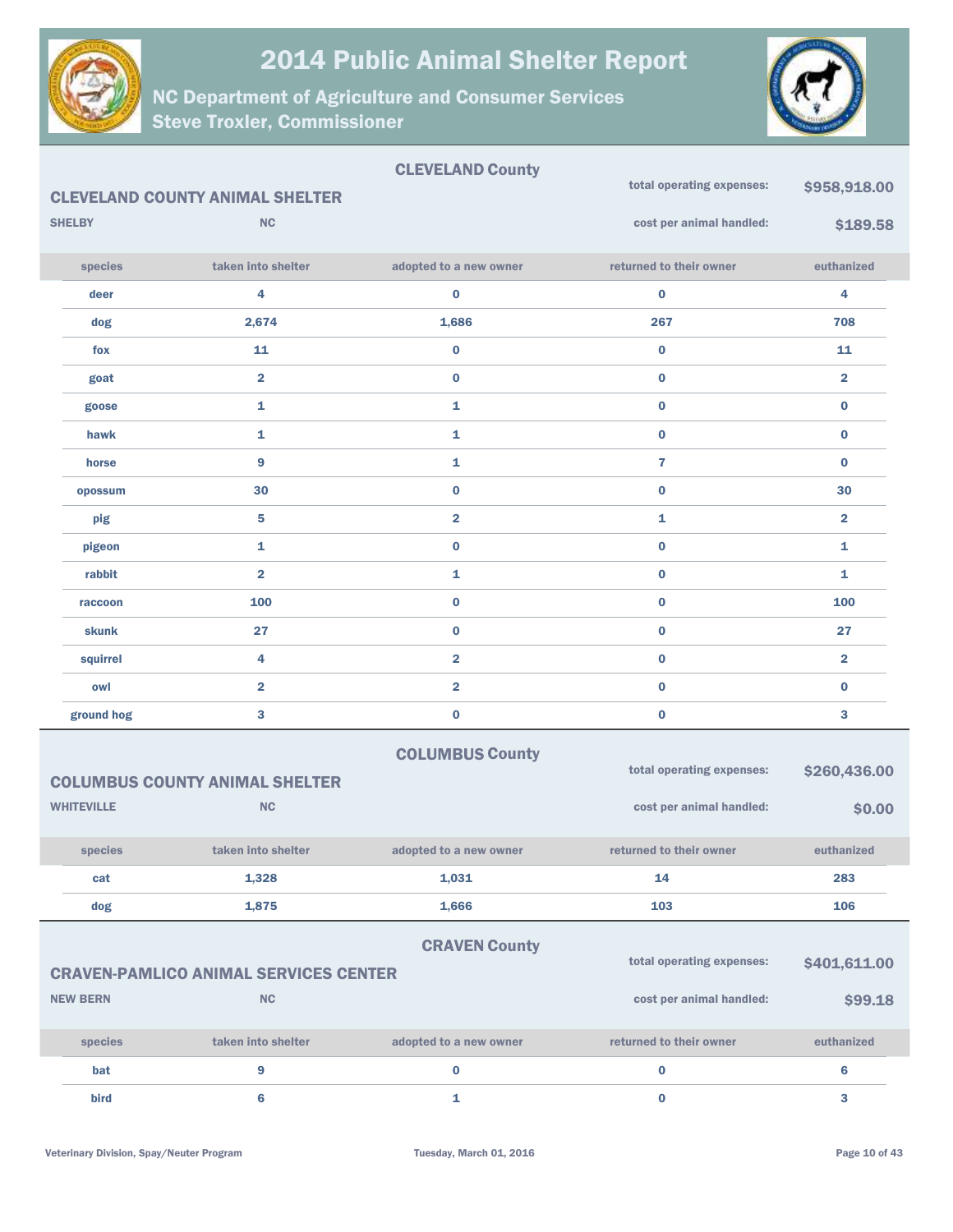



| <b>CRAVEN County</b> |                     |                                              |                          |                           |                         |
|----------------------|---------------------|----------------------------------------------|--------------------------|---------------------------|-------------------------|
|                      |                     | <b>CRAVEN-PAMLICO ANIMAL SERVICES CENTER</b> |                          | total operating expenses: | \$401,611.00            |
|                      | <b>NEW BERN</b>     | <b>NC</b>                                    |                          | cost per animal handled:  | \$99.18                 |
|                      | species             | taken into shelter                           | adopted to a new owner   | returned to their owner   | euthanized              |
|                      | cat                 | 2,268                                        | 121                      | 31                        | 2,105                   |
|                      | chicken             | 75                                           | $\bf{0}$                 | $\mathbf{1}$              | 71                      |
|                      | dog                 | 1,623                                        | 466                      | 178                       | 968                     |
|                      | duck                | $\mathbf{3}$                                 | 3                        | $\bf{0}$                  | $\bf{0}$                |
|                      | ferret              | 3                                            | $\overline{2}$           | $\bf{0}$                  | 1                       |
|                      | fox                 | 23                                           | $\bf{0}$                 | $\bf{0}$                  | 20                      |
|                      | goose               | $\bf{3}$                                     | $\overline{2}$           | $\bf{0}$                  | 1                       |
|                      | horse               | $\overline{7}$                               | $\overline{7}$           | $\bf{0}$                  | $\bf{0}$                |
|                      | mouse               | $\mathbf{3}$                                 | 1                        | $\bf{0}$                  | $\bf{0}$                |
|                      | opossum             | 4                                            | $\bf{0}$                 | $\bf{0}$                  | 1                       |
|                      | pig                 | 3                                            | $\overline{\mathbf{2}}$  | $\mathbf{1}$              | $\bf{0}$                |
|                      | rabbit              | $\overline{\mathbf{2}}$                      | 1                        | $\bf{0}$                  | 1                       |
|                      | raccoon             | 5                                            | $\bf{0}$                 | $\bf{0}$                  | 3                       |
|                      | rat                 | $\overline{7}$                               | 4                        | $\bf{0}$                  | $\overline{\mathbf{2}}$ |
|                      | snake               | 3                                            | $\overline{\mathbf{2}}$  | $\bf{0}$                  | $\bf{0}$                |
|                      | squirrel            | 1                                            | $\bf{0}$                 | $\bf{0}$                  | 1                       |
|                      | turtle              | 1                                            | 1                        | $\bf{0}$                  | $\bf{0}$                |
|                      |                     |                                              | <b>CRAVEN County</b>     |                           |                         |
|                      |                     | <b>HAVELOCK ANIMAL CONTROL</b>               |                          | total operating expenses: | \$77,141.00             |
|                      | <b>HAVELOCK</b>     | <b>NC</b>                                    |                          | cost per animal handled:  | \$0.00                  |
|                      | species             | taken into shelter                           | adopted to a new owner   | returned to their owner   | euthanized              |
|                      | cat                 | 205                                          | 41                       | 9                         | 135                     |
|                      | dog                 | 272                                          | 65                       | 135                       | 73                      |
|                      |                     |                                              | <b>CUMBERLAND County</b> |                           |                         |
|                      |                     | <b>CUMBERLAND COUNTY ANIMAL CONTROL</b>      |                          | total operating expenses: | \$2,888,087.00          |
|                      | <b>FAYETTEVILLE</b> | NC                                           |                          | cost per animal handled:  | \$223.91                |
|                      | species             | taken into shelter                           | adopted to a new owner   | returned to their owner   | euthanized              |
|                      | cat                 | 5,721                                        | 619                      | 61                        | 4,787                   |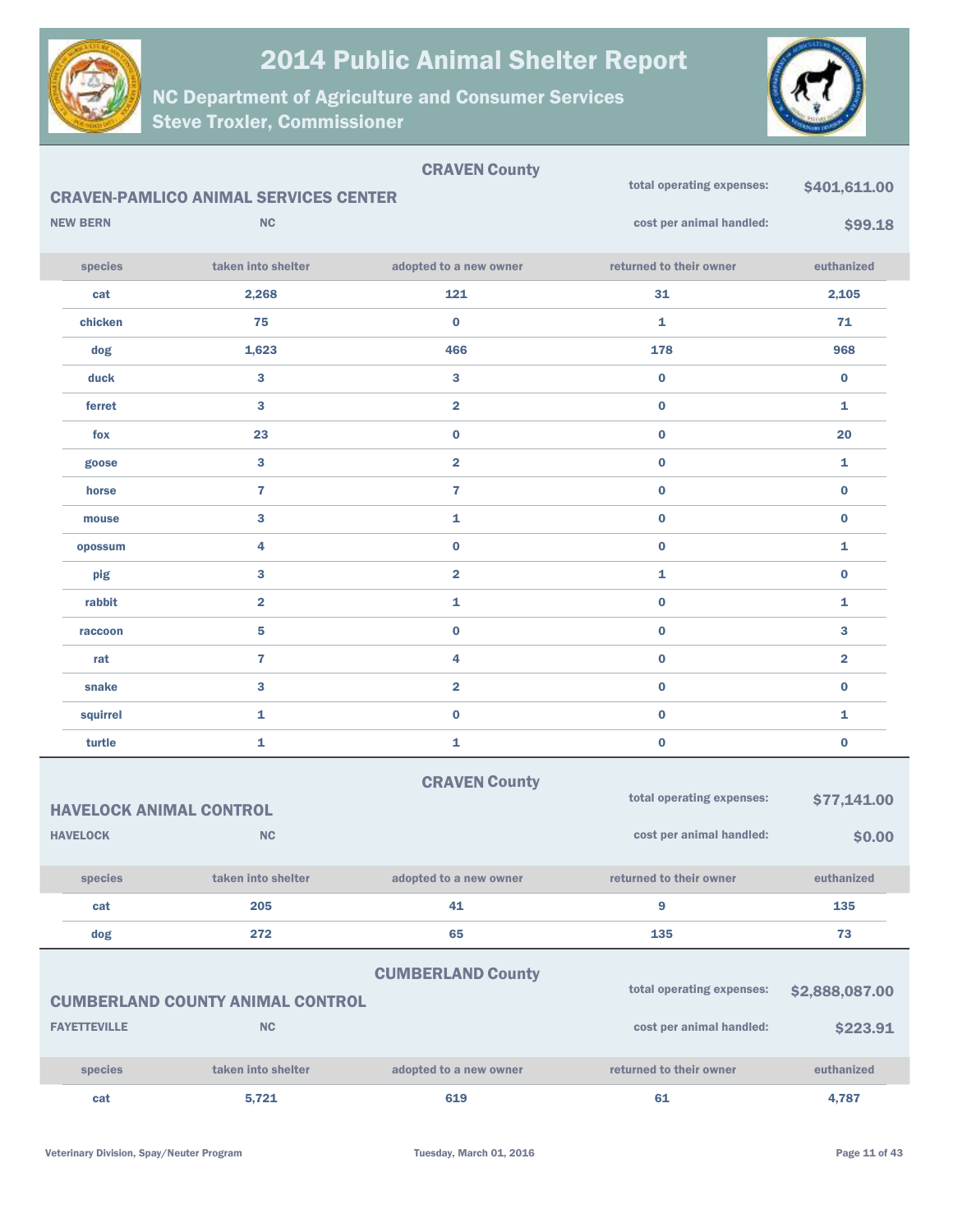



|                         |                                                | <b>CUMBERLAND County</b> |                           |                |
|-------------------------|------------------------------------------------|--------------------------|---------------------------|----------------|
|                         | <b>CUMBERLAND COUNTY ANIMAL CONTROL</b>        |                          | total operating expenses: | \$2,888,087.00 |
| <b>FAYETTEVILLE</b>     | <b>NC</b>                                      |                          | cost per animal handled:  | \$223.91       |
| species                 | taken into shelter                             | adopted to a new owner   | returned to their owner   | euthanized     |
| dog                     | 6,975                                          | 1,627                    | 792                       | 3,231          |
| opossum                 | 97                                             | 0                        | $\bf{0}$                  | 31             |
| rabbit                  | 48                                             | 31                       | $\bf{0}$                  | 4              |
| raccoon                 | 57                                             | 0                        | $\bf{0}$                  | 24             |
|                         |                                                | <b>CURRITUCK County</b>  |                           |                |
|                         | <b>CURRITUCK COUNTY ANIMAL CONTROL</b>         |                          | total operating expenses: | \$0.00         |
| <b>MAPLE</b>            | <b>NC</b>                                      |                          | cost per animal handled:  | \$0.00         |
| species                 | taken into shelter                             | adopted to a new owner   | returned to their owner   | euthanized     |
| dog                     | $\bf{0}$                                       | 0                        | $\bf{0}$                  | $\bf{0}$       |
|                         | <b>KILL DEVIL HILLS ANIMAL CONTROL</b>         | <b>DARE County</b>       | total operating expenses: | \$14,810.00    |
| <b>KILL DEVIL HILLS</b> | <b>NC</b>                                      |                          | cost per animal handled:  | \$98.00        |
| species                 | taken into shelter                             | adopted to a new owner   | returned to their owner   | euthanized     |
| cat                     | 114                                            | 110                      | 4                         | $\bf{0}$       |
| dog                     | 37                                             | 14                       | 23                        | $\bf{0}$       |
|                         | <b>OUTER BANKS SPCA/DARE CO ANIMAL SHELTER</b> | <b>DARE County</b>       | total operating expenses: | \$652,648.86   |
| <b>MANTEO</b>           | <b>NC</b>                                      |                          | cost per animal handled:  | \$388.48       |
| species                 | taken into shelter                             | adopted to a new owner   | returned to their owner   | euthanized     |
| bat                     | 1                                              | 0                        | $\mathbf 0$               | $\mathbf{1}$   |
| cat                     | 945                                            | 318                      | 35                        | 103            |
| deer                    | $\overline{2}$                                 | $\mathbf 0$              | $\bf{0}$                  | $\bf{0}$       |
| dog                     | 612                                            | 386                      | 136                       | 46             |
| dove                    | 5                                              | 3                        | $\bf{0}$                  | $\mathbf{1}$   |
| duck                    | 1                                              | 0                        | $\mathbf 0$               | $\mathbf{1}$   |
| fox                     | 4                                              | 0                        | $\bf{0}$                  | $\bf{0}$       |
| goat                    | 1                                              | 0                        | $\mathbf{1}$              | $\bf{0}$       |
| goose                   | $\mathbf 1$                                    | $\mathbf 0$              | $\mathbf 0$               | $\pmb{0}$      |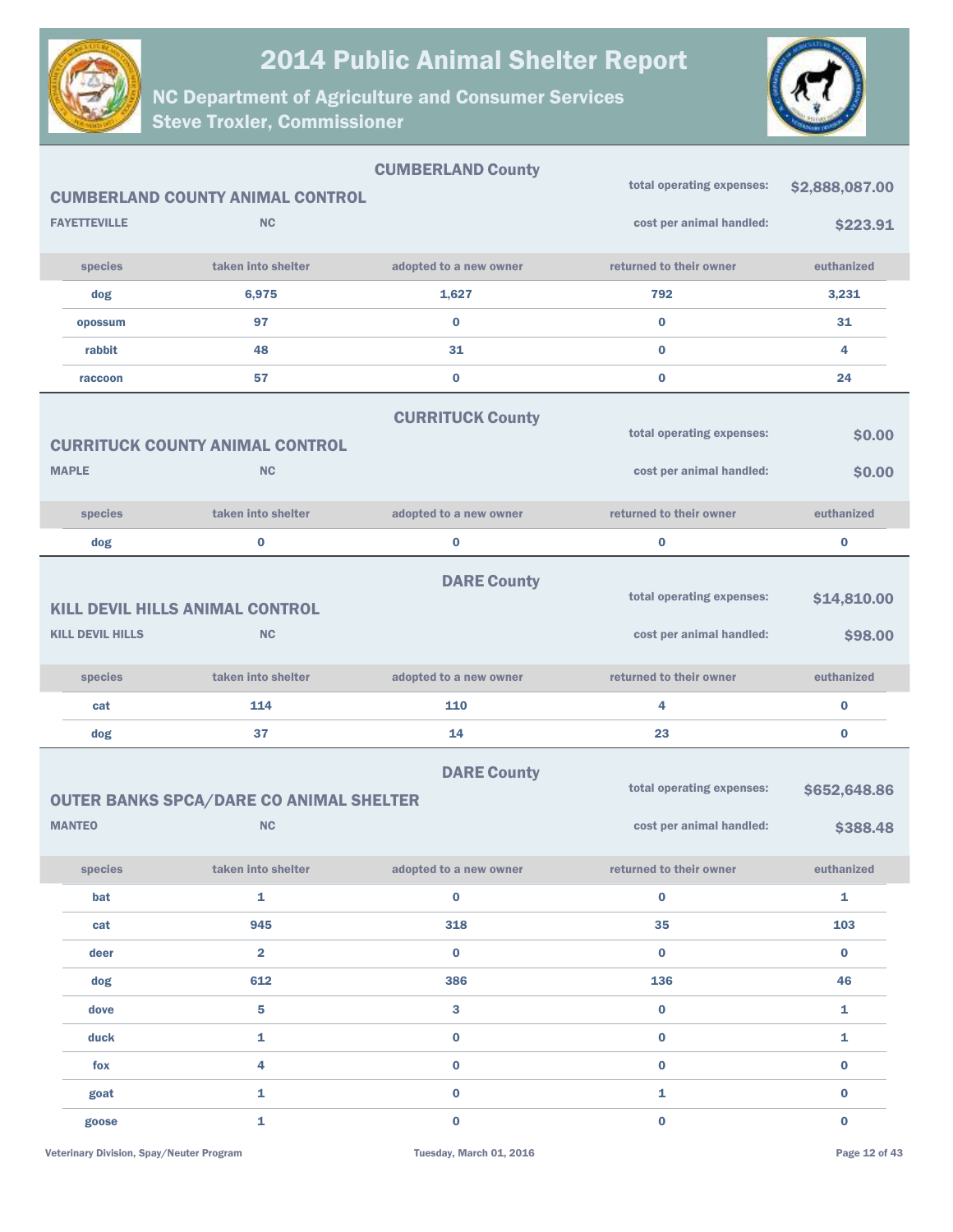

NC Department of Agriculture and Consumer Services Steve Troxler, Commissioner



|                  |                                                | <b>DARE County</b>      |                           |                         |
|------------------|------------------------------------------------|-------------------------|---------------------------|-------------------------|
|                  | <b>OUTER BANKS SPCA/DARE CO ANIMAL SHELTER</b> |                         | total operating expenses: | \$652,648.86            |
| <b>MANTEO</b>    | NC                                             |                         | cost per animal handled:  | \$388.48                |
| species          | taken into shelter                             | adopted to a new owner  | returned to their owner   | euthanized              |
| guinea pig       | 25                                             | 23                      | $\pmb{0}$                 | $\mathbf{1}$            |
| hamster          | $\overline{\mathbf{2}}$                        | 1                       | $\bf{0}$                  | $\bf{0}$                |
| <b>lizard</b>    | $\mathbf{1}$                                   | 1                       | $\bf{0}$                  | $\bf{0}$                |
| opossum          | 11                                             | $\bf{0}$                | $\bf{0}$                  | $\overline{\mathbf{2}}$ |
| parakeet         | 4                                              | $\overline{2}$          | $\bf{0}$                  | $\bf{0}$                |
| pig              | $\mathbf{1}$                                   | $\bf{0}$                | $\bf{0}$                  | $\mathbf 0$             |
| rabbit           | 11                                             | $\bf{0}$                | $\bf{0}$                  | $\mathbf{1}$            |
| raccoon          | 8                                              | 0                       | $\bf{0}$                  | 5                       |
| rat              | 8                                              | 4                       | $\overline{\mathbf{2}}$   | $\bf{0}$                |
| robin            | $\overline{\mathbf{2}}$                        | 0                       | $\pmb{0}$                 | $\bf{0}$                |
| rooster          | $\overline{\mathbf{2}}$                        | $\overline{\mathbf{2}}$ | $\bf{0}$                  | $\bf{0}$                |
| sea turtle       | 4                                              | $\bf{0}$                | $\bf{0}$                  | $\bf{0}$                |
| seagull          | 8                                              | $\bf{0}$                | $\bf{0}$                  | 5                       |
| sparrow          | $\mathbf{1}$                                   | $\bf{0}$                | $\bf{0}$                  | $\mathbf{1}$            |
| squirrel         | 3                                              | $\bf{0}$                | $\bf{0}$                  | $\overline{\mathbf{2}}$ |
| starling         | $\mathbf{1}$                                   | $\bf{0}$                | $\bf{0}$                  | $\bf{0}$                |
| osprey           | $\overline{\mathbf{2}}$                        | $\bf{0}$                | $\bf{0}$                  | 1                       |
| owl              | $\mathbf{1}$                                   | $\bf{0}$                | $\pmb{0}$                 | $\bf{0}$                |
| chinchilla       | $\mathbf{1}$                                   | 1                       | $\mathbf 0$               | $\bf{0}$                |
| pelican          | 4                                              | $\bf{0}$                | $\pmb{0}$                 | $\mathbf{1}$            |
| raptor           | 1                                              | $\bf{0}$                | $\bf{0}$                  | $\bf{0}$                |
| finch            | 3                                              | $\pmb{0}$               | $\pmb{0}$                 | $\bf{0}$                |
| sugar glider     | $\bf{3}$                                       | 3                       | $\pmb{0}$                 | $\bf{0}$                |
| loon             | $\mathbf 3$                                    | $\pmb{0}$               | $\pmb{0}$                 | $\pmb{0}$               |
|                  |                                                | <b>DAVIDSON County</b>  |                           |                         |
|                  | <b>DAVIDSON COUNTY ANIMAL SHELTER</b>          |                         | total operating expenses: | \$594,060.02            |
| <b>LEXINGTON</b> | NC                                             |                         | cost per animal handled:  | \$105.27                |
| species          | taken into shelter                             | adopted to a new owner  | returned to their owner   | euthanized              |

bat 8 0 0 8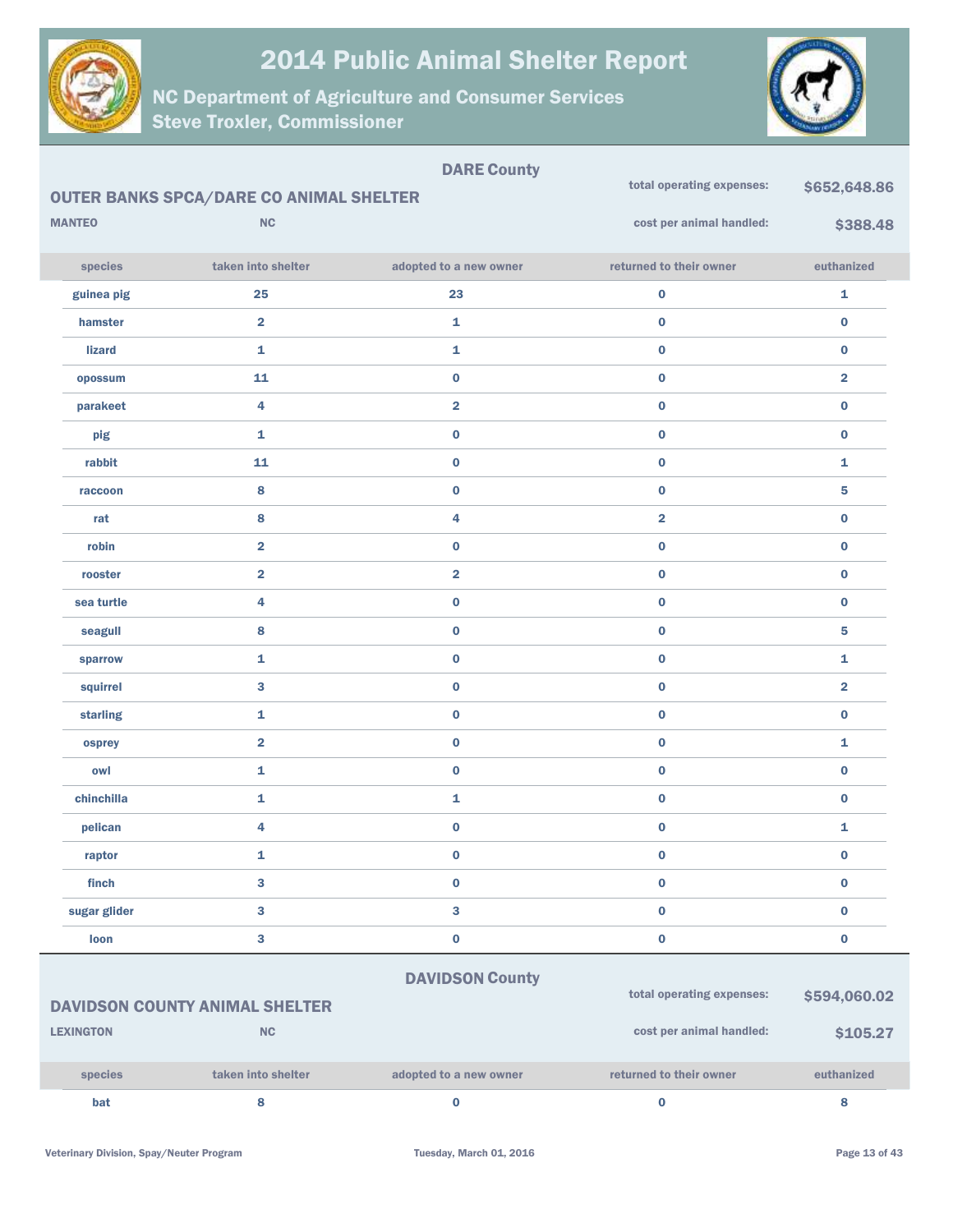



|                   |                                       | <b>DAVIDSON County</b> | total operating expenses: | \$594,060.02            |
|-------------------|---------------------------------------|------------------------|---------------------------|-------------------------|
|                   | <b>DAVIDSON COUNTY ANIMAL SHELTER</b> |                        |                           |                         |
| <b>LEXINGTON</b>  | <b>NC</b>                             |                        | cost per animal handled:  | \$105.27                |
| species           | taken into shelter                    | adopted to a new owner | returned to their owner   | euthanized              |
| cat               | 2,849                                 | 155                    | 38                        | 2,616                   |
| chicken           | $\overline{\mathbf{2}}$               | $\bf{0}$               | $\overline{\mathbf{2}}$   | $\bf{0}$                |
| dog               | 2,757                                 | 564                    | 321                       | 1,858                   |
| duck              | $\overline{\mathbf{2}}$               | $\pmb{0}$              | 2                         | $\bf{0}$                |
| fox               | $\overline{\mathbf{2}}$               | $\bf{0}$               | $\mathbf 0$               | $\overline{\mathbf{2}}$ |
| guinea pig        | $\overline{7}$                        | $\mathbf{7}$           | $\mathbf 0$               | $\bf{0}$                |
| horse             | $\overline{\mathbf{2}}$               | $\bf{0}$               | $\overline{\mathbf{2}}$   | $\bf{0}$                |
| opossum           | $\overline{\mathbf{2}}$               | $\pmb{0}$              | $\pmb{0}$                 | $\overline{\mathbf{2}}$ |
| pig               | $\bf{3}$                              | $\pmb{0}$              | 3                         | $\bf{0}$                |
| rabbit            | $\overline{\mathbf{4}}$               | $\pmb{0}$              | 4                         | $\bf{0}$                |
| raccoon           | $\mathbf{3}$                          | $\pmb{0}$              | $\mathbf 0$               | 3                       |
| squirrel          | $\mathbf 1$                           | $\pmb{0}$              | 1                         | $\bf{0}$                |
| turkey            | $\mathbf 1$                           | $\pmb{0}$              | 1                         | $\bf{0}$                |
|                   |                                       | <b>DAVIE County</b>    |                           |                         |
|                   | <b>DAVIE COUNTY ANIMAL SHELTER</b>    |                        | total operating expenses: | \$225,000.00            |
| <b>MOCKSVILLE</b> | <b>NC</b>                             |                        | cost per animal handled:  | \$180.57                |
| species           |                                       |                        |                           |                         |
|                   | taken into shelter                    | adopted to a new owner | returned to their owner   | euthanized              |
| cat               | 511                                   | 44                     | 4                         | 463                     |
| <b>COW</b>        | $\overline{2}$                        | $\bf{0}$               | $\overline{\mathbf{2}}$   | $\bf{0}$                |
| coyote            | 16                                    | $\bf{0}$               | $\bf{0}$                  | 16                      |
| deer              | 11                                    | $\pmb{0}$              | $\mathbf 0$               | 11                      |
| dog               | 642                                   | 233                    | 108                       | 301                     |
| fox               | 18                                    | $\mathbf 0$            | $\mathbf 0$               | 18                      |
| horse             | $\overline{7}$                        | $\mathbf 0$            | $\overline{7}$            | $\mathbf 0$             |
| opossum           | $\overline{2}$                        | $\mathbf 0$            | $\mathbf 0$               | $\overline{\mathbf{2}}$ |
| pig               | $\overline{2}$                        | $\mathbf 0$            | $\mathbf 0$               | $\overline{\mathbf{2}}$ |
| raccoon           | 12                                    | $\mathbf 0$            | $\pmb{0}$                 | 12                      |
| skunk             | 13                                    | $\mathbf 0$            | $\pmb{0}$                 | 13                      |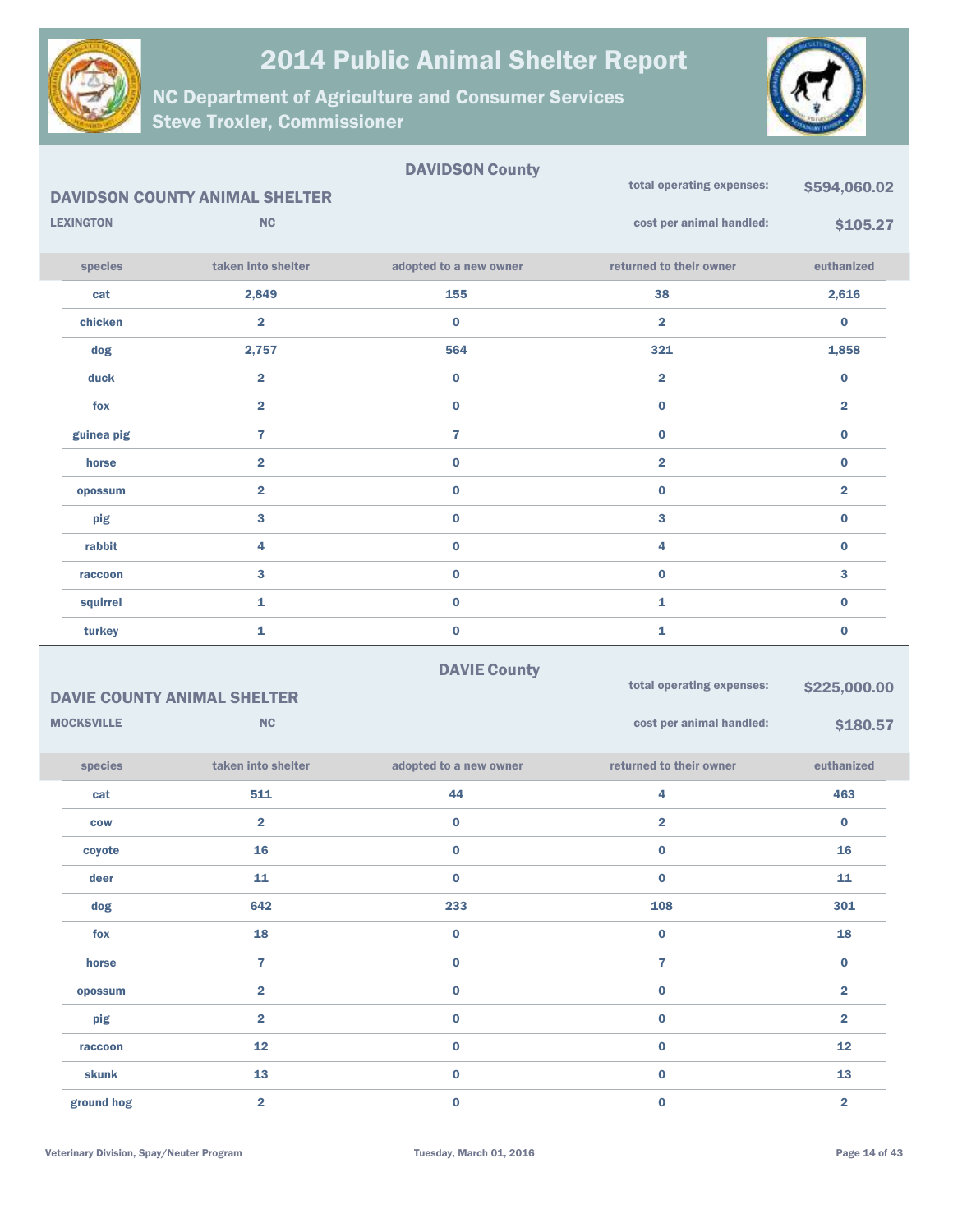



|                                 |                                    | <b>DAVIE County</b>    |                           |                         |  |
|---------------------------------|------------------------------------|------------------------|---------------------------|-------------------------|--|
|                                 | <b>DAVIE COUNTY ANIMAL SHELTER</b> |                        | total operating expenses: | \$225,000.00            |  |
| <b>MOCKSVILLE</b>               | <b>NC</b>                          |                        | cost per animal handled:  | \$180.57                |  |
| species                         | taken into shelter                 | adopted to a new owner | returned to their owner   | euthanized              |  |
| raptor                          | 8                                  | $\bf{0}$               | 8                         | $\pmb{0}$               |  |
|                                 |                                    | <b>DUPLIN County</b>   |                           |                         |  |
| <b>TOWN OF ROSE HILL</b>        |                                    |                        | total operating expenses: | \$6,720.00              |  |
| <b>ROSE HILL</b>                | <b>NC</b>                          |                        | cost per animal handled:  | \$29.47                 |  |
|                                 |                                    |                        |                           |                         |  |
| species                         | taken into shelter                 | adopted to a new owner | returned to their owner   | euthanized              |  |
| bird                            | 8                                  | $\bf{0}$               | 6                         | $\bf{0}$                |  |
| cat                             | 73                                 | $\bf{0}$               | 5                         | $\bf{0}$                |  |
| dog                             | 118                                | $\bf{0}$               | 32                        | $\overline{\mathbf{2}}$ |  |
| fox                             | 4                                  | $\bf{0}$               | $\bf{0}$                  | $\overline{\mathbf{2}}$ |  |
| <b>lizard</b>                   | 1                                  | $\bf{0}$               | $\bf{0}$                  | $\bf{0}$                |  |
| nutria                          | 4                                  | $\bf{0}$               | $\mathbf 0$               | 3                       |  |
| opossum                         | 10                                 | $\bf{0}$               | $\bf{0}$                  | $\pmb{0}$               |  |
| rabbit                          | $\overline{\mathbf{2}}$            | $\bf{0}$               | $\mathbf 0$               | $\bf{0}$                |  |
| raccoon                         | 4                                  | $\bf{0}$               | $\bf{0}$                  | $\pmb{0}$               |  |
| turtle                          | 4                                  | $\bf{0}$               | $\mathbf 0$               | $\pmb{0}$               |  |
|                                 |                                    | <b>DURHAM County</b>   |                           |                         |  |
| <b>DURHAM CO ANIMAL SHELTER</b> |                                    |                        | total operating expenses: | \$908,238.58            |  |
| <b>DURHAM</b>                   | <b>NC</b>                          |                        | cost per animal handled:  | \$175.30                |  |
| species                         | taken into shelter                 | adopted to a new owner | returned to their owner   | euthanized              |  |
| bat                             | 61                                 | $\mathbf 0$            | $\mathbf 0$               | 61                      |  |
| bird                            | 23                                 | 11                     | $\mathbf{0}$              | $\overline{7}$          |  |
| cat                             | 1,804                              | 678                    | 65                        | 1,020                   |  |
| deer                            | 20                                 | $\mathbf{1}$           | $\mathbf 0$               | $\mathbf{7}$            |  |
| dog                             | 3,103                              | 1,039                  | 668                       | 1,333                   |  |
| ferret                          | $\bf{8}$                           | $\overline{7}$         | $\mathbf 0$               | $\mathbf{1}$            |  |
| fish                            | 13                                 | 12                     | $\mathbf 0$               | $\mathbf 0$             |  |
| fox                             | $\boldsymbol{9}$                   | $\mathbf 0$            | $\mathbf 0$               | $\overline{9}$          |  |
| opossum                         | 13                                 | $\mathbf{3}$           | $\mathbf 0$               | ${\bf 10}$              |  |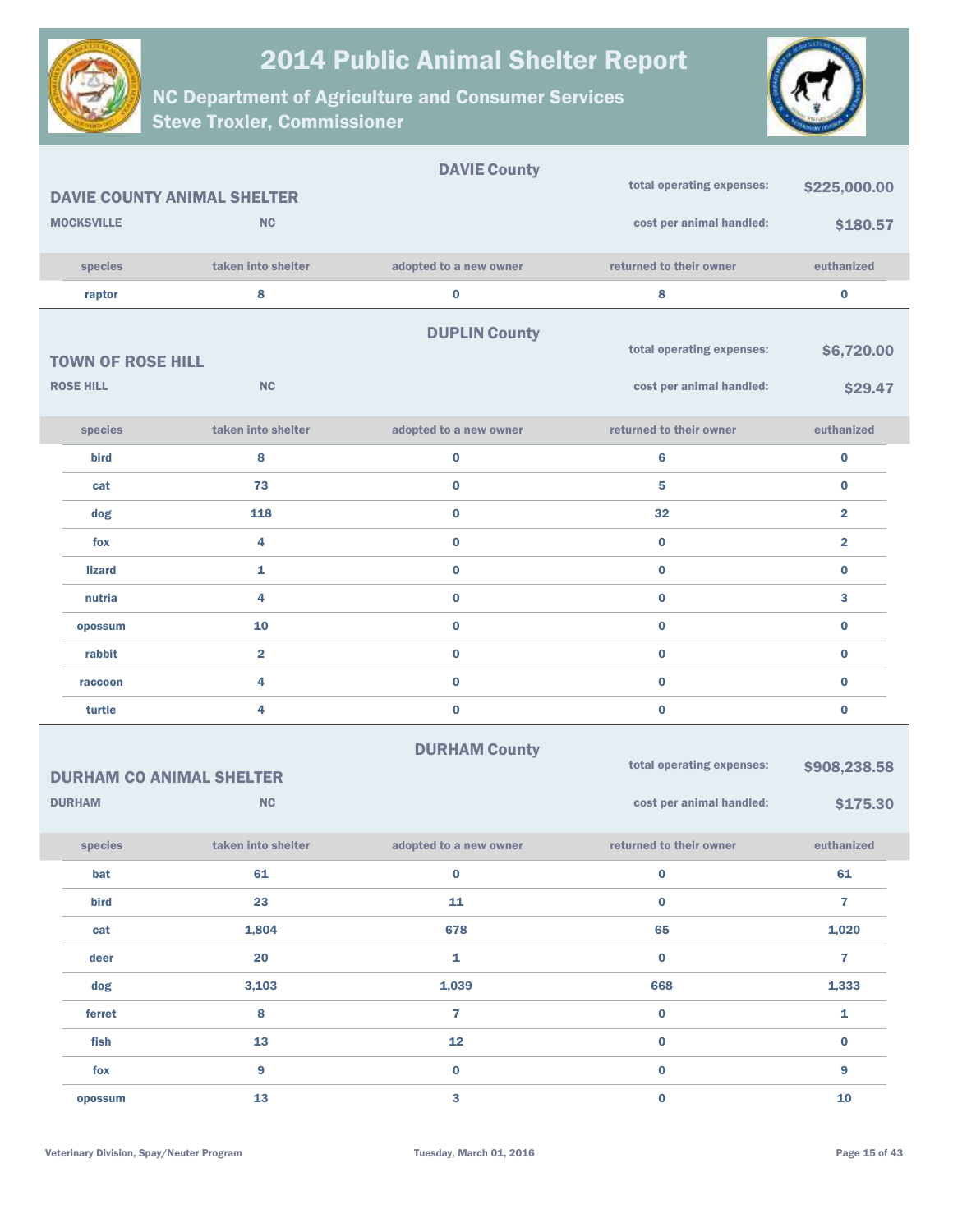

NC Department of Agriculture and Consumer Services Steve Troxler, Commissioner



|                                                 |                                              | <b>DURHAM County</b>    | total operating expenses:                             | \$908,238.58            |
|-------------------------------------------------|----------------------------------------------|-------------------------|-------------------------------------------------------|-------------------------|
| <b>DURHAM CO ANIMAL SHELTER</b>                 |                                              |                         |                                                       |                         |
| <b>DURHAM</b>                                   | <b>NC</b>                                    |                         | cost per animal handled:                              | \$175.30                |
| species                                         | taken into shelter                           | adopted to a new owner  | returned to their owner                               | euthanized              |
| rabbit                                          | 28                                           | 18                      | $\bf{0}$                                              | 3                       |
| raccoon                                         | 34                                           | $\bf{0}$                | $\bf{0}$                                              | 33                      |
| reptile                                         | 10                                           | 10                      | $\bf{0}$                                              | $\bf{0}$                |
| rodent                                          | 50                                           | 52                      | $\bf{0}$                                              | 1                       |
| skunk                                           | $\mathbf{1}$                                 | $\bf{0}$                | $\bf{0}$                                              | $\mathbf{1}$            |
| livestock                                       | 4                                            | $\overline{\mathbf{2}}$ | $\bf{0}$                                              | 1                       |
| <b>TARBORO ANIMAL SHELTER</b><br><b>TARBORO</b> | <b>NC</b>                                    | <b>EDGECOMBE County</b> | total operating expenses:<br>cost per animal handled: | \$66,513.20<br>\$177.37 |
|                                                 |                                              |                         |                                                       |                         |
| species                                         | taken into shelter                           | adopted to a new owner  | returned to their owner                               | euthanized              |
| cat                                             | 236                                          | 71                      | $\bf{0}$                                              | 165                     |
| dog                                             | 139                                          | 48                      | 26                                                    | 65                      |
|                                                 |                                              |                         |                                                       |                         |
|                                                 | <b>FORSYTH COUNTY DEPT OF ANIMAL CONTROL</b> | <b>FORSYTH County</b>   | total operating expenses:                             | \$1,945,345.00          |
| <b>WINSTON SALEM</b>                            | <b>NC</b>                                    |                         | cost per animal handled:                              | \$295.00                |
| species                                         | taken into shelter                           | adopted to a new owner  | returned to their owner                               | euthanized              |
| <b>bird</b>                                     | 5                                            | 5                       | $\bf{0}$                                              | $\bf{0}$                |
| cat                                             | 2,588                                        | 522                     | 88                                                    | 1,907                   |
| dog                                             | 3,726                                        | 1,083                   | 521                                                   | 2,044                   |
| opossum                                         | 18                                           | $\bf{0}$                | $\bf{0}$                                              | 10                      |
| other                                           | 161                                          | $\bf{0}$                | 6                                                     | 103                     |
| rabbit                                          | 11                                           | 6                       | $\mathbf{1}$                                          | 4                       |
| raccoon                                         | 76                                           | $\bf{0}$                | $\bf{0}$                                              | 44                      |
| livestock                                       | 12                                           | $\overline{7}$          | $\mathbf{1}$                                          | 5                       |
|                                                 | <b>FRANKLIN COUNTY ANIMAL SHELTER</b>        | <b>FRANKLIN County</b>  | total operating expenses:                             | \$475,914.00            |
| <b>LOUISBURG</b>                                | <b>NC</b>                                    |                         | cost per animal handled:                              | \$189.00                |
| species                                         | taken into shelter                           | adopted to a new owner  | returned to their owner                               | euthanized              |

Veterinary Division, Spay/Neuter Program Tuesday, March 01, 2016 and Division, Spay/Neuter Program Page 16 of 43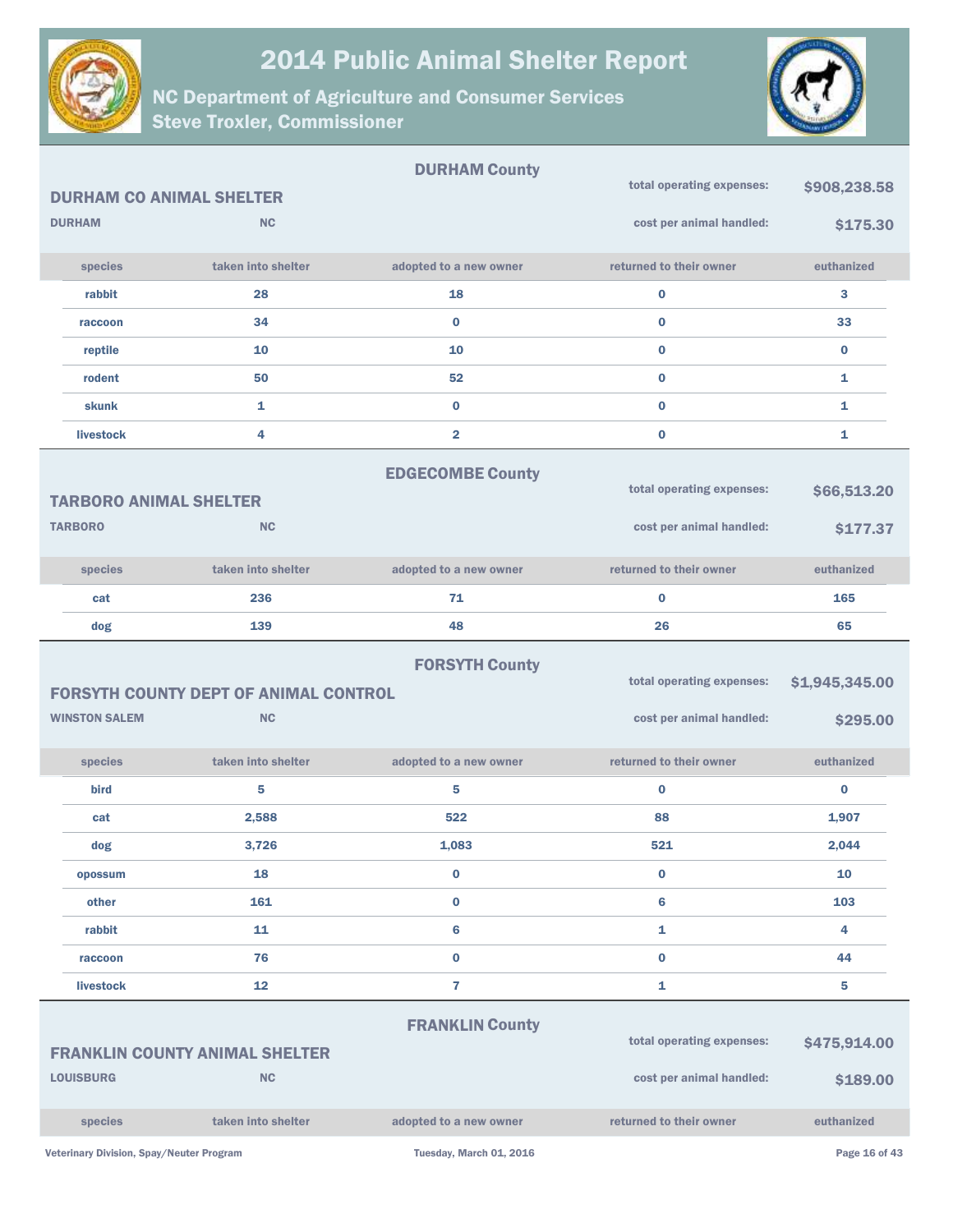



|                  |                                       | <b>FRANKLIN County</b> | total operating expenses: |                         |
|------------------|---------------------------------------|------------------------|---------------------------|-------------------------|
|                  | <b>FRANKLIN COUNTY ANIMAL SHELTER</b> |                        |                           | \$475,914.00            |
| <b>LOUISBURG</b> | <b>NC</b>                             |                        | cost per animal handled:  | \$189.00                |
| species          | taken into shelter                    | adopted to a new owner | returned to their owner   | euthanized              |
| cat              | 1,145                                 | 389                    | ${\bf 10}$                | 880                     |
| dog              | 1,359                                 | 882                    | 194                       | 445                     |
| donkey           | $\mathbf{1}$                          | 1                      | $\mathbf 0$               | $\pmb{0}$               |
| horse            | $\overline{7}$                        | $\overline{2}$         | 5                         | $\pmb{0}$               |
| pig              | $\overline{\mathbf{4}}$               | 4                      | $\mathbf 0$               | $\pmb{0}$               |
| rabbit           | $\mathbf{1}$                          | 1                      | $\bf{0}$                  | $\pmb{0}$               |
|                  |                                       | <b>GASTON County</b>   |                           |                         |
|                  | <b>GASTON COUNTY ANIMAL CONTROL</b>   |                        | total operating expenses: | \$1,727,101.00          |
| <b>DALLAS</b>    | NC                                    |                        | cost per animal handled:  | \$187.63                |
| species          | taken into shelter                    | adopted to a new owner | returned to their owner   | euthanized              |
| bat              | $\boldsymbol{9}$                      | $\bf{0}$               | $\bf{0}$                  | $\overline{\mathbf{2}}$ |
| cat              | 3,075                                 | 1,365                  | 24                        | 1,604                   |
| cockatiel        | $\mathbf{1}$                          | $\bf{0}$               | $\bf{0}$                  | $\bf{0}$                |
| deer             | $\overline{\mathbf{2}}$               | $\bf{0}$               | $\bf{0}$                  | $\overline{\mathbf{2}}$ |
| dog              | 2,993                                 | 1,941                  | 349                       | 620                     |
| ferret           | $\overline{\mathbf{2}}$               | 1                      | 0                         | 1                       |
| fox              | 10                                    | $\mathbf 0$            | $\bf{0}$                  | 8                       |
| goat             | 1                                     | $\bf{0}$               | 1                         | $\bf{0}$                |
| guinea pig       | $\overline{2}$                        | $\bf{0}$               | $\mathbf 0$               | $\overline{\mathbf{2}}$ |
| hawk             | 1                                     | $\bf{0}$               | $\bf{0}$                  | 0                       |
| horse            | 14                                    | 12                     | $\overline{\mathbf{2}}$   | $\pmb{0}$               |
| opossum          | 15                                    | $\pmb{0}$              | $\mathbf 0$               | 14                      |
| pig              | $\overline{\mathbf{4}}$               | $\mathbf{1}$           | $\mathbf{1}$              | $\pmb{0}$               |
| rabbit           | $\mathbf{3}$                          | 1                      | $\mathbf 0$               | $\overline{\mathbf{2}}$ |
| raccoon          | 26                                    | $\pmb{0}$              | $\mathbf 0$               | 20                      |
| skunk            | $\overline{\mathbf{2}}$               | $\pmb{0}$              | $\mathbf 0$               | $\mathbf{1}$            |
| snake            | $\pmb{\mathtt{i}}$                    | $\pmb{0}$              | $\mathbf 0$               | $\pmb{0}$               |
| squirrel         | $\overline{\mathbf{2}}$               | $\mathbf 0$            | $\mathbf 0$               | $\mathbf{1}$            |
| turkey           | $\bar{\mathbf{1}}$                    | $\mathbf 0$            | $\mathbf{0}$              | $\mathbf{1}$            |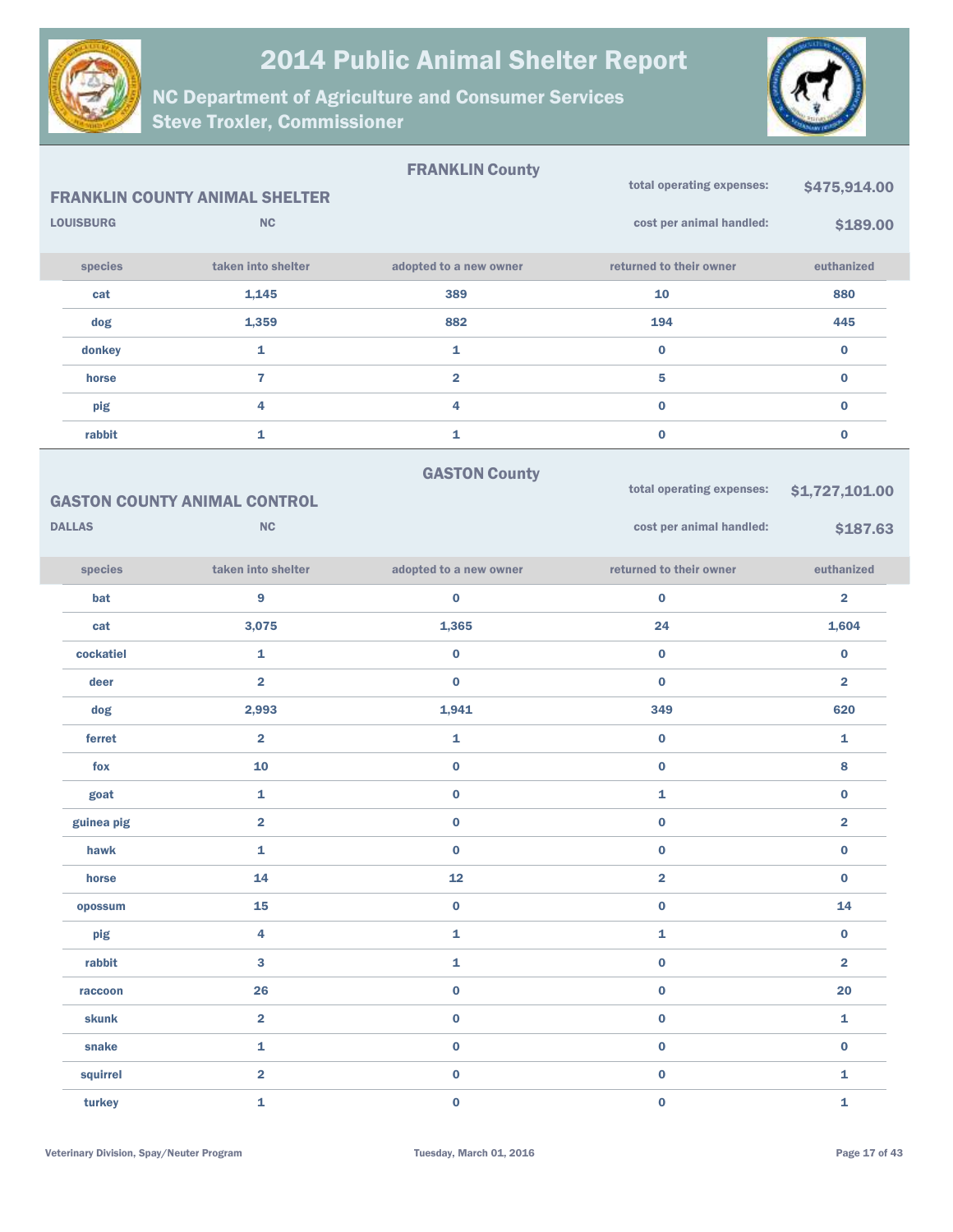



|                                |                                        | <b>GASTON County</b>    |                           |                         |
|--------------------------------|----------------------------------------|-------------------------|---------------------------|-------------------------|
|                                | <b>GASTON COUNTY ANIMAL CONTROL</b>    |                         | total operating expenses: | \$1,727,101.00          |
| <b>DALLAS</b>                  | <b>NC</b>                              |                         | cost per animal handled:  | \$187.63                |
| species                        | taken into shelter                     | adopted to a new owner  | returned to their owner   | euthanized              |
| wild bird                      | $\overline{\mathbf{2}}$                | $\bf{0}$                | $\bf{0}$                  | $\overline{2}$          |
| ground hog                     | 1                                      | $\bf{0}$                | $\bf{0}$                  | 1                       |
| monkey                         | 1                                      | $\mathbf{1}$            | $\bf{0}$                  | $\bf{0}$                |
|                                |                                        | <b>GRANVILLE County</b> |                           |                         |
|                                | <b>GRANVILLE COUNTY ANIMAL SHELTER</b> |                         | total operating expenses: | \$374,649.85            |
| <b>OXFORD</b>                  | <b>NC</b>                              |                         | cost per animal handled:  | \$149.62                |
| species                        | taken into shelter                     | adopted to a new owner  | returned to their owner   | euthanized              |
| bat                            | 1                                      | $\bf{0}$                | $\bf{0}$                  | 1                       |
| <b>bird</b>                    | 1                                      | $\bf{0}$                | $\bf{0}$                  | $\bf{0}$                |
| cat                            | 1,270                                  | 189                     | 14                        | 1,032                   |
| dog                            | 1,234                                  | 828                     | 108                       | 272                     |
| skunk                          | 5                                      | $\pmb{0}$               | $\bf{0}$                  | 3                       |
|                                |                                        |                         |                           |                         |
|                                |                                        | <b>GUILFORD County</b>  | total operating expenses: | \$1,569,000.00          |
| <b>UNITED ANIMAL COALITION</b> |                                        |                         |                           |                         |
| <b>JAMESTOWN</b>               | NC                                     |                         | cost per animal handled:  | \$156.94                |
| species                        | taken into shelter                     | adopted to a new owner  | returned to their owner   | euthanized              |
| bat                            | 176                                    | $\pmb{0}$               | $\bf{0}$                  | 176                     |
| blue jay                       | 11                                     | $\bf{0}$                | $\bf{0}$                  | 11                      |
| cat                            | 4,870                                  | 1,998                   | 52                        | 2,536                   |
| chicken                        | 91                                     | 26                      | 2                         | 63                      |
| cockatiel                      | 1                                      | $\mathbf 1$             | $\pmb{0}$                 | $\pmb{0}$               |
| coyote                         | 1                                      | $\mathbf 0$             | $\pmb{0}$                 | $\mathbf{1}$            |
| crow                           | $\overline{9}$                         | $\mathbf{3}$            | $\pmb{0}$                 | $6\phantom{1}$          |
| deer                           | 18                                     | $\boldsymbol{9}$        | $\pmb{0}$                 | 9                       |
| dog                            | 6,740                                  | 2,596                   | 889                       | 3,056                   |
| dove                           | $\overline{7}$                         | $\overline{\mathbf{7}}$ | $\pmb{0}$                 | $\mathbf 0$             |
| duck                           | 10                                     | 8                       | $\pmb{0}$                 | $\overline{\mathbf{2}}$ |
| ferret                         | 13                                     | 10                      | $\mathbf{1}$              | $\overline{\mathbf{2}}$ |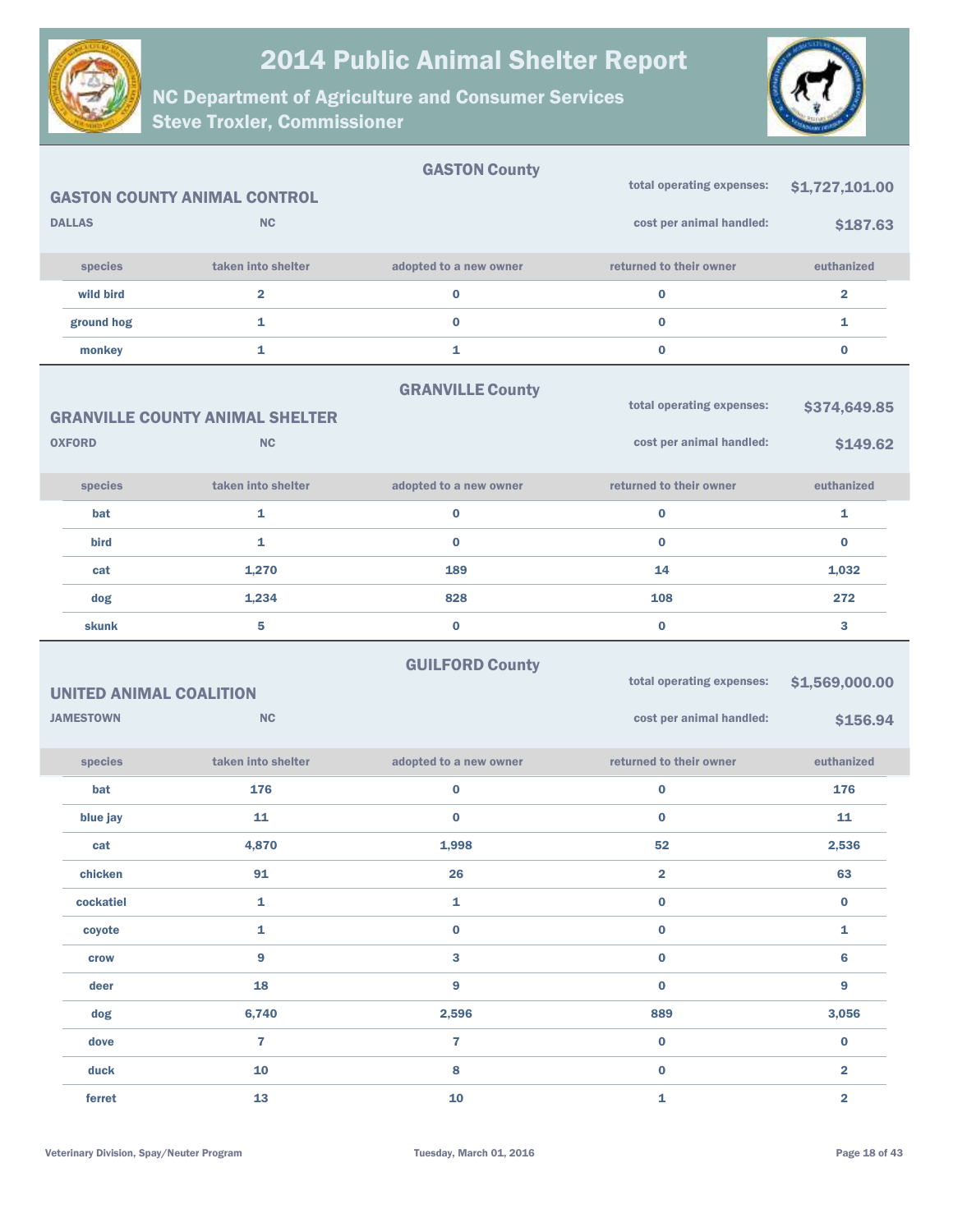

NC Department of Agriculture and Consumer Services Steve Troxler, Commissioner



#### GUILFORD County UNITED ANIMAL COALITION **JAMESTOWN NC** species taken into shelter adopted to a new owner returned to their owner euthanized total operating expenses: \$1,569,000.00 cost per animal handled: \$156.94 fox 79 0 0 79 gerbil 4 4 0 0 goat  $10$  and  $8$  and  $2$  and  $0$  and  $10$  and  $10$  and  $10$  and  $10$  and  $10$  and  $10$  and  $10$  and  $10$  and  $10$  and  $10$  and  $10$  and  $10$  and  $10$  and  $10$  and  $10$  and  $10$  and  $10$  and  $10$  and  $10$  and  $10$  and  $10$ goose  $32$  32  $12$   $12$   $0$   $11$ guinea pig  $\begin{array}{cccc} 38 & 38 \end{array}$ hamster and  $\begin{array}{ccc} 6 & 5 \end{array}$  , the contract of  $\begin{array}{ccc} 1 & 0 \end{array}$ hawk 18 16 0 2 heron 3 3 0 0 lizard 2 2 0 0 mouse  $\begin{array}{cccccccccccccc} & 5 & & & & 4 & & & & 0 & & & & 1 \end{array}$ opossum 66 36 0 30 parakeet 9 9 0 0 parrot the contract contract  $\bf 1$  and  $\bf 1$  and  $\bf 0$  and  $\bf 0$  and  $\bf 0$  and  $\bf 0$  $p$ ig and the set of  $\overline{a}$  and  $\overline{a}$  and  $\overline{a}$  and  $\overline{a}$  and  $\overline{a}$  and  $\overline{a}$  and  $\overline{a}$  and  $\overline{a}$  and  $\overline{a}$  and  $\overline{a}$  and  $\overline{a}$  and  $\overline{a}$  and  $\overline{a}$  and  $\overline{a}$  and  $\overline{a}$  and  $\overline{$ pigeon 174 15 158 1 rabbit 130 96 0 34 raccoon and  $184$  and  $0$  and  $184$  and  $0$  and  $184$  and  $0$  and  $184$  and  $0$  and  $184$ rat 13 13 12 0 1 robin and  $41$  and  $40$  and  $40$  and  $40$  and  $40$  and  $41$  and  $40$  and  $41$  and  $40$  and  $41$  and  $40$  and  $41$  and  $40$  and  $41$  and  $40$  and  $40$  and  $40$  and  $40$  and  $40$  and  $40$  and  $40$  and  $40$  and  $40$  and  $40$ sheep  $\begin{array}{cccccccccccccc} &5& & & & &4& & & &0& & &0& &\dots\end{array}$ skunk 12 0 0 12 snake  $\begin{array}{cccccccccccccc} & 4 & & & & 4 & & & & 0 & & & & 0 \end{array}$ sparrow 9 8 0 1 squirrel  $22$   $15$   $0$   $7$ turtle 7 5 0 2 owl 10 5 0 5 gopher that is not more than  $\begin{array}{ccc} 1 & 0 & 0 & 0 \end{array}$ love bird  $\begin{array}{cccc} 3 & 2 & 0 & 1 \end{array}$ ground hog  $\begin{array}{cccc} 10 & 4 & 0 \end{array}$ turkey vulture 5 4 0 1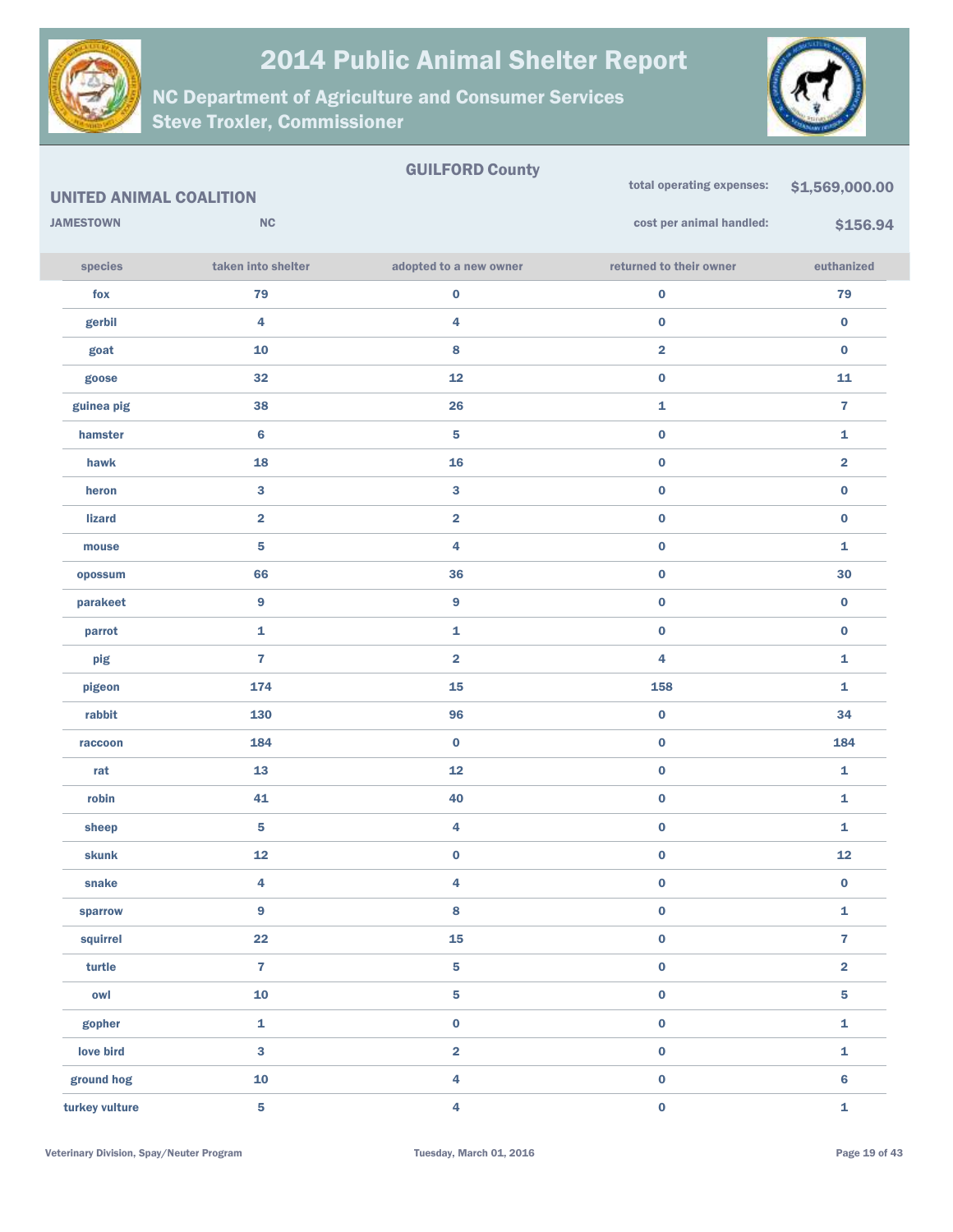

 $\overline{\phantom{a}}$ 



|                                               |                                             | <b>GUILFURD COUNTY</b> |                                                       |                         |
|-----------------------------------------------|---------------------------------------------|------------------------|-------------------------------------------------------|-------------------------|
| <b>UNITED ANIMAL COALITION</b>                |                                             |                        | total operating expenses:                             | \$1,569,000.00          |
| <b>JAMESTOWN</b>                              | <b>NC</b>                                   |                        | cost per animal handled:                              | \$156.94                |
| species                                       | taken into shelter                          | adopted to a new owner | returned to their owner                               | euthanized              |
| finch                                         | $\overline{7}$                              | 6                      | $\bf{0}$                                              | 1                       |
| quaker                                        | 3                                           | 3                      | $\bf{0}$                                              | $\bf{0}$                |
| mockingbird                                   | 6                                           | 6                      | $\bf{0}$                                              | $\bf{0}$                |
| swan                                          | 1                                           | 1                      | $\bf{0}$                                              | $\bf{0}$                |
|                                               | <b>HALIFAX COUNTY ANIMAL SHELTER</b>        | <b>HALIFAX County</b>  | total operating expenses:                             | \$230,204.00            |
| <b>HALIFAX</b>                                | <b>NC</b>                                   |                        | cost per animal handled:                              | \$107.72                |
| species                                       | taken into shelter                          | adopted to a new owner | returned to their owner                               | euthanized              |
| cat                                           | 896                                         | 193                    | 18                                                    | 625                     |
| dog                                           | 1,241                                       | 538                    | 139                                                   | 381                     |
|                                               | HALIFAX COUNTY EMERGENCY/AUX ANIMAL SHELTER | <b>HALIFAX County</b>  | total operating expenses:                             | \$0.00                  |
| <b>HALIFAX</b>                                | <b>NC</b>                                   |                        | cost per animal handled:                              | \$0.00                  |
| species                                       | taken into shelter                          | adopted to a new owner | returned to their owner                               | euthanized              |
| dog                                           | $\bf{0}$                                    | 0                      | $\bf{0}$                                              | $\bf{0}$                |
| <b>COUNTY OF HARNETT</b><br><b>LILLINGTON</b> | <b>NC</b>                                   | <b>HARNETT County</b>  | total operating expenses:<br>cost per animal handled: | \$310,432.00<br>\$71.58 |
| species                                       | taken into shelter                          | adopted to a new owner | returned to their owner                               | euthanized              |
| bat                                           | 5                                           | $\bf{0}$               | $\mathbf 0$                                           | $\overline{\mathbf{5}}$ |
| cat                                           | 1,957                                       | 1,398                  | 12                                                    | 571                     |
| chicken                                       | 9                                           | 9                      | $\mathbf 0$                                           | $\mathbf 0$             |
| crow                                          | 1                                           | $\bf{0}$               | $\mathbf 0$                                           | $\mathbf{0}$            |
| dog                                           | 2,271                                       | 1,889                  | 173                                                   | 243                     |
| donkey                                        | $\mathbf{1}$                                | $\mathbf{1}$           | $\mathbf 0$                                           | $\bf{0}$                |
| fox                                           | $\overline{7}$                              | $\bf{0}$               | $\mathbf 0$                                           | $\overline{7}$          |
| guinea pig                                    | 3                                           | 3                      | $\bf{0}$                                              | $\bf{0}$                |
| horse                                         | 6                                           | 6                      | $\mathbf 0$                                           | $\bf{0}$                |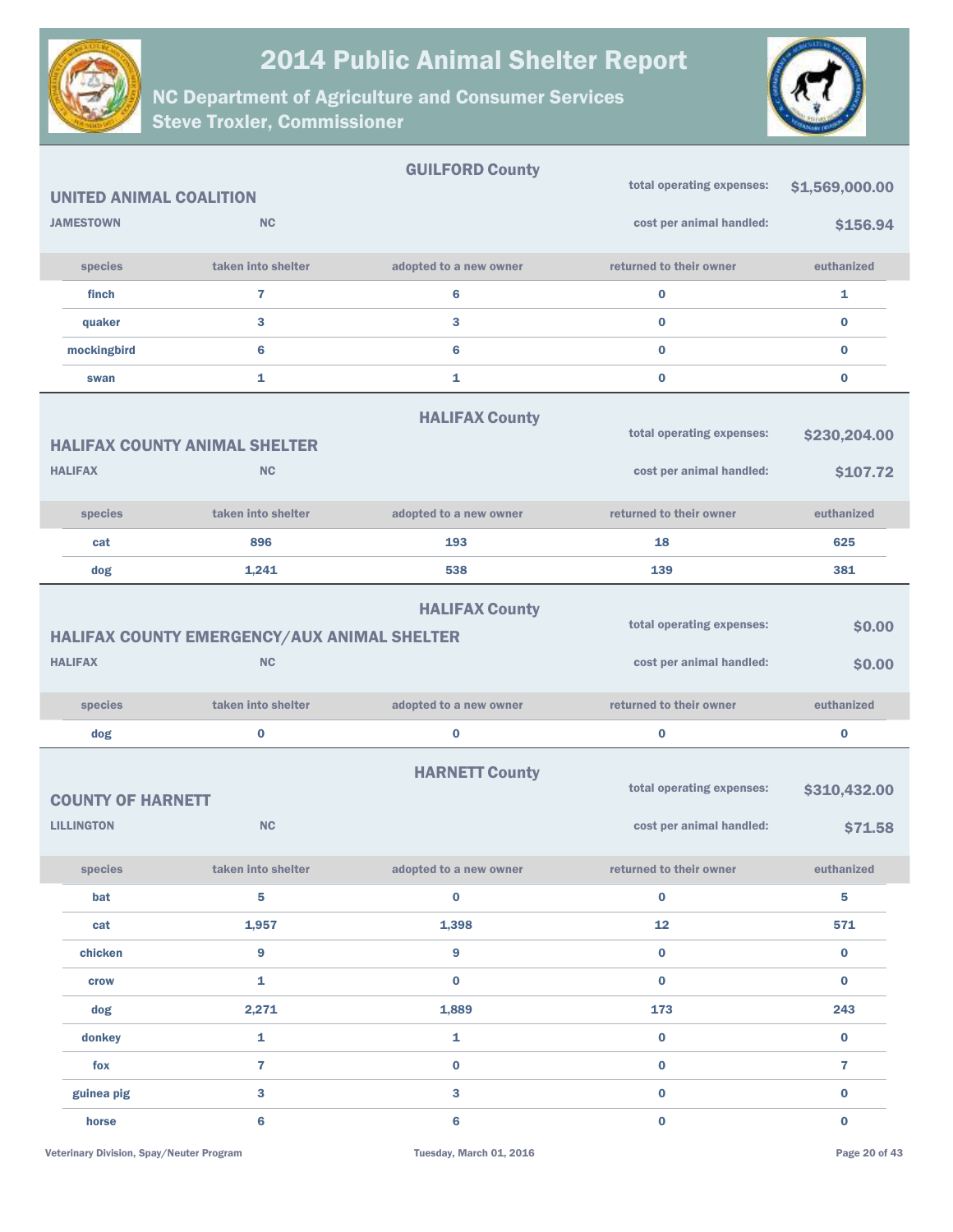

NC Department of Agriculture and Consumer Services Steve Troxler, Commissioner



|                          |                    | <b>HARNETT County</b>  |                           |              |
|--------------------------|--------------------|------------------------|---------------------------|--------------|
| <b>COUNTY OF HARNETT</b> |                    |                        | total operating expenses: | \$310,432.00 |
| <b>LILLINGTON</b>        | <b>NC</b>          |                        | cost per animal handled:  | \$71.58      |
| species                  | taken into shelter | adopted to a new owner | returned to their owner   | euthanized   |
| opossum                  | 45                 | $\bf{0}$               | 0                         | $\bf{0}$     |
| pig                      | 4                  | 4                      | $\bf{0}$                  | $\bf{0}$     |
| rabbit                   | 4                  | 4                      | $\bf{0}$                  | $\bf{0}$     |
| raccoon                  | 13                 | $\bf{0}$               | $\bf{0}$                  | 13           |
| rat                      | 1                  | 1                      | $\bf{0}$                  | $\bf{0}$     |
| snake                    | $\overline{2}$     | $\bf{0}$               | $\bf{0}$                  | $\bf{0}$     |
| squirrel                 | 1                  | $\bf{0}$               | 0                         | $\bf{0}$     |
| turkey                   | 4                  | 4                      | $\bf{0}$                  | $\bf{0}$     |
| owl                      | 1                  | $\bf{0}$               | 0                         | 1            |
| ground hog               | 1                  | $\bf{0}$               | $\bf{0}$                  | 1            |
| gamefowl                 | 1                  | 1                      | $\bf{0}$                  | $\bf{0}$     |

#### HAYWOOD County

| total operating expenses:<br>\$463,465.00<br><b>HAYWOOD COUNTY ANIMAL CONTROL</b> |                         |                        |                          |                         |  |  |
|-----------------------------------------------------------------------------------|-------------------------|------------------------|--------------------------|-------------------------|--|--|
| <b>HAZELWOOD</b>                                                                  | <b>NC</b>               |                        | cost per animal handled: | \$27.50                 |  |  |
| species                                                                           | taken into shelter      | adopted to a new owner | returned to their owner  | euthanized              |  |  |
| bat                                                                               | 13                      | $\bf{0}$               | $\mathbf 0$              | 9                       |  |  |
| cat                                                                               | 864                     | 535                    | 68                       | 248                     |  |  |
| dog                                                                               | 1,699                   | 965                    | 441                      | 280                     |  |  |
| fox                                                                               | $\overline{\mathbf{2}}$ | $\bf{0}$               | $\bf{0}$                 | $\overline{\mathbf{2}}$ |  |  |
| goat                                                                              | $\mathbf{1}$            | $\bf{0}$               | $\mathbf{1}$             | 0                       |  |  |
| horse                                                                             | $\overline{\mathbf{2}}$ | $\mathbf{1}$           | $\bf{0}$                 | 1                       |  |  |
| opossum                                                                           | $\overline{\mathbf{2}}$ | $\bf{0}$               | $\mathbf 0$              | $\overline{\mathbf{2}}$ |  |  |
| parrot                                                                            | $\mathbf{1}$            | $\bf{0}$               | $\mathbf{1}$             | $\bf{0}$                |  |  |
| python                                                                            | $\mathbf{1}$            | 1                      | $\bf{0}$                 | $\bf{0}$                |  |  |
| raccoon                                                                           | 11                      | $\bf{0}$               | 1                        | 10                      |  |  |
| rat                                                                               | 5                       | $\bf{0}$               | $\mathbf{0}$             | 5                       |  |  |
| squirrel                                                                          | $\mathbf{1}$            | 1                      | $\bf{0}$                 | $\mathbf 0$             |  |  |
| primate                                                                           | $\mathbf{1}$            | $\mathbf{1}$           | $\bf{0}$                 | $\bf{0}$                |  |  |
| ground hog                                                                        | 1                       | $\bf{0}$               | $\bf{0}$                 | $\bf{0}$                |  |  |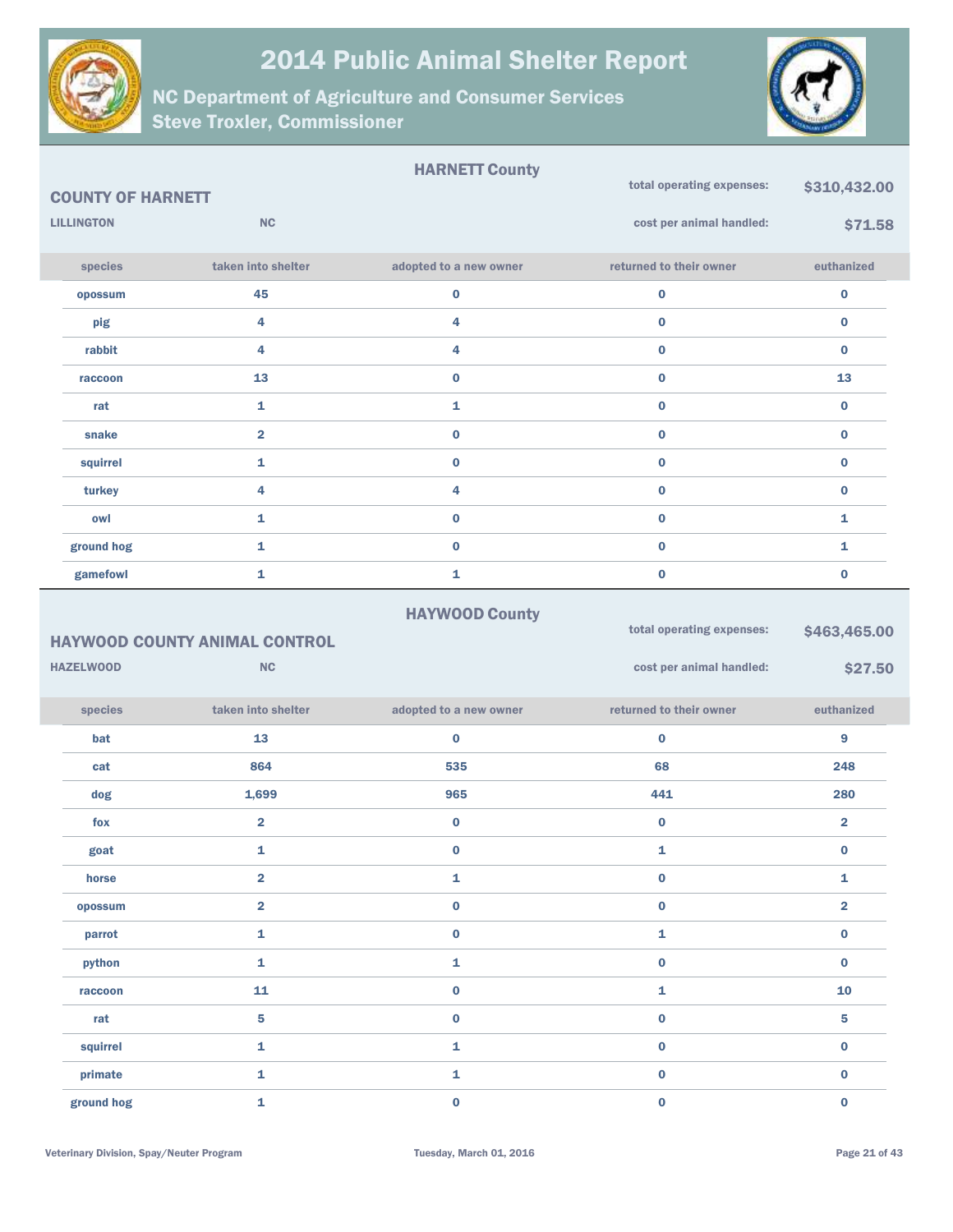



|                       |                                         | <b>HENDERSON County</b>      | total operating expenses: |                         |
|-----------------------|-----------------------------------------|------------------------------|---------------------------|-------------------------|
|                       | <b>HENDERSON COUNTY ANIMAL SERVICES</b> |                              |                           | \$581,744.00            |
| <b>HENDERSONVILLE</b> | <b>NC</b>                               |                              | cost per animal handled:  | \$236.00                |
| species               | taken into shelter                      | adopted to a new owner       | returned to their owner   | euthanized              |
| bat                   | 21                                      | $\bf{0}$                     | $\bf{0}$                  | 21                      |
| cat                   | 1,232                                   | 468                          | 25                        | 705                     |
| dog                   | 1,160                                   | 503                          | 337                       | 335                     |
| horse                 | 11                                      | $\overline{7}$               | 3                         | 1                       |
| <b>lizard</b>         | 11                                      | $\mathbf 0$                  | 11                        | $\bf{0}$                |
| pig                   | $\mathbf{1}$                            | $\mathbf 0$                  | 1                         | $\bf{0}$                |
| rabbit                | $6\phantom{1}6$                         | 6                            | $\bf{0}$                  | $\bf{0}$                |
| raccoon               | 19                                      | 0                            | $\bf{0}$                  | 19                      |
|                       |                                         | <b>HERTFORD County</b>       |                           |                         |
|                       | <b>HERTFORD COUNTY ANIMAL CONTROL</b>   |                              | total operating expenses: | \$98,600.00             |
| <b>WINTON</b>         | <b>NC</b>                               |                              | cost per animal handled:  | \$77.88                 |
|                       |                                         |                              |                           |                         |
| species               | taken into shelter                      | adopted to a new owner       | returned to their owner   | euthanized              |
| cat                   | 301                                     | 203                          | 5                         | 90                      |
| dog                   | 360                                     | 223                          | 32                        | 101                     |
|                       |                                         | <b>IREDELL County</b>        |                           |                         |
|                       | <b>IREDELL COUNTY ANIMAL CONTROL</b>    |                              | total operating expenses: | \$891,059.84            |
| <b>STATESVILLE</b>    | <b>NC</b>                               |                              | cost per animal handled:  | \$199.79                |
| species               | taken into shelter                      | adopted to a new owner       | returned to their owner   | euthanized              |
| bat                   |                                         |                              |                           |                         |
|                       |                                         |                              |                           |                         |
|                       | $\overline{2}$                          | 0                            | $\bf{0}$                  | $\overline{\mathbf{2}}$ |
| bird                  | 18                                      | 15                           | $\bf{0}$                  | 3                       |
| cat                   | 2,073                                   | 417                          | $71$                      | 1,527                   |
| <b>COW</b>            | 3                                       | 0                            | 3                         | $\mathbf 0$             |
| deer                  | 4                                       | $\mathbf 0$                  | $\bf{0}$                  | 4                       |
| dog                   | 2,261                                   | 1,107                        | 399                       | 809                     |
| ferret                | $\mathbf{1}$                            | 0                            | $\mathbf{1}$              | $\bf{0}$                |
| fox<br>goat           | 5<br>3                                  | 0<br>$\overline{\mathbf{2}}$ | $\mathbf 0$<br>1          | 4<br>$\bf{0}$           |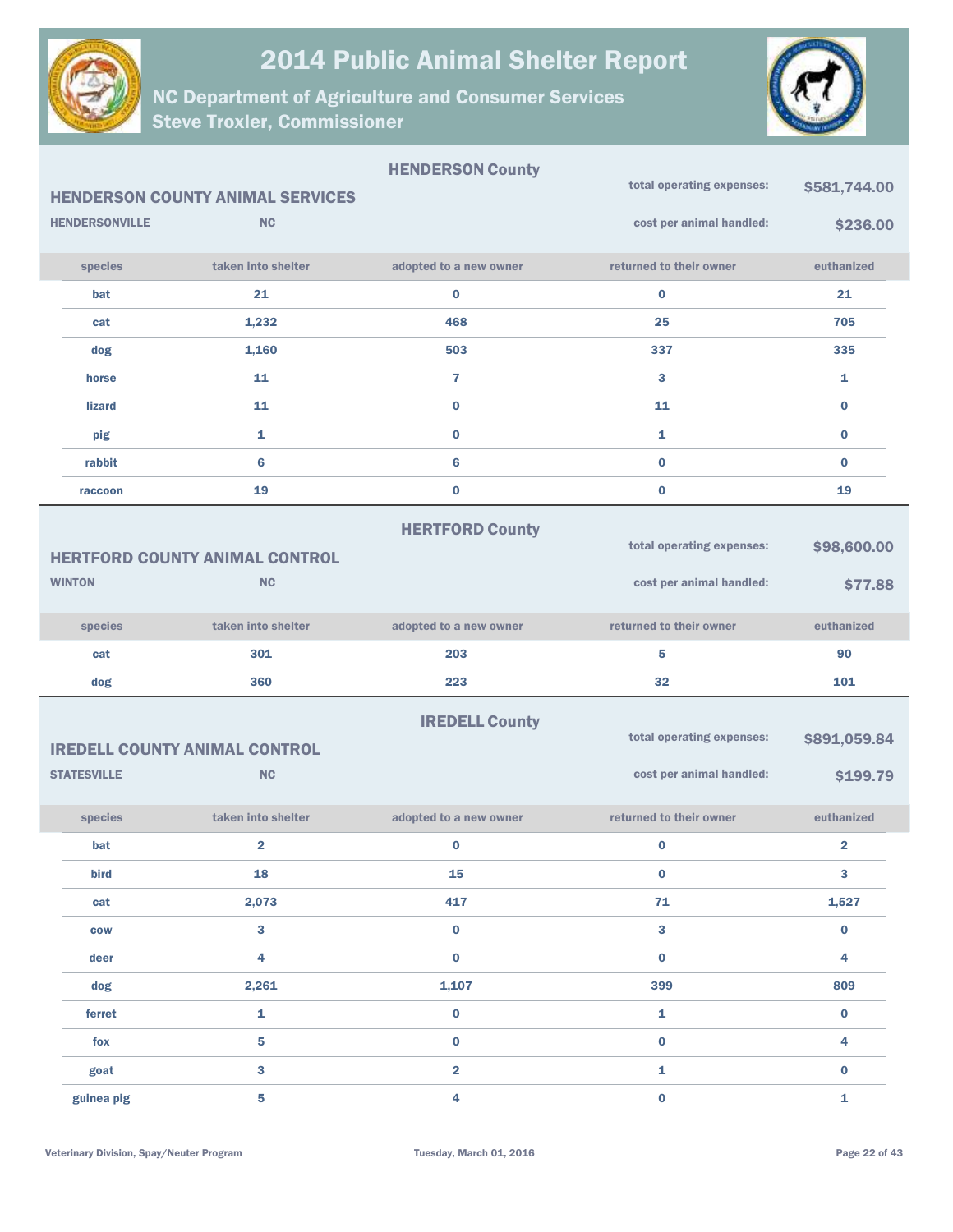



|                    |                                        | <b>IREDELL County</b>   |                           |                         |
|--------------------|----------------------------------------|-------------------------|---------------------------|-------------------------|
|                    | <b>IREDELL COUNTY ANIMAL CONTROL</b>   |                         | total operating expenses: | \$891,059.84            |
| <b>STATESVILLE</b> | <b>NC</b>                              |                         | cost per animal handled:  | \$199.79                |
|                    |                                        |                         |                           |                         |
| species            | taken into shelter                     | adopted to a new owner  | returned to their owner   | euthanized              |
| hawk               | 4                                      | $\bf{0}$                | $\bf{0}$                  | $\bf{0}$                |
| horse              | 15                                     | 5                       | 10                        | $\bf{0}$                |
| opossum            | 5                                      | $\bf{0}$                | $\bf{0}$                  | 4                       |
| pig                | 8                                      | 8                       | $\bf{0}$                  | $\bf{0}$                |
| rabbit             | 16                                     | 8                       | $\bf{0}$                  | 6                       |
| raccoon            | 17                                     | $\bf{0}$                | $\bf{0}$                  | 16                      |
| <b>skunk</b>       | 7                                      | $\bf{0}$                | $\bf{0}$                  | $\overline{\mathbf{2}}$ |
| snake              | 1                                      | 1                       | $\bf{0}$                  | $\bf{0}$                |
| squirrel           | $\overline{\mathbf{2}}$                | $\bf{0}$                | $\bf{0}$                  | $\overline{\mathbf{2}}$ |
| turtle             | 1                                      | $\bf{0}$                | 1                         | $\bf{0}$                |
| ground hog         | 1                                      | $\bf{0}$                | $\bf{0}$                  | 1                       |
| poultry            | 8                                      | $\overline{\mathbf{2}}$ | $\bf{0}$                  | 4                       |
|                    |                                        | <b>JOHNSTON County</b>  |                           |                         |
|                    | <b>JOHNSTON COUNTY ANIMAL SERVICES</b> |                         | total operating expenses: | \$611,362.00            |

|                   | <b>JOHNSTON COUNTY ANIMAL SERVICES</b> |                         | . . ________ . _ .       |            |
|-------------------|----------------------------------------|-------------------------|--------------------------|------------|
| <b>SMITHFIELD</b> | NC                                     |                         | cost per animal handled: | \$128.60   |
| species           | taken into shelter                     | adopted to a new owner  | returned to their owner  | euthanized |
| bat               | 1                                      | $\bf{0}$                | $\bf{0}$                 | 1          |
| cat               | 2,491                                  | 260                     | 32                       | 2,148      |
| chicken           | $\overline{\mathbf{2}}$                | $\overline{\mathbf{2}}$ | $\bf{0}$                 | $\bf{0}$   |
| cockatiel         | 1                                      | 1                       | $\bf{0}$                 | $\bf{0}$   |
| dog               | 2,214                                  | 894                     | 389                      | 898        |
| donkey            | 1                                      | $\bf{0}$                | 1                        | $\bf{0}$   |
| fox               | 1                                      | $\bf{0}$                | $\bf{0}$                 | 1          |
| goat              | 1                                      | 0                       | 1                        | $\bf{0}$   |
| guinea pig        | 4                                      | 4                       | $\bf{0}$                 | $\bf{0}$   |
| hamster           | 1                                      | 1                       | 0                        | $\bf{0}$   |
| horse             | 10                                     | 3                       | 7                        | $\bf{0}$   |
| opossum           | 3                                      | $\bf{0}$                | $\bf{0}$                 | 3          |
| rabbit            | 19                                     | 19                      | 0                        | $\bf{0}$   |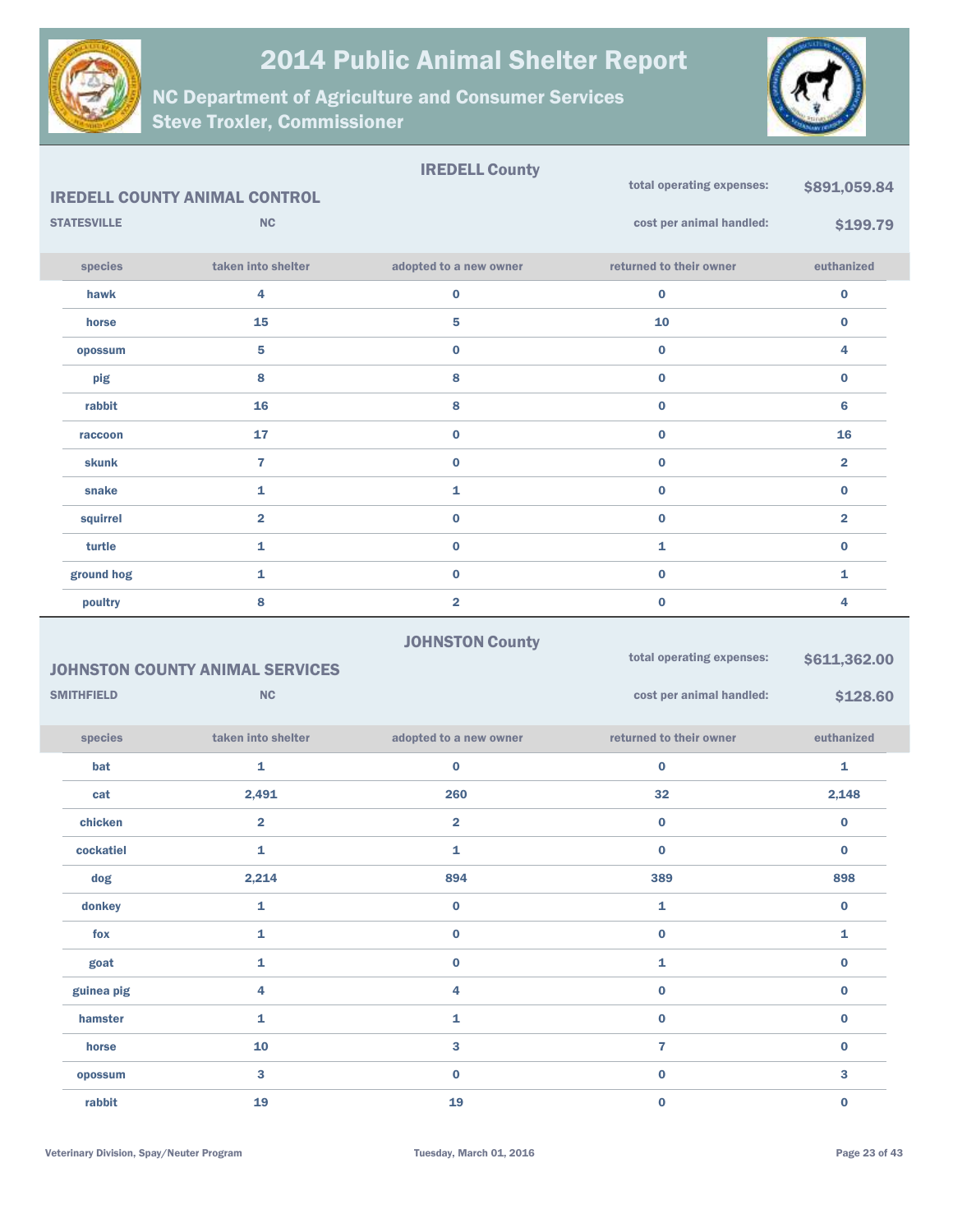



|                        |                                                | <b>JOHNSTON County</b>  |                           |                         |
|------------------------|------------------------------------------------|-------------------------|---------------------------|-------------------------|
|                        | <b>JOHNSTON COUNTY ANIMAL SERVICES</b>         |                         | total operating expenses: | \$611,362.00            |
| <b>SMITHFIELD</b>      | <b>NC</b>                                      |                         | cost per animal handled:  | \$128.60                |
| species                | taken into shelter                             | adopted to a new owner  | returned to their owner   | euthanized              |
| raccoon                | 4                                              | $\bf{0}$                | $\bf{0}$                  | 3                       |
| squirrel               | 1                                              | $\bf{0}$                | $\bf{0}$                  | 1                       |
|                        |                                                | <b>JOHNSTON County</b>  |                           |                         |
|                        | <b>TOWN OF CLAYTON ANIMAL HOLDING FACILITY</b> |                         | total operating expenses: | \$0.00                  |
| <b>CLAYTON</b>         | <b>NC</b>                                      |                         | cost per animal handled:  | \$0.00                  |
|                        |                                                |                         |                           |                         |
| species                | taken into shelter                             | adopted to a new owner  | returned to their owner   | euthanized              |
| dog                    | $\bf{0}$                                       | $\bf{0}$                | $\bf{0}$                  | $\bf{0}$                |
|                        |                                                | <b>LENOIR County</b>    |                           |                         |
| <b>LENIOR CO. SPCA</b> |                                                |                         | total operating expenses: | \$275,240.00            |
| <b>KINSTON</b>         | <b>NC</b>                                      |                         | cost per animal handled:  | \$117.62                |
| species                | taken into shelter                             | adopted to a new owner  | returned to their owner   | euthanized              |
| cat                    | 1,084                                          | 435                     | 9                         | 544                     |
| dog                    | 1,256                                          | 794                     | 83                        | 389                     |
| other                  | 1                                              | $\bf{0}$                | $\bf{0}$                  | $\bf{0}$                |
|                        |                                                | <b>LINCOLN County</b>   |                           |                         |
|                        | <b>LINCOLN COUNTY ANIMAL SERVICES</b>          |                         | total operating expenses: | \$688,041.17            |
| <b>LINCOLNTON</b>      | <b>NC</b>                                      |                         | cost per animal handled:  | \$209.44                |
|                        |                                                |                         |                           |                         |
| species                | taken into shelter                             | adopted to a new owner  | returned to their owner   | euthanized              |
| bat                    | 4                                              | $\bf{0}$                | $\mathbf 0$               | 4                       |
| bird                   | $\mathbf{1}$                                   | $\mathbf 0$             | $\mathbf 0$               | $\mathbf 0$             |
| cat                    | 1,568                                          | 349                     | 16                        | 495                     |
| chicken                | $\mathbf{3}$                                   | $\mathbf 0$             | $\bf{0}$                  | $\mathbf 0$             |
| cockatiel              | $\mathbf 1$                                    | $\mathbf 0$             | $\mathbf 0$               | $\mathbf 0$             |
| dog                    | 1,672                                          | 662                     | 140                       | 218                     |
| dove                   | $\overline{\mathbf{2}}$                        | $\overline{\mathbf{2}}$ | $\mathbf 0$               | $\mathbf 0$             |
| fox                    | $\mathbf{3}$                                   | $\mathbf 0$             | $\mathbf 0$               | $\overline{\mathbf{2}}$ |
| goat                   | $\mathbf{1}$                                   | $\mathbf 0$             | $\mathbf{1}$              | $\pmb{0}$               |
| horse                  | $\overline{3}$                                 | $\mathbf 0$             | $\mathbf{3}$              | $\mathbf 0$             |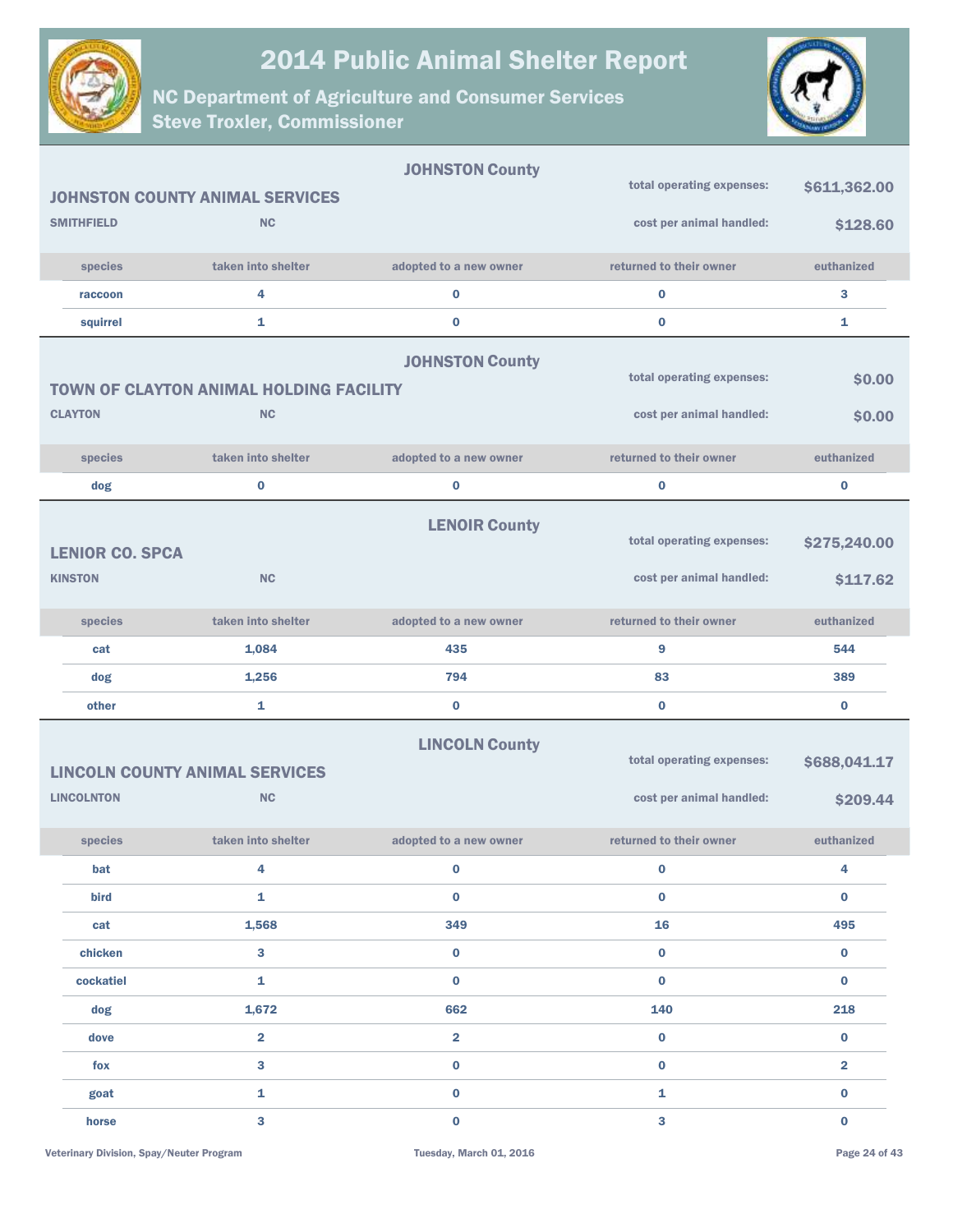



|                   |                                          | <b>LINCOLN County</b>  | total operating expenses: |                         |
|-------------------|------------------------------------------|------------------------|---------------------------|-------------------------|
|                   | <b>LINCOLN COUNTY ANIMAL SERVICES</b>    |                        |                           | \$688,041.17            |
| <b>LINCOLNTON</b> | <b>NC</b>                                |                        | cost per animal handled:  | \$209.44                |
| species           | taken into shelter                       | adopted to a new owner | returned to their owner   | euthanized              |
| opossum           | 3                                        | $\bf{0}$               | $\pmb{0}$                 | 3                       |
| parakeet          | 4                                        | $\bf{0}$               | $\bf{0}$                  | 0                       |
| pig               | 1                                        | $\bf{0}$               | $\mathbf{1}$              | $\bf{0}$                |
| raccoon           | 13                                       | $\bf{0}$               | $\bf{0}$                  | 13                      |
| wolf hybrid       | $\overline{\mathbf{2}}$                  | $\bf{0}$               | $\bf{0}$                  | $\bf{0}$                |
| bearded dragon    | 1                                        | $\bf{0}$               | $\bf{0}$                  | 0                       |
| gecko             | $\overline{2}$                           | $\bf{0}$               | $\bf{0}$                  | $\bf{0}$                |
| quaker            | 1                                        | $\bf{0}$               | $\bf{0}$                  | 0                       |
|                   |                                          | <b>MACON County</b>    |                           |                         |
|                   | <b>MACON COUNTY ANIMAL SHELTER</b>       |                        | total operating expenses: | \$261,282.00            |
| <b>FRANKLIN</b>   | <b>NC</b>                                |                        | cost per animal handled:  | \$219.00                |
|                   |                                          |                        |                           |                         |
|                   |                                          |                        |                           |                         |
| species           | taken into shelter                       | adopted to a new owner | returned to their owner   | euthanized              |
| cat               | 447                                      | 282                    | 10                        | 150                     |
| dog               | 688                                      | 384                    | 188                       | 111                     |
| goat              | $\overline{\mathbf{2}}$                  | $\bf{0}$               | $\overline{2}$            | 0                       |
| horse             | 1                                        | 1                      | $\bf{0}$                  | $\bf{0}$                |
| pig               | $\overline{\mathbf{2}}$                  | 1                      | $\mathbf{1}$              | 0                       |
| rabbit            | 6                                        | 6                      | $\bf{0}$                  | $\bf{0}$                |
| raccoon           | $\overline{\mathbf{2}}$                  | $\bf{0}$               | $\bf{0}$                  | $\overline{\mathbf{2}}$ |
|                   |                                          |                        |                           |                         |
|                   |                                          | <b>MACON County</b>    | total operating expenses: | \$412,727.94            |
| <b>FRANKLIN</b>   | <b>MACON COUNTY HUMANE SOCIETY</b><br>NC |                        | cost per animal handled:  | \$315.56                |
| species           | taken into shelter                       | adopted to a new owner | returned to their owner   | euthanized              |
| cat               | 211                                      | 265                    | $\bf 6$                   | $\pmb{0}$               |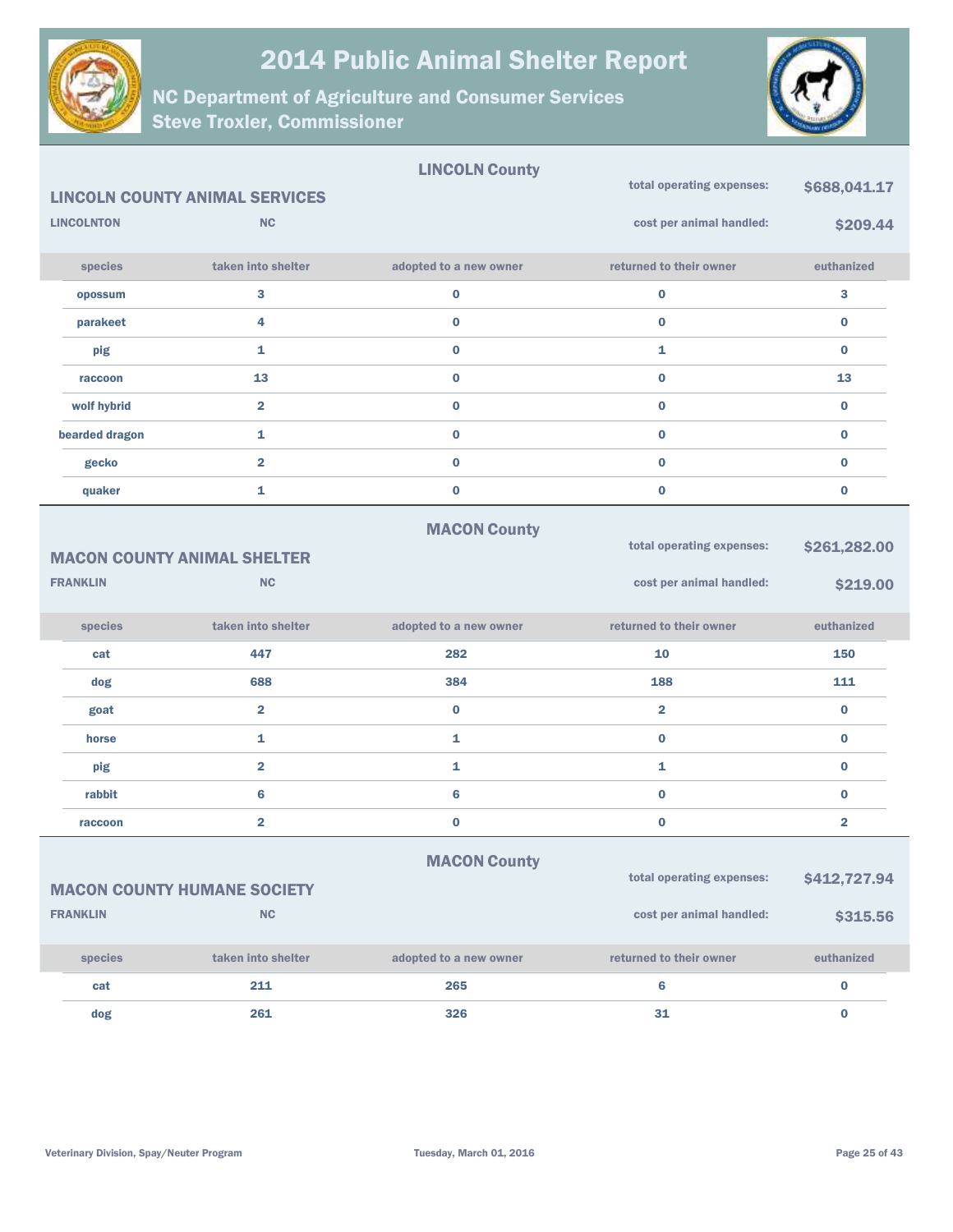



|                    |                                                          | <b>MADISON County</b>     |                                                       |                            |
|--------------------|----------------------------------------------------------|---------------------------|-------------------------------------------------------|----------------------------|
|                    | <b>MADISON COUNTY ANIMAL SERVICES</b>                    |                           | total operating expenses:                             | \$264,592.00               |
| <b>MARSHALL</b>    | <b>NC</b>                                                |                           | cost per animal handled:                              | \$285.00                   |
| species            | taken into shelter                                       | adopted to a new owner    | returned to their owner                               | euthanized                 |
| cat                | 463                                                      | 233                       | 13                                                    | 219                        |
| dog                | 464                                                      | 341                       | 54                                                    | 114                        |
|                    | <b>MARTIN COUNTY ANIMAL CONTROL</b>                      | <b>MARTIN County</b>      | total operating expenses:                             | \$136,203.00               |
| <b>WILLIAMSTON</b> | <b>NC</b>                                                |                           | cost per animal handled:                              | \$102.18                   |
| species            | taken into shelter                                       | adopted to a new owner    | returned to their owner                               | euthanized                 |
| cat                | 661                                                      | 40                        | 8                                                     | 509                        |
| dog                | 634                                                      | 123                       | 72                                                    | 354                        |
| opossum            | 36                                                       | $\bf{0}$                  | 36                                                    | $\bf{0}$                   |
| raccoon            | $\overline{\mathbf{2}}$                                  | $\bf{0}$                  | $\overline{2}$                                        | $\bf{0}$                   |
| <b>MARION</b>      | <b>MCDOWELL COUNTY ANIMAL CONTROL</b><br><b>NC</b>       | <b>MCDOWELL County</b>    | total operating expenses:<br>cost per animal handled: | \$85,516.76<br>\$105.97    |
| species            | taken into shelter                                       | adopted to a new owner    | returned to their owner                               | euthanized                 |
| cat                | 482                                                      | 13                        | 1                                                     | 469                        |
| dog                | 675                                                      | 98                        | 141                                                   | 338                        |
| rabbit             | 4                                                        | 4                         | $\bf{0}$                                              | $\bf{0}$                   |
| <b>CHARLOTTE</b>   | <b>CHARLOTTE/MECKLENBURG ANIMAL CONTROL</b><br><b>NC</b> | <b>MECKLENBURG County</b> | total operating expenses:<br>cost per animal handled: | \$4,963,726.00<br>\$189.06 |
| species            | taken into shelter                                       | adopted to a new owner    | returned to their owner                               | euthanized                 |
| bat                | 224                                                      | $\bf{0}$                  | $\bf{0}$                                              | 224                        |
| bird               | 182                                                      | 111                       | $\overline{7}$                                        | 39                         |
| cat                | 4,574                                                    | 1,910                     | 150                                                   | 2,289                      |
| chicken            | 79                                                       | 70                        | $\bf{0}$                                              | 3                          |
| coyote             | 3                                                        | $\mathbf 0$               | $\bf{0}$                                              | 3                          |
| deer               | 175                                                      | 5                         | $\bf{0}$                                              | 144                        |
| dog                | 7,303                                                    | 3,170                     | 1,547                                                 | 2,440                      |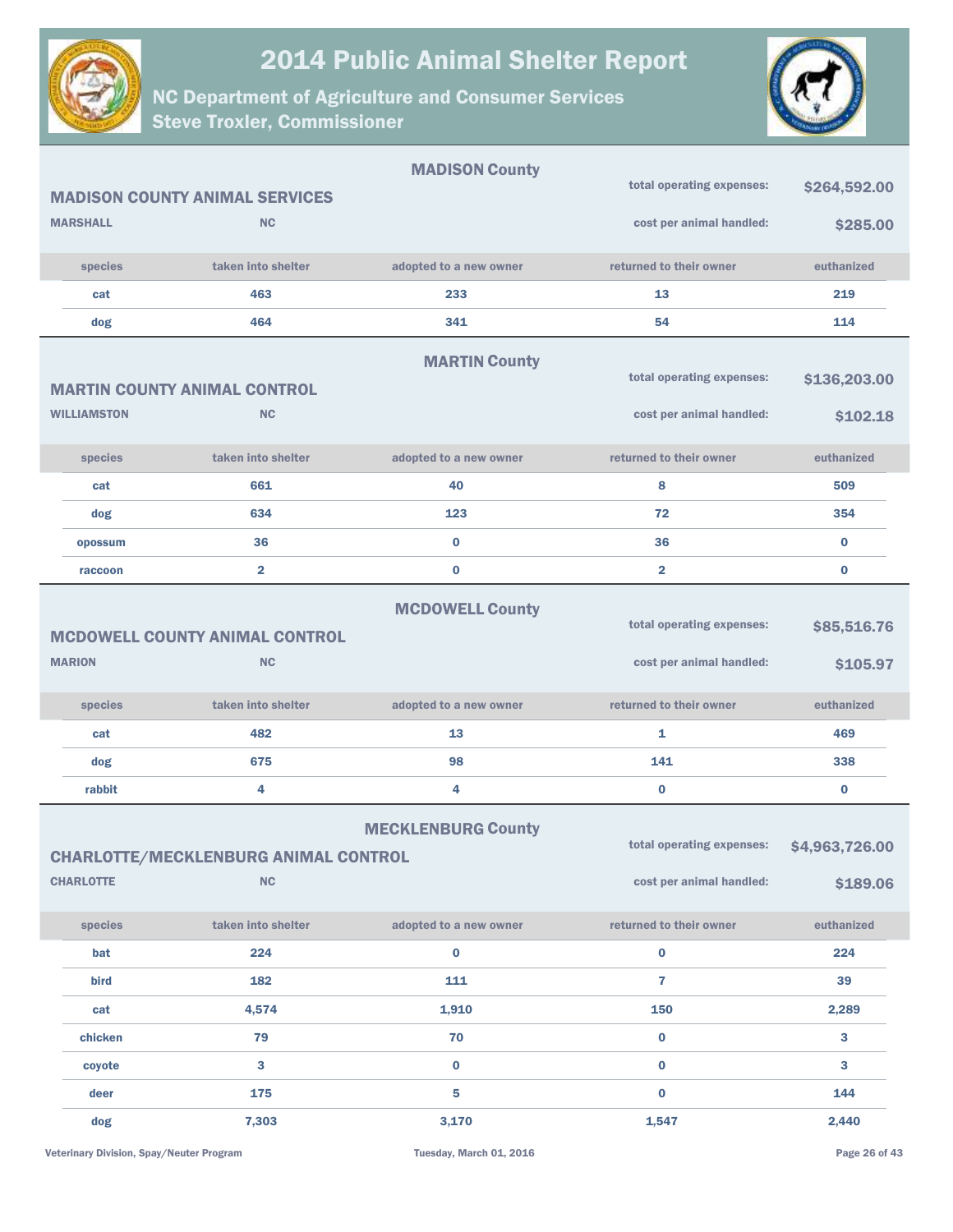

NC Department of Agriculture and Consumer Services Steve Troxler, Commissioner



#### MECKLENBURG County

|                  | <b>CHARLOTTE/MECKLENBURG ANIMAL CONTROL</b> | total operating expenses: | \$4,963,726.00            |                         |
|------------------|---------------------------------------------|---------------------------|---------------------------|-------------------------|
| <b>CHARLOTTE</b> | <b>NC</b>                                   |                           | cost per animal handled:  | \$189.06                |
| species          | taken into shelter                          | adopted to a new owner    | returned to their owner   | euthanized              |
| ferret           | 16                                          | 12                        | 3                         | 1                       |
| fish             | $\overline{9}$                              | 4                         | $\pmb{0}$                 | $\pmb{0}$               |
| fox              | 9                                           | $\bf{0}$                  | $\pmb{0}$                 | $6\phantom{1}$          |
| guinea pig       | 101                                         | 63                        | $\overline{\mathbf{2}}$   | 8                       |
| opossum          | 132                                         | 33                        | $\pmb{0}$                 | 68                      |
| pig              | $\bf 6$                                     | $\mathbf{3}$              | $\mathbf{1}$              | $\overline{\mathbf{2}}$ |
| rabbit           | 173                                         | 58                        | $\overline{\mathbf{2}}$   | 55                      |
| raccoon          | 243                                         | $\bf{0}$                  | $\bf{0}$                  | 201                     |
| reptile          | 5                                           | $\mathbf{3}$              | $\pmb{0}$                 | $\bf{0}$                |
| rodent           | 139                                         | 63                        | $\overline{2}$            | 52                      |
| <b>skunk</b>     | $\overline{2}$                              | $\bf{0}$                  | $\pmb{0}$                 | $\mathbf{1}$            |
| turtle           | 14                                          | 10                        | $\pmb{0}$                 | 3                       |
| <b>livestock</b> | 3                                           | $\overline{3}$            | $\mathbf 0$               | $\bf{0}$                |
| monkey           | $\mathbf{1}$                                | $\bf{0}$                  | $\mathbf{1}$              | $\bf{0}$                |
| equine           | $\mathbf{1}$                                | $\bar{\mathbf{1}}$        | $\pmb{0}$                 | $\pmb{0}$               |
| waterfowl        | 45                                          | 39                        | $\bf{0}$                  | 4                       |
|                  |                                             | <b>MECKLENBURG County</b> | total operating expenses: | \$0.00                  |
|                  | <b>TOWN OF DAVIDSON ANIMAL SHELTER</b>      |                           |                           |                         |
| <b>DAVIDSON</b>  | NC                                          |                           | cost per animal handled:  | \$0.00                  |
| species          | taken into shelter                          | adopted to a new owner    | returned to their owner   | euthanized              |
| cat              | $\overline{7}$                              | $\bf 6$                   | $\mathbf{1}$              | $\bf{0}$                |
| dog              | 26                                          | 4                         | 22                        | $\bf{0}$                |
|                  |                                             | <b>MITCHELL County</b>    | total operating expenses: | \$95,950.02             |

| <b>MITCHELL CO ANIMAL RESCUE</b> |                    |                        | total operating expenses: | \$95,950.02 |  |
|----------------------------------|--------------------|------------------------|---------------------------|-------------|--|
| <b>SPRUCE PINE</b><br><b>NC</b>  |                    |                        | cost per animal handled:  | \$114.77    |  |
| <b>species</b>                   | taken into shelter | adopted to a new owner | returned to their owner   | euthanized  |  |
| cat                              | 410                | 266                    |                           | 122         |  |
| chicken                          |                    |                        |                           |             |  |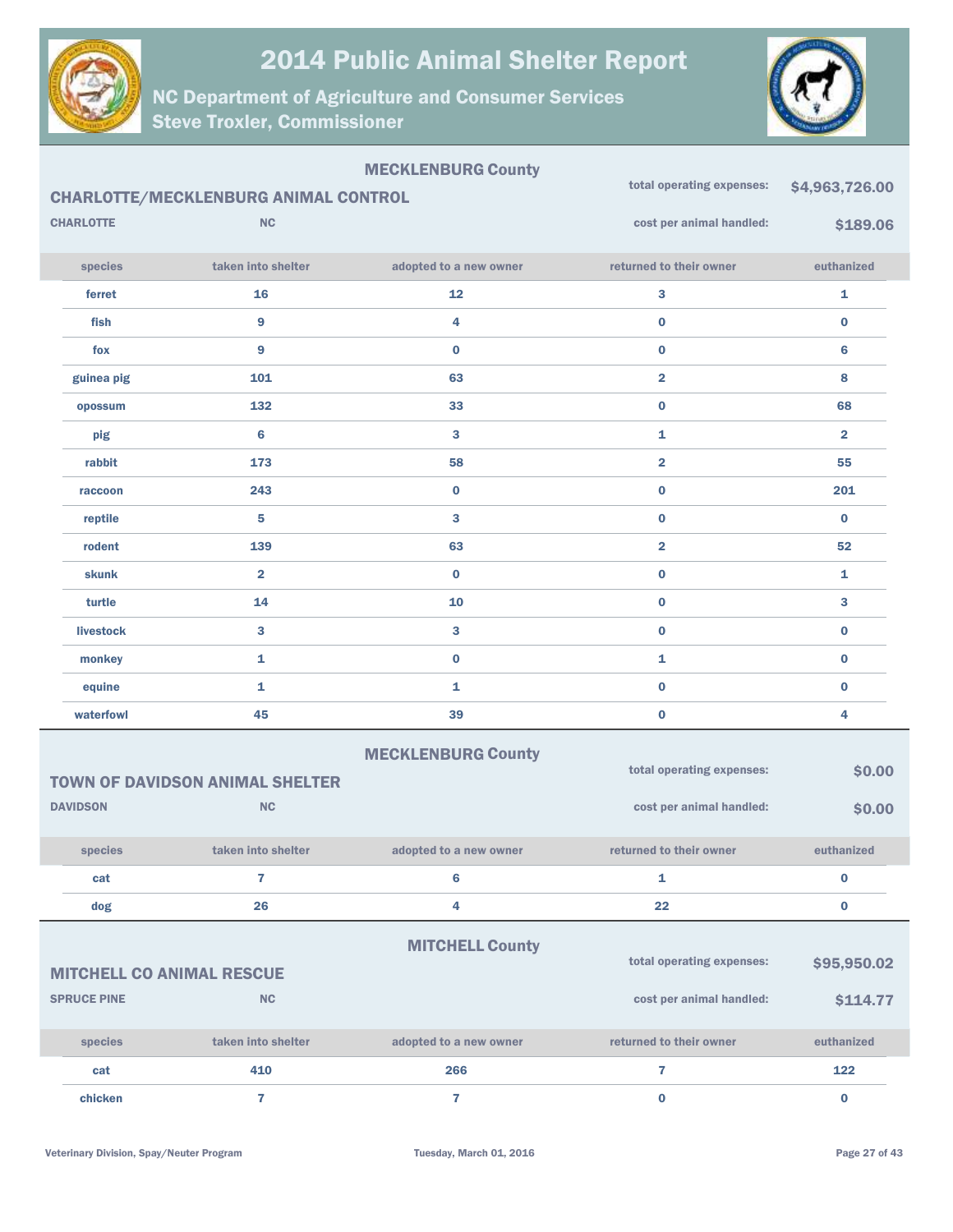



|                                                                                                              |                                                            | <b>MITCHELL County</b>   |                                                       |                          |
|--------------------------------------------------------------------------------------------------------------|------------------------------------------------------------|--------------------------|-------------------------------------------------------|--------------------------|
| <b>MITCHELL CO ANIMAL RESCUE</b>                                                                             |                                                            |                          | total operating expenses:                             | \$95,950.02              |
| <b>SPRUCE PINE</b>                                                                                           | <b>NC</b>                                                  |                          | cost per animal handled:                              | \$114.77                 |
| species                                                                                                      | taken into shelter                                         | adopted to a new owner   | returned to their owner                               | euthanized               |
| cockatiel                                                                                                    | 1                                                          | 1                        | $\bf{0}$                                              | $\bf{0}$                 |
| dog                                                                                                          | 410                                                        | 312                      | 45                                                    | 47                       |
| ferret                                                                                                       | $\overline{2}$                                             | $\overline{2}$           | $\bf{0}$                                              | $\bf{0}$                 |
| horse                                                                                                        | 3                                                          | $\overline{\mathbf{2}}$  | 1                                                     | $\bf{0}$                 |
| rabbit                                                                                                       | 3                                                          | $\overline{2}$           | $\bf{0}$                                              | $\bf{0}$                 |
| <b>TROY</b>                                                                                                  | <b>MONTGOMERY CO. ANIMAL CONTROL FACILITY</b><br><b>NC</b> | <b>MONTGOMERY County</b> | total operating expenses:<br>cost per animal handled: | \$19,500.00<br>\$20.00   |
|                                                                                                              |                                                            |                          |                                                       |                          |
| species                                                                                                      | taken into shelter                                         | adopted to a new owner   | returned to their owner                               | euthanized               |
| cat                                                                                                          | 369                                                        | 35                       | 1                                                     | 333                      |
| dog                                                                                                          | 843                                                        | 392                      | 23                                                    | 428                      |
| <b>CARTHAGE</b>                                                                                              | <b>ANIMAL CENTER OF MOORE COUNTY</b><br><b>NC</b>          | <b>MOORE County</b>      | total operating expenses:<br>cost per animal handled: | \$820,738.00<br>\$261.55 |
|                                                                                                              |                                                            |                          |                                                       |                          |
| species                                                                                                      | taken into shelter                                         | adopted to a new owner   | returned to their owner                               | euthanized               |
| cat                                                                                                          | 1,297                                                      | 375                      | 19                                                    | 903                      |
| dog                                                                                                          | 1,792                                                      | 995                      | 212                                                   | 577                      |
| rabbit                                                                                                       | $\overline{\mathbf{2}}$                                    | 1                        | $\bf{0}$                                              | 1                        |
| raccoon                                                                                                      | 5                                                          | $\pmb{0}$                | $\bf{0}$                                              | 5                        |
| <b>NASH County</b><br>total operating expenses:<br>\$199,500.00<br><b>CITY OF ROCKY MOUNT ANIMAL SHELTER</b> |                                                            |                          |                                                       |                          |
| <b>ROCKY MOUNT</b>                                                                                           | <b>NC</b>                                                  |                          | cost per animal handled:                              | \$133.18                 |
| species                                                                                                      | taken into shelter                                         | adopted to a new owner   | returned to their owner                               | euthanized               |
| cat                                                                                                          | 577                                                        | 517                      | $\bf{0}$                                              | 517                      |
| dog                                                                                                          | 921                                                        | 458                      | $\bf{0}$                                              | 429                      |
| rabbit                                                                                                       | 29                                                         | $\bf{0}$                 | $\bf{0}$                                              | 29                       |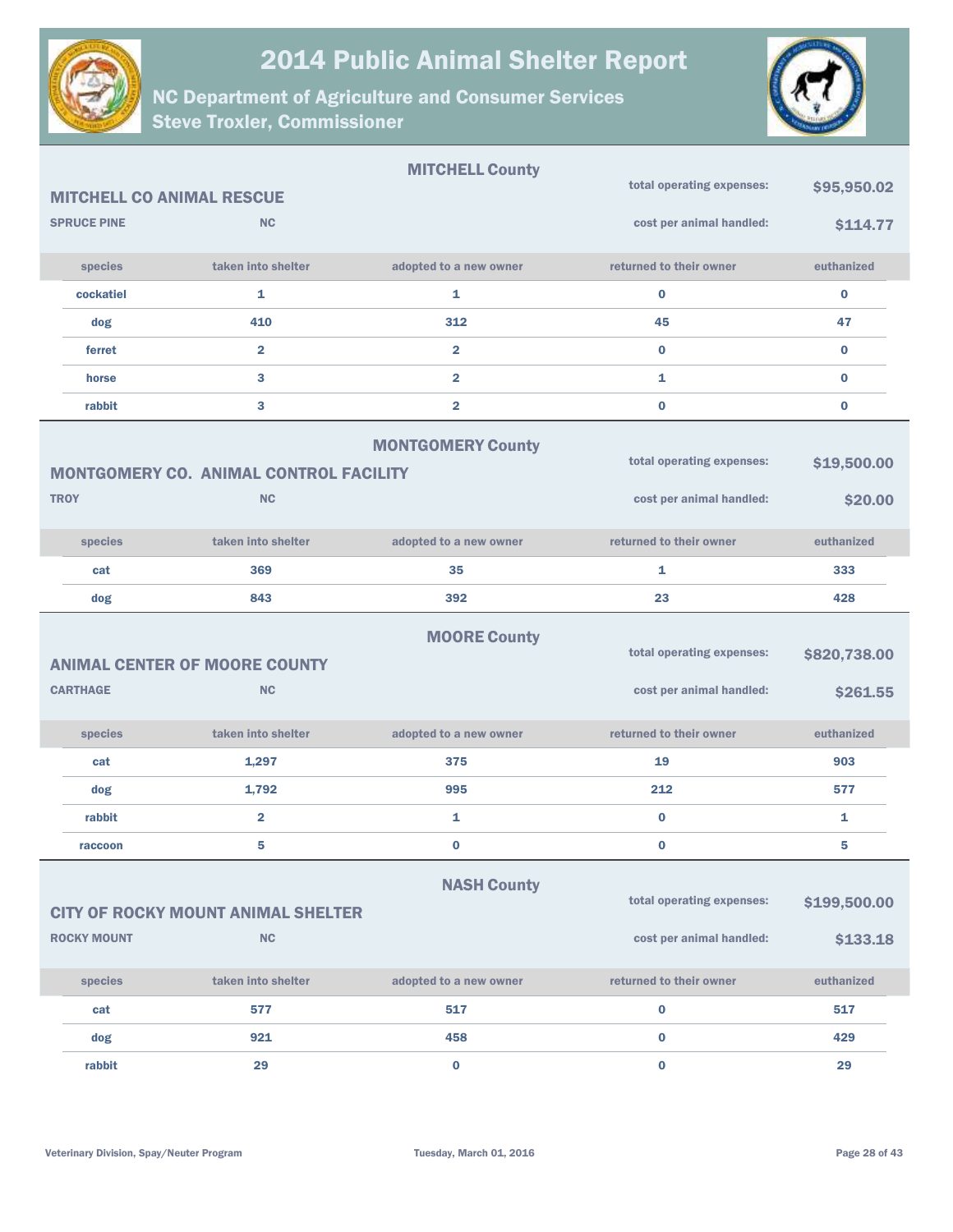



|                   | <b>NASH COUNTY ANIMAL CONTROL</b>                           | <b>NASH County</b>        | total operating expenses:                             | \$341,498.82               |
|-------------------|-------------------------------------------------------------|---------------------------|-------------------------------------------------------|----------------------------|
| <b>NASHVILLE</b>  | <b>NC</b>                                                   |                           | cost per animal handled:                              | \$134.97                   |
| species           | taken into shelter                                          | adopted to a new owner    | returned to their owner                               | euthanized                 |
| bat               | 1                                                           | $\bf{0}$                  | $\bf{0}$                                              | 1                          |
| cat               | 1,493                                                       | 175                       | 10                                                    | 1,308                      |
| dog               | 1,021                                                       | 661                       | 86                                                    | 266                        |
| fox               | 5                                                           | $\bf{0}$                  | $\bf{0}$                                              | $\overline{\mathbf{2}}$    |
| horse             | $\mathbf{1}$                                                | $\bf{0}$                  | 1                                                     | $\bf{0}$                   |
| opossum           | $\overline{\mathbf{2}}$                                     | $\bf{0}$                  | 0                                                     | $\bf{0}$                   |
| rabbit            | 3                                                           | 3                         | $\bf{0}$                                              | $\bf{0}$                   |
| raccoon           | 3                                                           | $\bf{0}$                  | 0                                                     | $\overline{\mathbf{2}}$    |
| squirrel          | 1                                                           | $\bf{0}$                  | $\bf{0}$                                              | $\bf{0}$                   |
| <b>WILMINGTON</b> | <b>NEW HANOVER CO. ANIMAL CONTROL SERVICES</b><br><b>NC</b> | <b>NEW HANOVER County</b> | total operating expenses:<br>cost per animal handled: | \$1,229,175.00<br>\$368.00 |
| species           | taken into shelter                                          | adopted to a new owner    | returned to their owner                               | euthanized                 |
| bat               | 9                                                           | $\pmb{0}$                 | $\bf{0}$                                              | 9                          |
| bird              | 1                                                           | $\bf{0}$                  | $\bf{0}$                                              | $\mathbf{1}$               |
| cat               | 1,611                                                       | 270                       | 29                                                    | 1,019                      |
| dog               | 1,649                                                       | 377                       | 123                                                   | 604                        |
| fox               | $\overline{7}$                                              | $\bf{0}$                  | $\bf{0}$                                              | $\overline{7}$             |
| goat              | 1                                                           | $\pmb{0}$                 | 0                                                     | 1                          |
| goose             | 1                                                           | $\bf{0}$                  | $\bf{0}$                                              | 1                          |
| opossum           | 20                                                          | $\mathbf 0$               | $\mathbf 0$                                           | 20                         |
| rabbit            | 3                                                           | $\mathbf 0$               | $\mathbf 0$                                           | $\mathbf{3}$               |
| raccoon           | 33                                                          | $\mathbf 0$               | $\mathbf 0$                                           | 33                         |
|                   |                                                             |                           |                                                       |                            |
| rat               | $\mathbf{1}$                                                | $\mathbf 0$               | $\mathbf 0$                                           | $\mathbf{1}$               |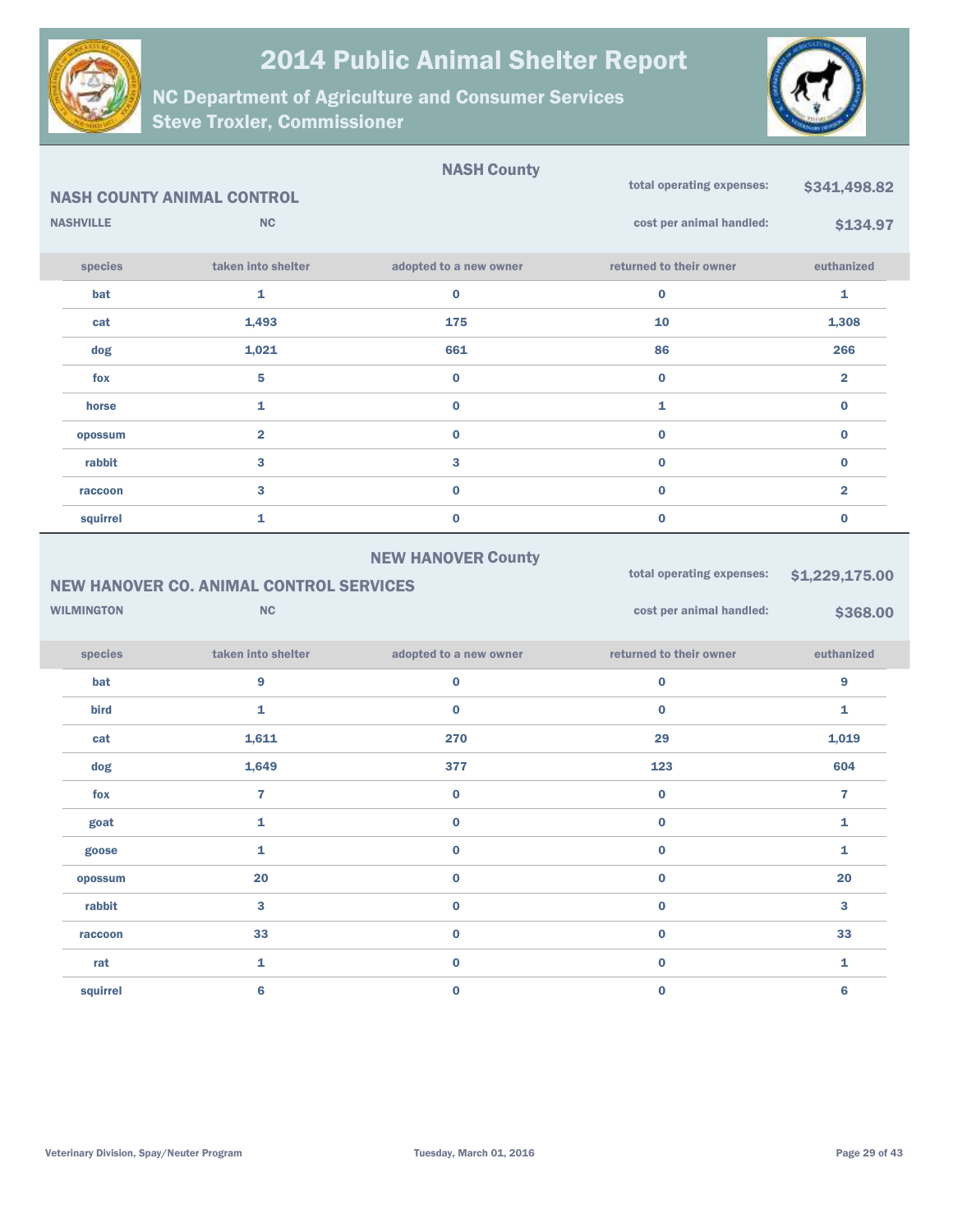



|                                          |                                                   | <b>NORTHAMPTON County</b> |                                                       |                  |
|------------------------------------------|---------------------------------------------------|---------------------------|-------------------------------------------------------|------------------|
| <b>CONWAY POLICE DEPT.</b>               |                                                   |                           | total operating expenses:                             | \$75.00          |
| <b>CONWAY</b>                            | <b>NC</b>                                         |                           | cost per animal handled:                              | \$20.00          |
| species                                  | taken into shelter                                | adopted to a new owner    | returned to their owner                               | euthanized       |
| cat                                      | $\overline{7}$                                    | $\bf{0}$                  | $\bf{0}$                                              | $\bf{0}$         |
| dog                                      | 4                                                 | 1                         | $\bf{0}$                                              | $\bf{0}$         |
|                                          | <b>NORTHAMPTON COUNTY ANIMAL SHELTER</b>          | <b>NORTHAMPTON County</b> | total operating expenses:                             | \$0.00           |
| <b>JACKSON</b>                           | <b>NC</b>                                         |                           | cost per animal handled:                              | \$0.00           |
| species                                  | taken into shelter                                | adopted to a new owner    | returned to their owner                               | euthanized       |
| cat                                      | 156                                               | 13                        | $\bf{0}$                                              | 143              |
| dog                                      | 262                                               | 67                        | 16                                                    | 179              |
| <b>TOWN OF GARYSBURG</b>                 |                                                   | <b>NORTHAMPTON County</b> | total operating expenses:                             | \$65.00          |
| <b>GARYSBURG</b>                         | <b>NC</b>                                         |                           | cost per animal handled:                              | \$3.00           |
| species                                  | taken into shelter                                | adopted to a new owner    | returned to their owner                               | euthanized       |
| cat                                      | 9                                                 | $\bf{0}$                  | $\bf{0}$                                              | 0                |
| dog                                      | 8                                                 | $\bf{0}$                  | $\bf{0}$                                              | 0                |
| <b>TOWN OF JACKSON</b><br><b>JACKSON</b> | <b>NC</b>                                         | <b>NORTHAMPTON County</b> | total operating expenses:<br>cost per animal handled: | \$100.00         |
|                                          |                                                   |                           |                                                       | \$25.00          |
| species                                  | taken into shelter                                | adopted to a new owner    | returned to their owner                               | euthanized       |
| dog                                      | 4                                                 | 0                         | 4                                                     | $\bf{0}$         |
| <b>WOODLAND</b>                          | <b>WOODLAND POLICE DEPT. ANIMAL SHELTER</b><br>NC | <b>NORTHAMPTON County</b> | total operating expenses:<br>cost per animal handled: | \$0.00<br>\$0.00 |
| species                                  | taken into shelter                                | adopted to a new owner    | returned to their owner                               | euthanized       |
| cat                                      | $\mathbf 0$                                       | $\mathbf 0$               | $\pmb{0}$                                             | $\mathbf 0$      |
| dog                                      | $\bf{0}$                                          | $\bf{0}$                  | $\bf{0}$                                              | $\bf{0}$         |
| opossum                                  | $\bf{0}$                                          | $\bf{0}$                  | $\bf{0}$                                              | $\bf{0}$         |
| rabbit                                   | $\bf{0}$                                          | $\bf{0}$                  | $\bf{0}$                                              | $\mathbf{0}$     |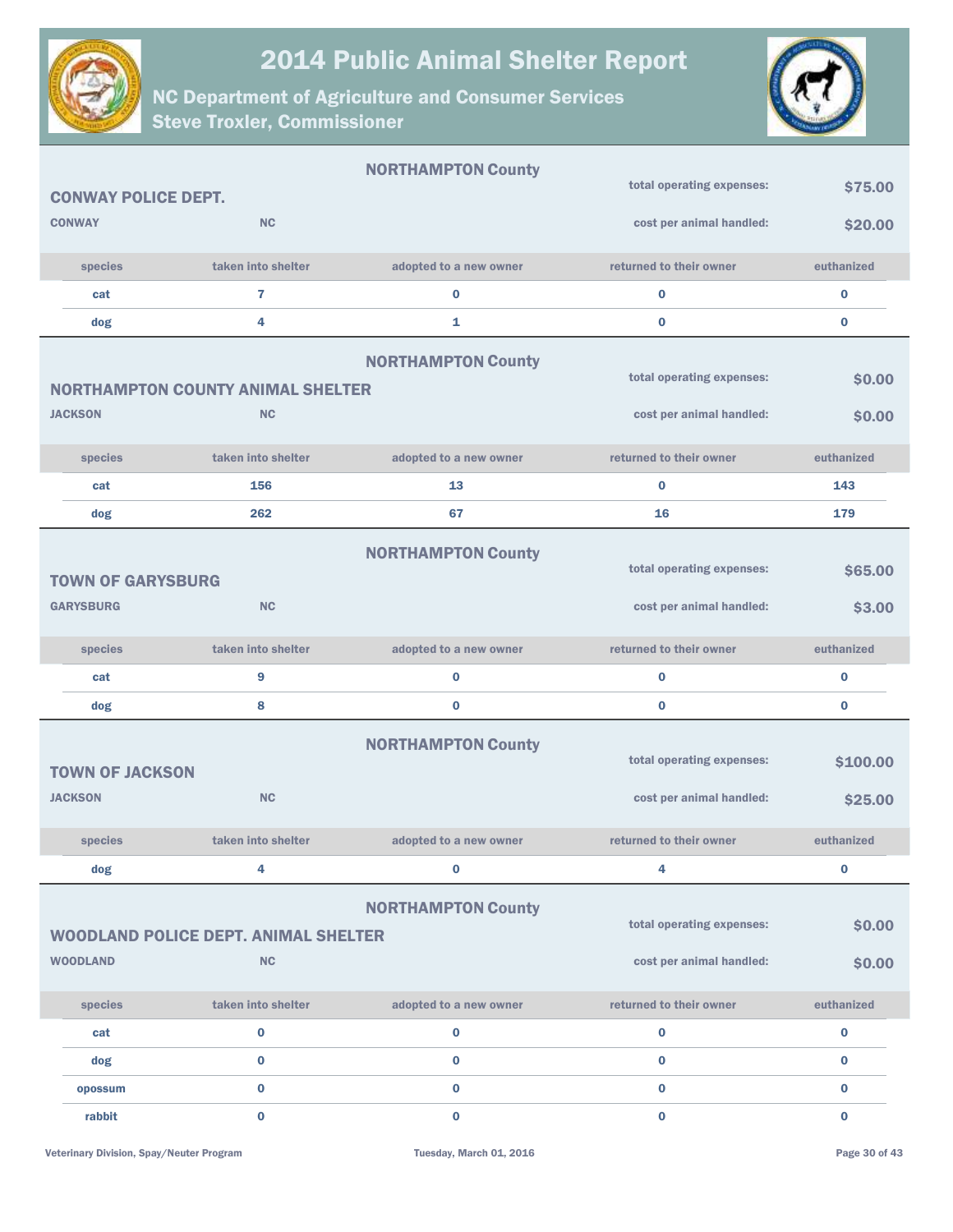



|                    |                                             | <b>NORTHAMPTON County</b> |                           |                         |
|--------------------|---------------------------------------------|---------------------------|---------------------------|-------------------------|
|                    | <b>WOODLAND POLICE DEPT. ANIMAL SHELTER</b> | total operating expenses: | \$0.00                    |                         |
| <b>WOODLAND</b>    | <b>NC</b>                                   |                           | cost per animal handled:  | \$0.00                  |
|                    |                                             |                           |                           |                         |
| species            | taken into shelter                          | adopted to a new owner    | returned to their owner   | euthanized              |
| raccoon            | $\bf{0}$                                    | $\pmb{0}$                 | $\bf{0}$                  | $\bf{0}$                |
|                    |                                             | <b>ORANGE County</b>      |                           |                         |
|                    | <b>ORANGE COUNTY ANIMAL SHELTER</b>         |                           | total operating expenses: | \$987,085.00            |
| <b>CHAPEL HILL</b> | NC                                          |                           | cost per animal handled:  | \$304.94                |
|                    |                                             |                           |                           |                         |
| species            | taken into shelter                          | adopted to a new owner    | returned to their owner   | euthanized              |
| bat                | 132                                         | $\pmb{0}$                 | $\pmb{0}$                 | 99                      |
| bird               | 8                                           | 8                         | $\bf{0}$                  | $\bf{0}$                |
| cat                | 1,372                                       | 820                       | 73                        | 441                     |
| chicken            | 10                                          | 8                         | $\bf{0}$                  | 1                       |
| coyote             | $\mathbf{1}$                                | $\pmb{0}$                 | $\bf{0}$                  | $\mathbf{1}$            |
| deer               | 27                                          | $\bf{0}$                  | $\bf{0}$                  | 21                      |
| dog                | 1,500                                       | 835                       | 360                       | 308                     |
| ferret             | $\overline{\mathbf{2}}$                     | $\overline{2}$            | $\bf{0}$                  | $\bf{0}$                |
| fish               | $\mathbf{1}$                                | 1                         | $\bf{0}$                  | $\bf{0}$                |
| fox                | 13                                          | $\pmb{0}$                 | $\bf{0}$                  | 5                       |
| goat               | $\overline{\mathbf{2}}$                     | $\pmb{0}$                 | 1                         | 1                       |
| guinea pig         | $\overline{7}$                              | $\overline{7}$            | $\bf{0}$                  | $\bf{0}$                |
| hamster            | $\mathbf{1}$                                | 1                         | $\pmb{0}$                 | $\bf{0}$                |
| hawk               | $\overline{\mathbf{2}}$                     | $\overline{\mathbf{2}}$   | $\bf{0}$                  | $\bf{0}$                |
| mouse              | $6\phantom{1}6$                             | $\sqrt{5}$                | $\bf{0}$                  | $\bf{0}$                |
| opossum            | 11                                          | ${\bf 5}$                 | $\pmb{0}$                 | 4                       |
| pig                | $\mathbf 1$                                 | $\pmb{0}$                 | $\mathbf 1$               | $\pmb{0}$               |
| rabbit             | 18                                          | 8                         | $\pmb{0}$                 | 8                       |
| raccoon            | 67                                          | $\pmb{0}$                 | $\pmb{0}$                 | 39                      |
| rat                | 28                                          | 26                        | $\pmb{0}$                 | $\overline{\mathbf{2}}$ |
| skunk              | 17                                          | $\pmb{0}$                 | $\pmb{0}$                 | 10                      |
| snake              | $\mathbf 1$                                 | $\bar{\mathbf{1}}$        | $\mathbf 0$               | $\mathbf 0$             |
| song bird          | $\overline{\mathbf{2}}$                     | $\mathbf 1$               | $\pmb{0}$                 | $\mathbf 1$             |
| squirrel           | $\overline{\mathbf{5}}$                     | $\mathbf 1$               | $\mathbf 0$               | $\mathbf{1}$            |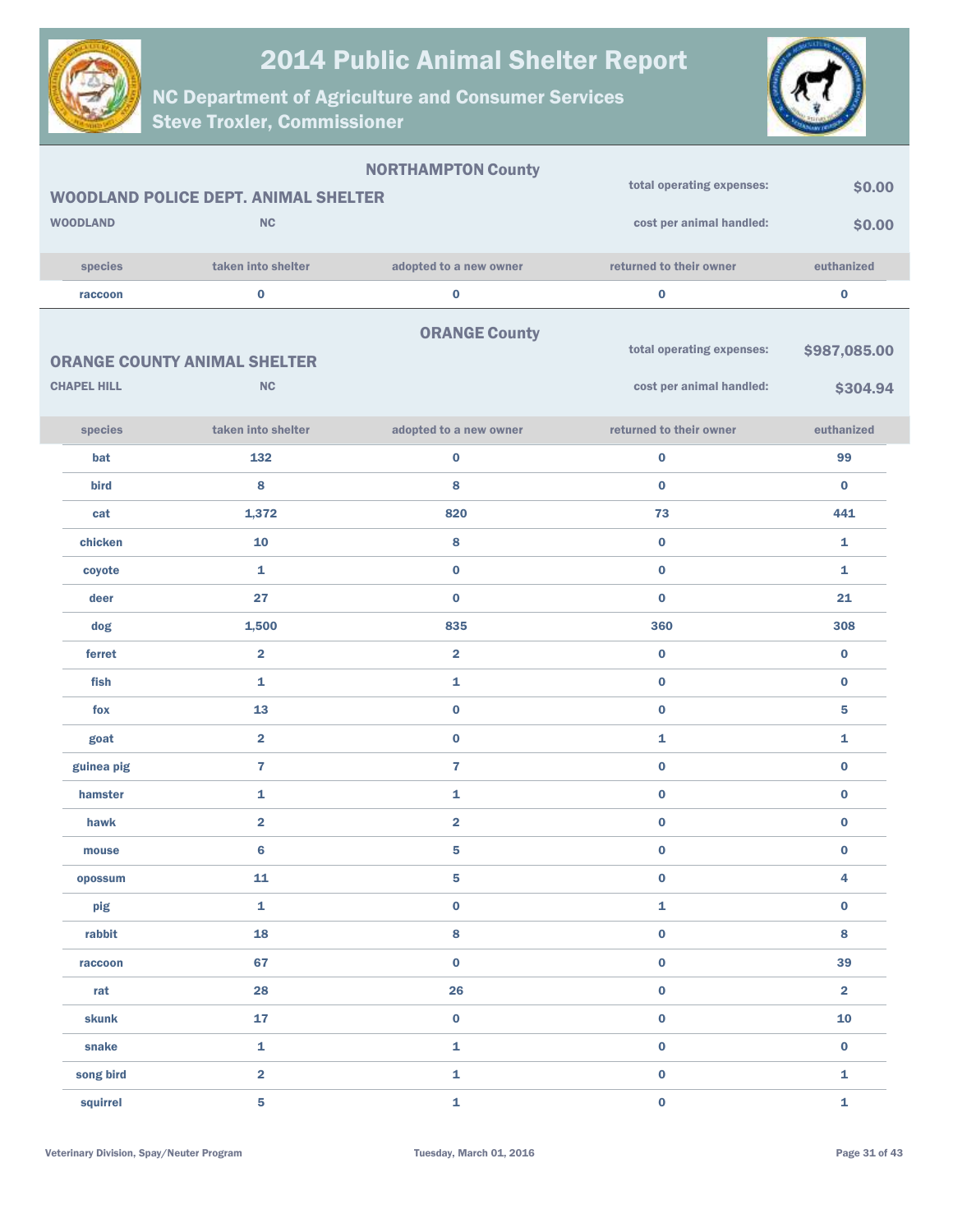



|                       |                                               | <b>ORANGE County</b>     |                           |                         |
|-----------------------|-----------------------------------------------|--------------------------|---------------------------|-------------------------|
|                       | <b>ORANGE COUNTY ANIMAL SHELTER</b>           |                          | total operating expenses: | \$987,085.00            |
| <b>CHAPEL HILL</b>    | <b>NC</b>                                     |                          | cost per animal handled:  | \$304.94                |
| species               | taken into shelter                            | adopted to a new owner   | returned to their owner   | euthanized              |
| turtle                | $\overline{2}$                                | $\overline{\mathbf{2}}$  | $\bf{0}$                  | $\bf{0}$                |
| ground hog            | 1                                             | 0                        | $\bf{0}$                  | 1                       |
|                       |                                               | <b>PASQUOTANK County</b> |                           |                         |
|                       | SPCA OF NORTHEASTERN N.C., INC.               |                          | total operating expenses: | \$250,282.38            |
| <b>ELIZABETH CITY</b> | <b>NC</b>                                     |                          | cost per animal handled:  | \$90.97                 |
|                       |                                               |                          |                           |                         |
| species               | taken into shelter                            | adopted to a new owner   | returned to their owner   | euthanized              |
| cat                   | 1,721                                         | 393                      | 32                        | 1,301                   |
| dog                   | 921                                           | 463                      | 219                       | 226                     |
| rabbit                | 9                                             | 8                        | $\bf{0}$                  | 1                       |
|                       |                                               | <b>PENDER County</b>     |                           |                         |
|                       | PENDER COUNTY SHERIFF'S OFFICE ANIMAL CONTROL |                          | total operating expenses: | \$379,021.42            |
| <b>BURGAW</b>         | <b>NC</b>                                     |                          | cost per animal handled:  | \$138.94                |
|                       |                                               |                          |                           |                         |
| species               | taken into shelter                            | adopted to a new owner   | returned to their owner   | euthanized              |
| cat                   | 1,463                                         | 452                      | 17                        | 959                     |
| dog                   | 1,244                                         | 745                      | 168                       | 331                     |
| other                 | 21                                            | 0                        | $\bf{0}$                  | 3                       |
|                       |                                               | <b>PERSON County</b>     |                           |                         |
|                       | <b>PERSON COUNTY ANIMAL SERVICES</b>          |                          | total operating expenses: | \$72,670.06             |
| <b>ROXBORO</b>        | <b>NC</b>                                     |                          | cost per animal handled:  | \$64.88                 |
|                       |                                               |                          |                           |                         |
| species               | taken into shelter                            | adopted to a new owner   | returned to their owner   | euthanized              |
| bat                   | $\overline{\mathbf{2}}$                       | $\bf{0}$                 | $\mathbf 0$               | $\overline{\mathbf{2}}$ |
| cat                   | 780                                           | 55                       | 14                        | 666                     |
| dog                   | 1,015                                         | 174                      | 131                       | 452                     |
| goat                  | $\overline{\mathbf{2}}$                       | $\pmb{0}$                | $\overline{\mathbf{2}}$   | $\bf{0}$                |
| pig                   | $\mathbf 1$                                   | 1                        | $\mathbf 0$               | $\pmb{0}$               |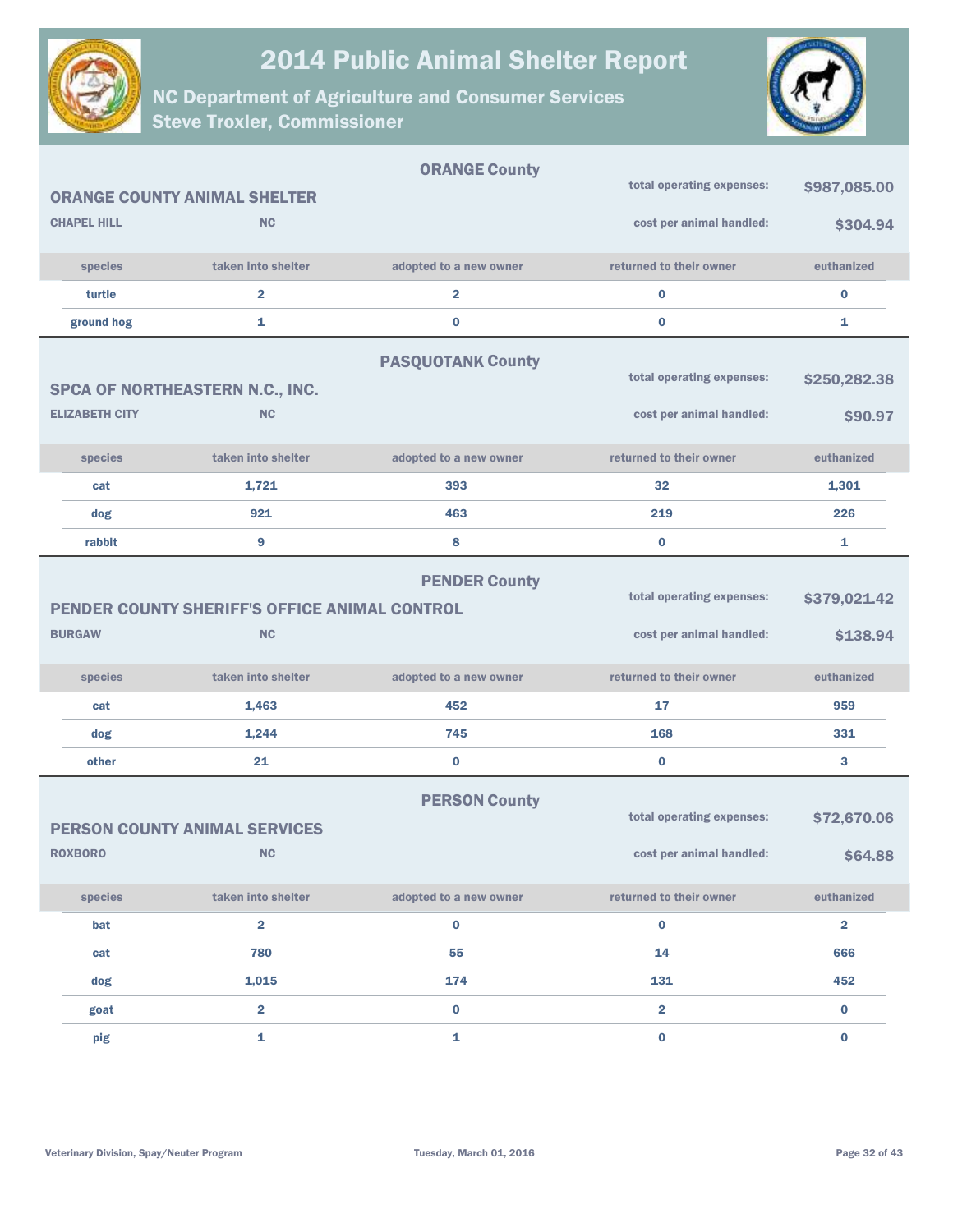



|                                                         |                                              | <b>PITT County</b>      |                           |               |
|---------------------------------------------------------|----------------------------------------------|-------------------------|---------------------------|---------------|
|                                                         | <b>CITY OF GREENVILLE ANIMAL SHELTER</b>     |                         | total operating expenses: | \$22,746.10   |
| <b>GREENVILLE</b>                                       | <b>NC</b>                                    |                         | cost per animal handled:  | \$20.00       |
| species                                                 | taken into shelter                           | adopted to a new owner  | returned to their owner   | euthanized    |
| bird                                                    | 3                                            | $\bf{0}$                | $\bf{0}$                  | $\bf{0}$      |
| cat                                                     | 413                                          | $\bf{0}$                | 3                         | 60            |
| chicken                                                 | 8                                            | $\bf{0}$                | $\bf{0}$                  | $\bf{0}$      |
| deer                                                    | 22                                           | $\bf{0}$                | $\bf{0}$                  | $\bf{0}$      |
| dog                                                     | 549                                          | $\bf{0}$                | 52                        | 40            |
| fox                                                     | 4                                            | $\bf{0}$                | $\bf{0}$                  | $\bf{0}$      |
| opossum                                                 | 13                                           | $\bf{0}$                | $\bf{0}$                  | $\bf{0}$      |
| rabbit                                                  | 4                                            | $\bf{0}$                | $\bf{0}$                  | 0             |
| raccoon                                                 | 12                                           | $\bf{0}$                | $\bf{0}$                  | 0             |
| snake                                                   | $\overline{7}$                               | $\bf{0}$                | $\bf{0}$                  | 0             |
| squirrel                                                | 6                                            | $\bf{0}$                | $\bf{0}$                  | 0             |
| turtle                                                  | $\mathbf{1}$                                 | $\bf{0}$                | $\bf{0}$                  | $\bf{0}$      |
| raptor                                                  | $\mathbf{1}$                                 | $\bf{0}$                | $\bf{0}$                  | $\bf{0}$      |
|                                                         | <b>FARMVILLE POLICE DEPT. ANIMAL CONTROL</b> | <b>PITT County</b>      | total operating expenses: | \$642.00      |
| <b>FARMVILLE</b>                                        | <b>NC</b>                                    |                         | cost per animal handled:  | \$12.25       |
| species                                                 | taken into shelter                           | adopted to a new owner  | returned to their owner   | euthanized    |
| cat                                                     | 21                                           | 5                       | 3                         | 3             |
| dog                                                     | 41                                           | 12                      | 15                        | 11            |
| <b>Greenville Holding Facility</b><br><b>Greenville</b> | NC                                           | <b>Pitt County</b>      | total operating expenses: | \$0.00        |
|                                                         |                                              |                         | cost per animal handled:  | \$0.00        |
| species                                                 | taken into shelter                           | adopted to a new owner  | returned to their owner   | euthanized    |
| dog                                                     | $\bf{0}$                                     | 0                       | $\bf{0}$                  | $\bf{0}$      |
|                                                         |                                              | <b>PITT County</b>      | total operating expenses: | \$447,549.00  |
| <b>PITT COUNTY ANIMAL SHELTER</b>                       |                                              |                         |                           |               |
| <b>GREENVILLE</b>                                       | <b>NC</b>                                    |                         | cost per animal handled:  | \$134.35      |
| species                                                 | taken into shelter                           | adopted to a new owner  | returned to their owner   | euthanized    |
| Veterinary Division, Spay/Neuter Program                |                                              | Tuesday, March 01, 2016 |                           | Page 33 of 43 |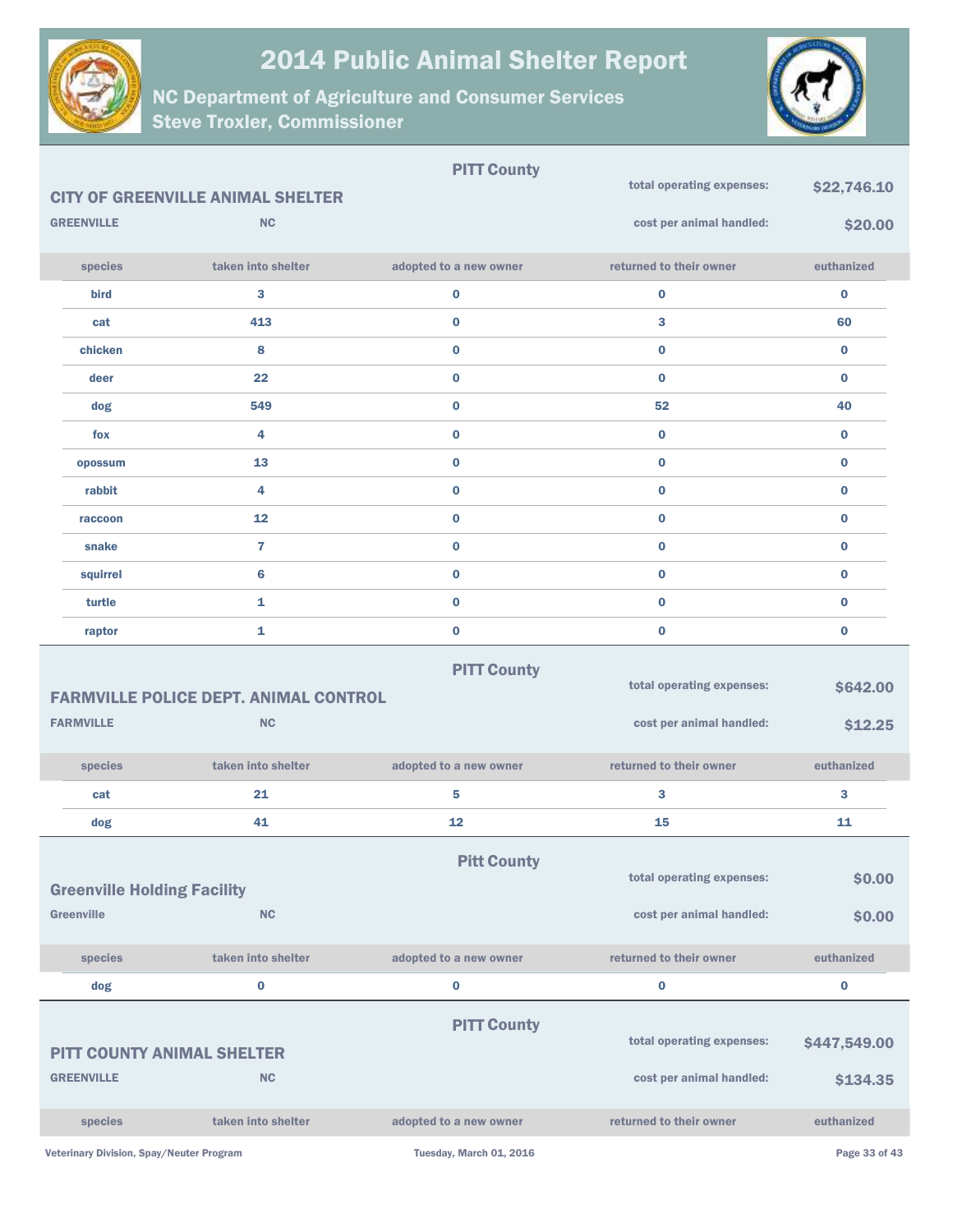



|                                 |                                   | <b>PITT County</b>      |                           |              |
|---------------------------------|-----------------------------------|-------------------------|---------------------------|--------------|
|                                 | <b>PITT COUNTY ANIMAL SHELTER</b> |                         | total operating expenses: | \$447,549.00 |
| <b>GREENVILLE</b>               | <b>NC</b>                         |                         | cost per animal handled:  | \$134.35     |
| species                         | taken into shelter                | adopted to a new owner  | returned to their owner   | euthanized   |
| cat                             | 1,469                             | 372                     | 9                         | 956          |
| dog                             | 1,862                             | 823                     | 155                       | 799          |
| rabbit                          | 6                                 | 6                       | $\bf{0}$                  | $\mathbf 0$  |
|                                 |                                   | <b>PITT County</b>      |                           |              |
| <b>TOWN OF GRIFTON</b>          |                                   |                         | total operating expenses: | \$500.00     |
| <b>GRIFTON</b>                  | <b>NC</b>                         |                         | cost per animal handled:  | \$21.00      |
| species                         | taken into shelter                | adopted to a new owner  | returned to their owner   | euthanized   |
| cat                             | $\bf{0}$                          | 1                       | $\bf{0}$                  | $\bf{0}$     |
| dog                             | 24                                | $\overline{\mathbf{2}}$ | 10                        | $\bf{0}$     |
|                                 |                                   | <b>PITT County</b>      |                           |              |
| <b>TOWN OF WINTERVILLE</b>      |                                   |                         | total operating expenses: | \$0.00       |
| <b>WINTERVILLE</b>              | <b>NC</b>                         |                         | cost per animal handled:  | \$0.00       |
| species                         | taken into shelter                | adopted to a new owner  | returned to their owner   | euthanized   |
| cat                             | 10                                | 0                       | 1                         | 9            |
| dog                             | 20                                | $\bf{0}$                | 7                         | 13           |
| <b>FOOTHILLS HUMANE SOCIETY</b> |                                   | <b>POLK County</b>      | total operating expenses: | \$673,903.00 |
| <b>COLUMBUS</b>                 | <b>NC</b>                         |                         | cost per animal handled:  | \$448.37     |
| species                         | taken into shelter                | adopted to a new owner  | returned to their owner   | euthanized   |
| bird                            | $\overline{\mathbf{2}}$           | $\overline{\mathbf{2}}$ | $\mathbf 0$               | $\bf{0}$     |
| cat                             | 818                               | 829                     | 10                        | $\mathbf 1$  |
| dog                             | 674                               | 524                     | 127                       | 30           |
| donkey                          | 1                                 | 1                       | $\pmb{0}$                 | $\mathbf 0$  |
| goat                            | $\overline{\mathbf{2}}$           | $\overline{\mathbf{2}}$ | $\pmb{0}$                 | $\bf{0}$     |
| horse                           | $\overline{\mathbf{3}}$           | $\overline{\mathbf{2}}$ | ${\bf 1}$                 | $\pmb{0}$    |
| pig                             | 1                                 | 1                       | $\pmb{0}$                 | $\bf{0}$     |
| rabbit                          | $\overline{2}$                    | $\overline{\mathbf{2}}$ | $\pmb{0}$                 | 0            |
| rat                             | $\overline{\mathbf{2}}$           | $\overline{\mathbf{2}}$ | $\mathbf 0$               | $\mathbf 0$  |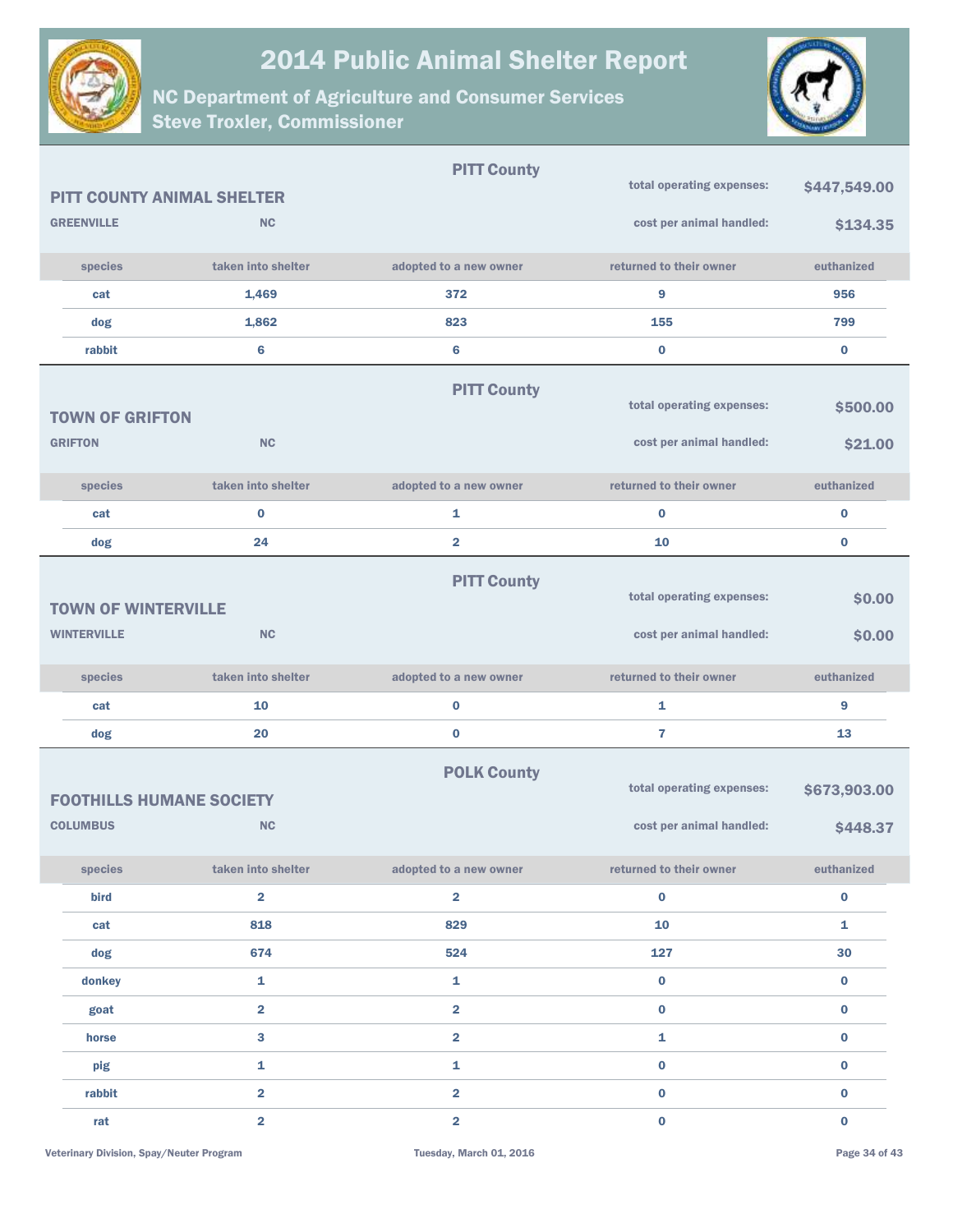



|                               |                                                    | <b>RANDOLPH County</b>  |                                                       |                          |
|-------------------------------|----------------------------------------------------|-------------------------|-------------------------------------------------------|--------------------------|
|                               | <b>RANDOLPH CO. HEALTH DEPARTMENT</b>              |                         | total operating expenses:                             | \$510,760.00             |
| <b>ASHEBORO</b>               | <b>NC</b>                                          |                         | cost per animal handled:                              | \$97.45                  |
| species                       | taken into shelter                                 | adopted to a new owner  | returned to their owner                               | euthanized               |
| bat                           | $\overline{\mathbf{2}}$                            | $\bf{0}$                | $\bf{0}$                                              | $\overline{\mathbf{2}}$  |
| cat                           | 2,491                                              | 211                     | 27                                                    | 2,205                    |
| chicken                       | 439                                                | 48                      | $\bf{0}$                                              | 391                      |
| dog                           | 2,225                                              | 478                     | 249                                                   | 1,658                    |
| fox                           | 10                                                 | 0                       | $\bf{0}$                                              | 10                       |
| goat                          | $\mathbf{1}$                                       | 1                       | $\bf{0}$                                              | $\bf{0}$                 |
| opossum                       | 15                                                 | $\bf{0}$                | 15                                                    | $\bf{0}$                 |
| pig                           | 5                                                  | 5                       | $\bf{0}$                                              | $\bf{0}$                 |
| rabbit                        | $\overline{\mathbf{2}}$                            | $\overline{\mathbf{2}}$ | $\bf{0}$                                              | $\bf{0}$                 |
| raccoon                       | 44                                                 | 0                       | $\bf{0}$                                              | 44                       |
| equine                        | 7                                                  | 6                       | 1                                                     | $\bf{0}$                 |
| <b>ROCKINGHAM</b>             | <b>RICHMOND COUNTY ANIMAL SHELTER</b><br><b>NC</b> | <b>RICHMOND County</b>  | total operating expenses:<br>cost per animal handled: | \$306,828.00<br>\$107.00 |
| species                       | taken into shelter                                 | adopted to a new owner  | returned to their owner                               | euthanized               |
| cat                           | 931                                                | 161                     | 5                                                     | 533                      |
| dog                           | 1,960                                              | 317                     | 114                                                   | 838                      |
|                               |                                                    |                         |                                                       |                          |
| <b>LUMBERTON POLICE DEPT.</b> |                                                    | <b>ROBESON County</b>   | total operating expenses:                             | \$0.00                   |
| <b>LUMBERTON</b>              | <b>NC</b>                                          |                         | cost per animal handled:                              | \$0.00                   |
| species                       | taken into shelter                                 | adopted to a new owner  | returned to their owner                               | euthanized               |
| cat                           | 340                                                | 0                       | $\bf{0}$                                              | $\bf{0}$                 |
| dog                           | 345                                                | 0                       | $\pmb{0}$                                             | $\pmb{0}$                |
| <b>ST. PAULS</b>              | <b>ROBESON COUNTY ANIMAL SHELTER</b><br><b>NC</b>  | <b>ROBESON County</b>   | total operating expenses:<br>cost per animal handled: | \$470,568.55<br>\$79.69  |
| species                       | taken into shelter                                 | adopted to a new owner  | returned to their owner                               | euthanized               |
|                               |                                                    |                         |                                                       |                          |
| cat                           | 1,753                                              | 314                     | 7                                                     | 1,336                    |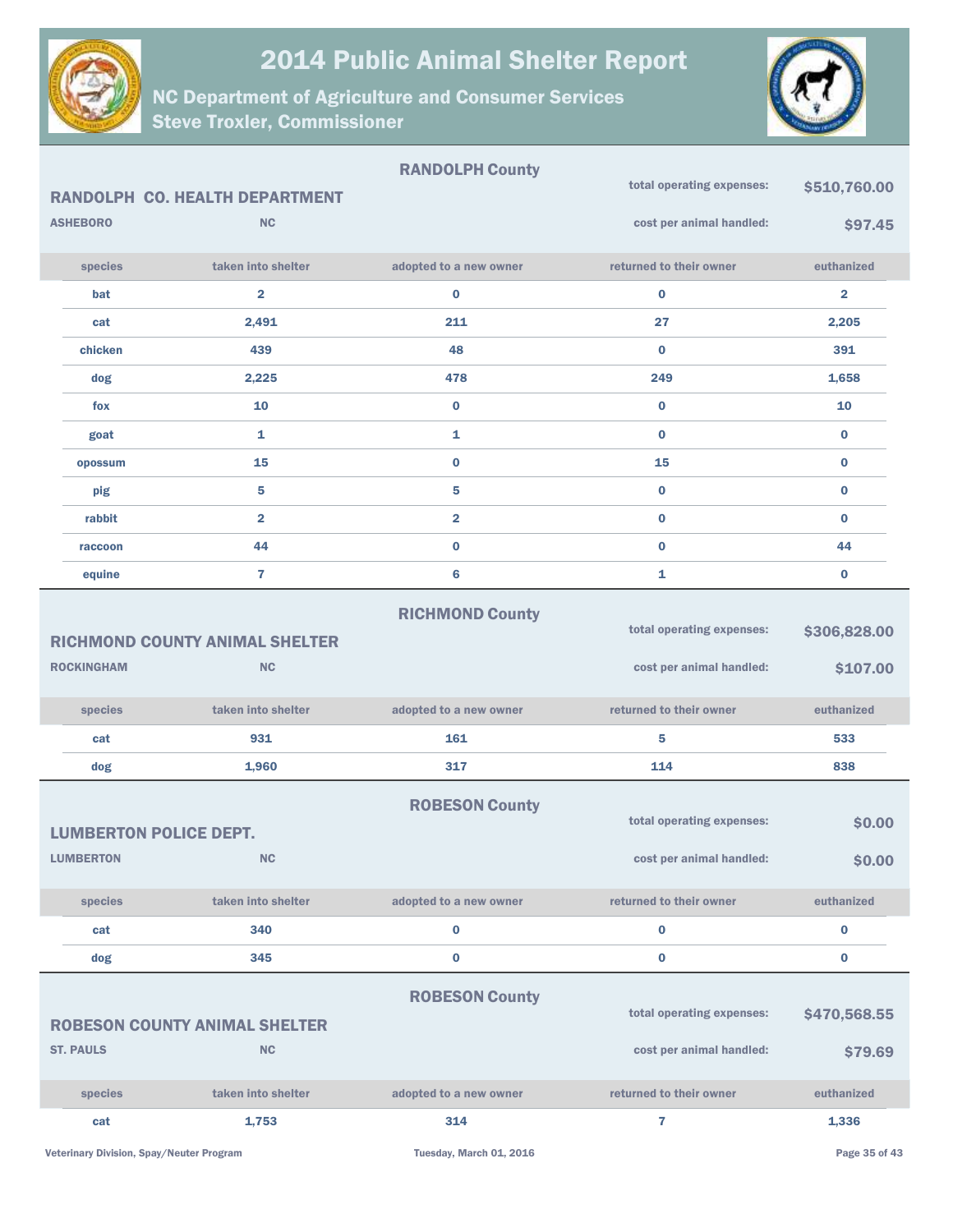



|                   |                                                 | <b>ROBESON County</b>    |                                                       |                          |
|-------------------|-------------------------------------------------|--------------------------|-------------------------------------------------------|--------------------------|
|                   | <b>ROBESON COUNTY ANIMAL SHELTER</b>            |                          | total operating expenses:                             | \$470,568.55             |
| <b>ST. PAULS</b>  | <b>NC</b>                                       |                          | cost per animal handled:                              | \$79.69                  |
| species           | taken into shelter                              | adopted to a new owner   | returned to their owner                               | euthanized               |
| dog               | 4,152                                           | 866                      | 200                                                   | 3,006                    |
|                   |                                                 | <b>ROCKINGHAM County</b> | total operating expenses:                             |                          |
|                   | <b>ROCKINGHAM COUNTY ANIMAL SHELTER</b>         |                          |                                                       | \$468,549.00             |
| <b>REIDSVILLE</b> | <b>NC</b>                                       |                          | cost per animal handled:                              | \$106.63                 |
| species           | taken into shelter                              | adopted to a new owner   | returned to their owner                               | euthanized               |
| cat               | 2,497                                           | 349                      | 24                                                    | 2,100                    |
| dog               | 1,811                                           | 706                      | 276                                                   | 825                      |
| opossum           | 11                                              | $\mathbf 0$              | $\bf{0}$                                              | 10                       |
| other             | 68                                              | 58                       | 3                                                     | $\overline{7}$           |
| rabbit            | $5\phantom{1}$                                  | 4                        | $\bf{0}$                                              | $\mathbf{1}$             |
| raccoon           | $\overline{2}$                                  | $\bf{0}$                 | $\bf{0}$                                              | $\overline{\mathbf{2}}$  |
| <b>SALISBURY</b>  | <b>ROWAN COUNTY ANIMAL SHELTER</b><br><b>NC</b> | <b>ROWAN County</b>      | total operating expenses:<br>cost per animal handled: | \$770,889.00<br>\$166.00 |
| species           | taken into shelter                              | adopted to a new owner   | returned to their owner                               | euthanized               |
| bat               | 59                                              | 0                        | $\bf{0}$                                              | 38                       |
| bird              | 12                                              | $\overline{7}$           | $\bf{0}$                                              | $\bf{0}$                 |
| cat               | 2,250                                           | 1,511                    | 34                                                    | 458                      |
| chicken           | $\overline{\mathbf{2}}$                         | $\overline{\mathbf{2}}$  | $\bf{0}$                                              | $\bf{0}$                 |
| <b>COW</b>        | 1                                               | 0                        | 1                                                     | $\bf{0}$                 |
| deer              | $6\phantom{1}$                                  | 0                        | $\pmb{0}$                                             | $6\phantom{1}$           |
| dog               | 2,189                                           | 1,584                    | 290                                                   | 225                      |
| ferret            | $\overline{\mathbf{2}}$                         | $\overline{\mathbf{2}}$  | $\mathbf 0$                                           | $\mathbf 0$              |
| fox               | 5                                               | $\bf{0}$                 | $\mathbf 0$                                           | $\mathbf 0$              |
| goat              | 3                                               | 1                        | $\overline{\mathbf{2}}$                               | $\mathbf 0$              |
| guinea pig        | $\overline{\mathbf{2}}$                         | $\overline{\mathbf{2}}$  | $\mathbf 0$                                           | $\bf{0}$                 |
| opossum           | 12                                              | 0                        | $\mathbf 0$                                           | 1                        |
| pig               | 4                                               | 4                        | $\mathbf 0$                                           | $\bf{0}$                 |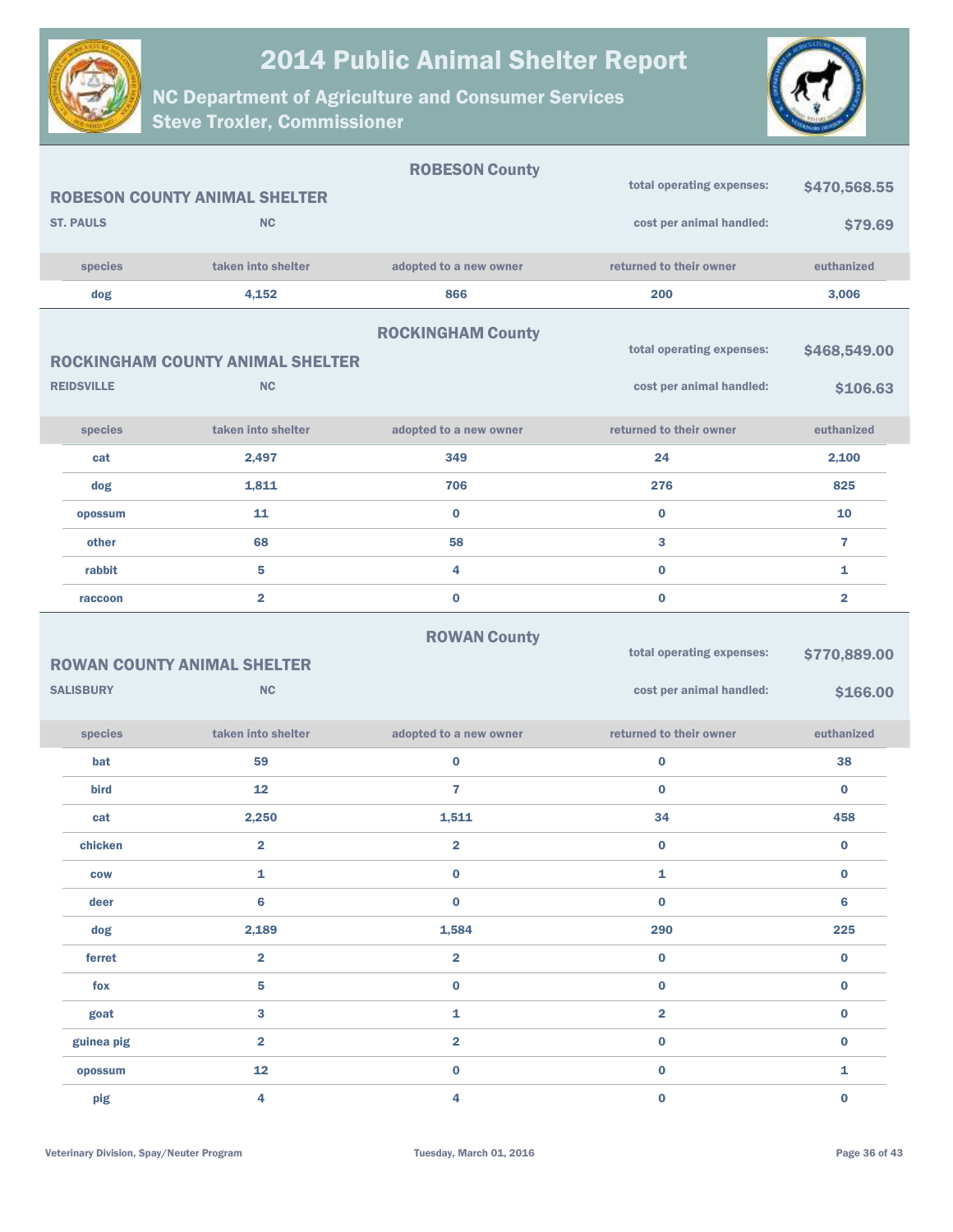



|                             | <b>ROWAN COUNTY ANIMAL SHELTER</b>                   | <b>ROWAN County</b>    | total operating expenses:                             | \$770,889.00            |
|-----------------------------|------------------------------------------------------|------------------------|-------------------------------------------------------|-------------------------|
| <b>SALISBURY</b>            | <b>NC</b>                                            |                        | cost per animal handled:                              | \$166.00                |
| species                     | taken into shelter                                   | adopted to a new owner | returned to their owner                               | euthanized              |
| prairie dog                 | 1                                                    | 1                      | $\pmb{0}$                                             | $\pmb{0}$               |
| rabbit                      | 1                                                    | 1                      | $\bf{0}$                                              | $\bf{0}$                |
| raccoon                     | 26                                                   | $\bf{0}$               | $\bf{0}$                                              | 15                      |
| skunk                       | 10                                                   | $\bf{0}$               | $\bf{0}$                                              | $\overline{\mathbf{2}}$ |
| snake                       | $6\phantom{1}6$                                      | $\bf{0}$               | $\bf{0}$                                              | $\bf{0}$                |
| squirrel                    | 1                                                    | 1                      | $\bf{0}$                                              | $\bf{0}$                |
| wolf                        | $\overline{\mathbf{2}}$                              | $\bf{0}$               | $\bf{0}$                                              | $\overline{\mathbf{2}}$ |
| ground hog                  | 1                                                    | $\bf{0}$               | $\bf{0}$                                              | $\bf{0}$                |
| sugar glider                | 57                                                   | 52                     | $\bf{0}$                                              | $\bf{0}$                |
| <b>RUTHERFORDTON</b>        | <b>RUTHERFORD COUNTY ANIMAL SHELTER</b><br><b>NC</b> |                        | total operating expenses:<br>cost per animal handled: | \$221,993.00<br>\$83.58 |
| species                     | taken into shelter                                   | adopted to a new owner | returned to their owner                               | euthanized              |
| bat                         | 1                                                    | $\bf{0}$               | $\bf{0}$                                              | 1                       |
| cat                         | 946                                                  | 408                    | 12                                                    | 451                     |
| dog                         | 1,671                                                | 1,123                  | 188                                                   | 291                     |
| hamster                     | 32                                                   | 32                     | $\bf{0}$                                              | $\bf{0}$                |
| opossum                     | $\overline{2}$                                       | $\bf{0}$               | $\bf{0}$                                              | $\overline{\mathbf{2}}$ |
| rabbit                      | 1                                                    | 1                      | $\bf{0}$                                              | $\bf{0}$                |
| raccoon                     | 1                                                    | $\bf{0}$               | $\bf{0}$                                              | 1                       |
| <b>skunk</b>                | $\overline{\mathbf{2}}$                              | $\pmb{0}$              | $\pmb{0}$                                             | 1                       |
| <b>ASHER ANIMAL SHELTER</b> |                                                      | <b>SCOTLAND County</b> | total operating expenses:                             | \$426,300.00            |
| <b>LAURINBURG</b>           | ${\sf NC}$                                           |                        | cost per animal handled:                              | \$177.55                |
| species                     | taken into shelter                                   | adopted to a new owner | returned to their owner                               | euthanized              |
| cat                         | 894                                                  | 174                    | 5                                                     | 629                     |
|                             |                                                      |                        |                                                       |                         |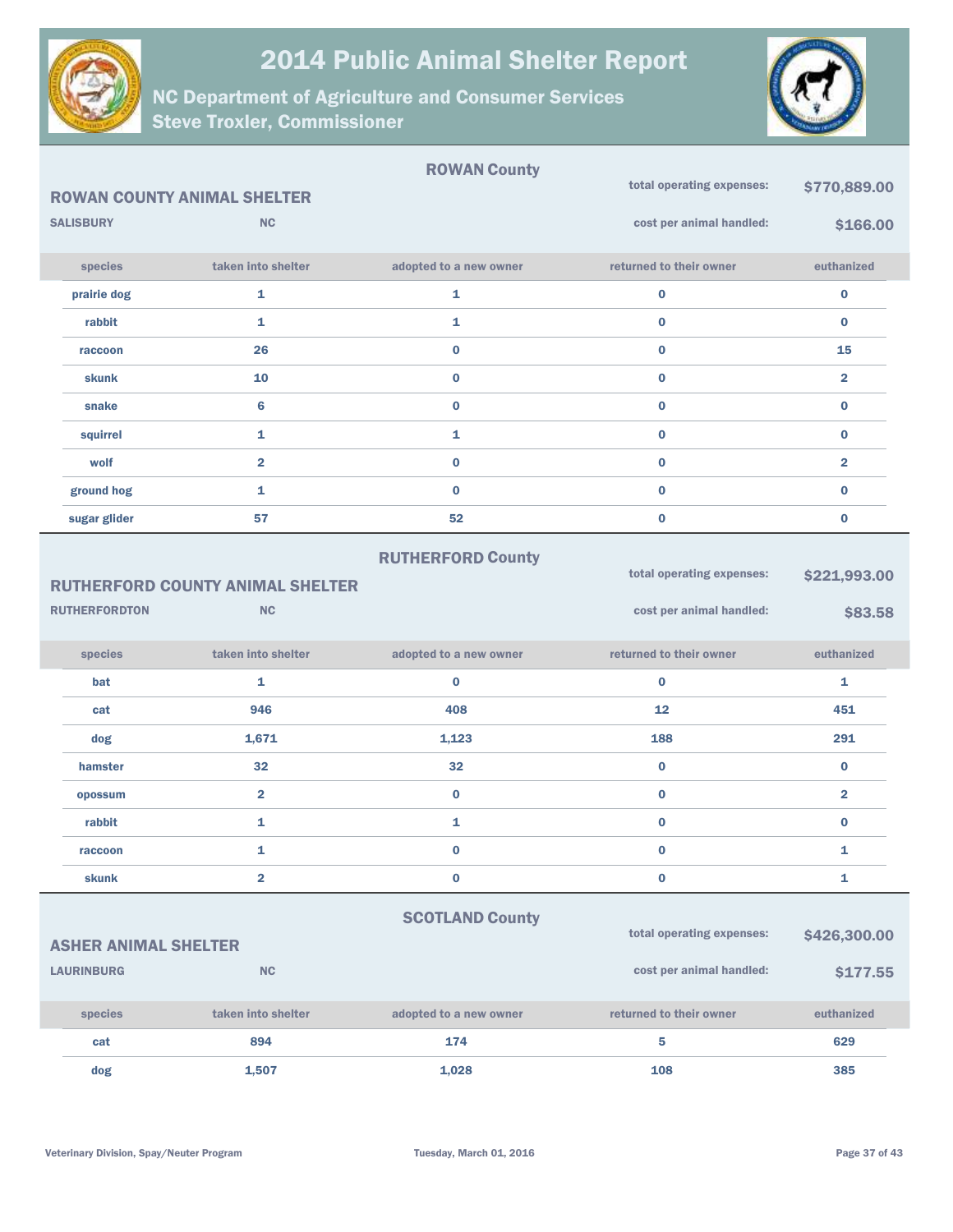



|                                |                                                   | <b>STANLY County</b>       |                                                       |                         |
|--------------------------------|---------------------------------------------------|----------------------------|-------------------------------------------------------|-------------------------|
|                                | <b>STANLEY COUNTY ANIMAL CONTROL</b>              |                            | total operating expenses:                             | \$339,543.00            |
| <b>ALBEMARLE</b>               | <b>NC</b>                                         |                            | cost per animal handled:                              | \$185.95                |
| species                        | taken into shelter                                | adopted to a new owner     | returned to their owner                               | euthanized              |
| cat                            | 861                                               | 58                         | 10                                                    | 785                     |
| dog                            | 960                                               | 289                        | 141                                                   | 548                     |
|                                | <b>STOKES COUNTY ANIMAL SHELTER</b>               | <b>STOKES County</b>       | total operating expenses:                             | \$189,659.00            |
| <b>GERMANTON</b>               | <b>NC</b>                                         |                            | cost per animal handled:                              | \$99.34                 |
| species                        | taken into shelter                                | adopted to a new owner     | returned to their owner                               | euthanized              |
| cat                            | 915                                               | 68                         | 13                                                    | 785                     |
| dog                            | 994                                               | 308                        | 90                                                    | 435                     |
| <b>P.A.W.S. ANIMAL SHELTER</b> |                                                   | <b>SWAIN County</b>        | total operating expenses:                             | \$477,000.00            |
| <b>BRYSON CITY</b>             | <b>NC</b>                                         |                            | cost per animal handled:                              | \$451.00                |
| species                        | taken into shelter                                | adopted to a new owner     | returned to their owner                               | euthanized              |
| cat                            | 39                                                | 23                         | $\bf{0}$                                              | 0                       |
| dog                            | 52                                                | 36                         | 4                                                     | 0                       |
|                                | <b>TRANSYLVANIA COUNTY ANIMAL SERVICES</b>        | <b>TRANSYLVANIA County</b> | total operating expenses:                             | \$0.00                  |
| <b>BREVARD</b>                 | <b>NC</b>                                         |                            | cost per animal handled:                              | \$0.00                  |
| species                        | taken into shelter                                | adopted to a new owner     | returned to their owner                               | euthanized              |
| cat                            | 354                                               | 109                        | 5                                                     | 256                     |
| dog                            | 700                                               | 294                        | 179                                                   | 210                     |
| <b>COLUMBIA</b>                | <b>TYRRELL COUNTY ANIMAL SHELTER</b><br><b>NC</b> | <b>TYRRELL County</b>      | total operating expenses:<br>cost per animal handled: | \$38,095.37<br>\$129.14 |
| species                        | taken into shelter                                | adopted to a new owner     | returned to their owner                               | euthanized              |
| cat                            | 194                                               | $\overline{\mathbf{2}}$    | $\bf{0}$                                              | 191                     |
| dog                            | 100                                               | $\overline{7}$             | 13                                                    | 79                      |
| rabbit                         | 1                                                 | $\bf{0}$                   | $\bf{0}$                                              | $\bf{0}$                |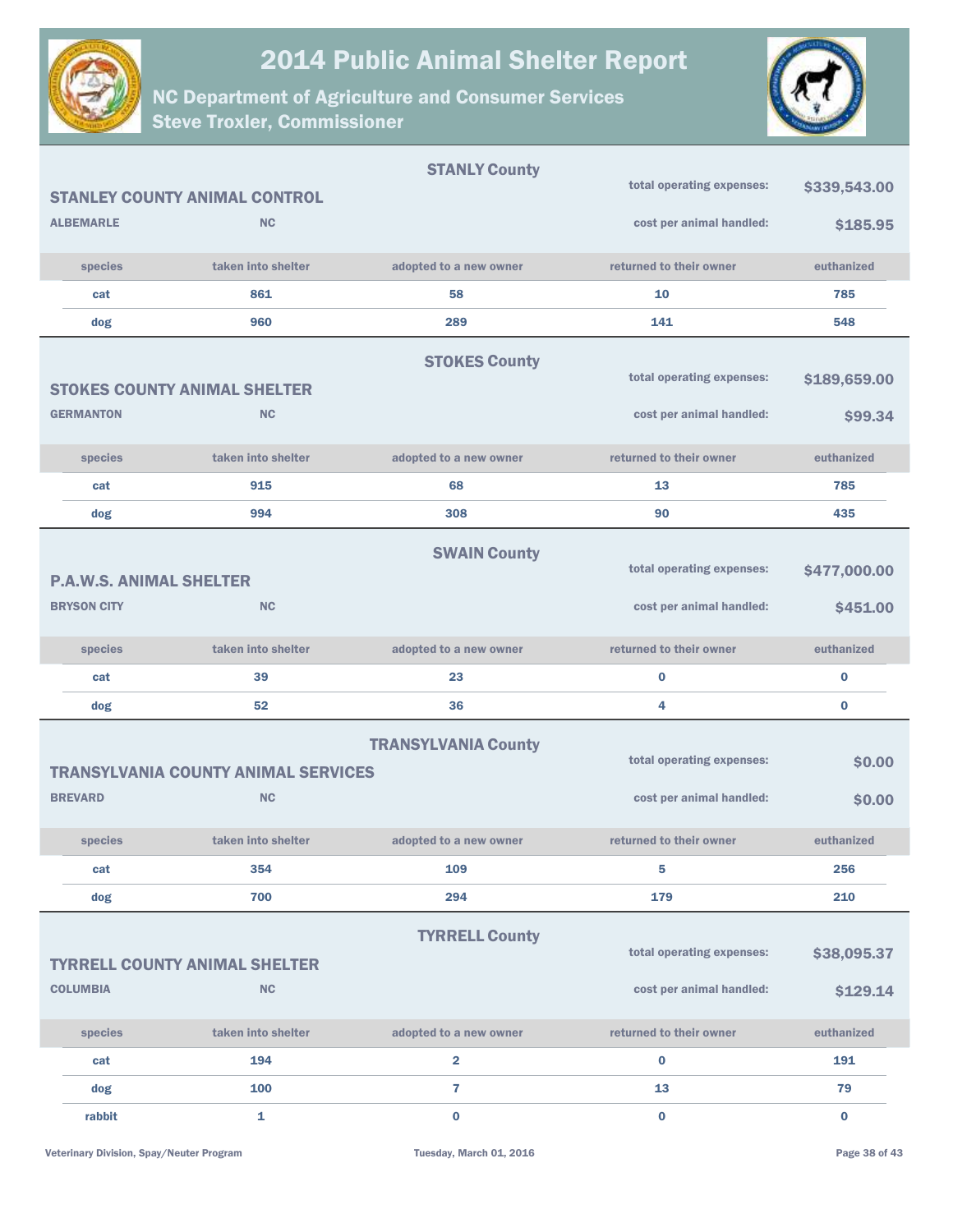



|               |                                    | <b>UNION County</b>     |                           |                         |
|---------------|------------------------------------|-------------------------|---------------------------|-------------------------|
|               | <b>UNION COUNTY ANIMAL SHELTER</b> |                         | total operating expenses: | \$1,276,332.00          |
| <b>MONROE</b> | NC                                 |                         | cost per animal handled:  | \$262.51                |
| species       | taken into shelter                 | adopted to a new owner  | returned to their owner   | euthanized              |
| bat           | 25                                 | $\mathbf 0$             | $\pmb{0}$                 | $\mathbf 1$             |
| bird          | 5                                  | $\overline{\mathbf{2}}$ | $\bf{0}$                  | $\overline{\mathbf{2}}$ |
| cat           | 2,430                              | 297                     | 24                        | 2,064                   |
| <b>COW</b>    | 1                                  | $\pmb{0}$               | $\pmb{0}$                 | $\bf{0}$                |
| coyote        | 1                                  | $\pmb{0}$               | $\pmb{0}$                 | 1                       |
| deer          | $\mathbf{1}$                       | $\bf{0}$                | $\bf{0}$                  | $\mathbf{1}$            |
| dog           | 2,328                              | 637                     | 350                       | 1,175                   |
| ferret        | $\overline{\mathbf{2}}$            | $\mathbf 1$             | $\pmb{0}$                 | $\mathbf 0$             |
| fox           | 1                                  | $\pmb{0}$               | $\pmb{0}$                 | 1                       |
| goat          | $\overline{\mathbf{2}}$            | $\mathbf 1$             | $\bf{0}$                  | 3                       |
| guinea pig    | 9                                  | $\boldsymbol{9}$        | $\pmb{0}$                 | $\bf{0}$                |
| iguana        | 1                                  | $\pmb{0}$               | $\pmb{0}$                 | $\bf{0}$                |
| opossum       | $\mathbf 1$                        | $\pmb{0}$               | $\pmb{0}$                 | $\mathbf 0$             |
| pig           | $\overline{\mathbf{2}}$            | ${\bf 1}$               | $\mathbf 1$               | $\pmb{0}$               |
| rabbit        | ${\bf 10}$                         | $\overline{\mathbf{r}}$ | $\bf{0}$                  | 3                       |
| raccoon       | 15                                 | $\bf{0}$                | $\bf{0}$                  | 9                       |
| rodent        | 25                                 | 14                      | $\pmb{0}$                 | $\overline{7}$          |
| <b>skunk</b>  | 3                                  | $\bf{0}$                | $\bf{0}$                  | $\bf{0}$                |

|                        | <b>VANCE COUNTY ANIMAL CONTROL</b> | <b>VANCE County</b>    | total operating expenses: | \$339,380.00   |  |
|------------------------|------------------------------------|------------------------|---------------------------|----------------|--|
| NC<br><b>HENDERSON</b> |                                    |                        | cost per animal handled:  | \$117.00       |  |
| species                | taken into shelter                 | adopted to a new owner | returned to their owner   | euthanized     |  |
| bat                    | 4                                  | 0                      | $\bf{0}$                  | 4              |  |
| <b>bird</b>            | 1                                  | $\bf{0}$               | 1                         | $\bf{0}$       |  |
| cat                    | 1,107                              | 704                    | 26                        | 373            |  |
| dog                    | 1,566                              | 1,362                  | 128                       | 39             |  |
| fox                    | $\overline{2}$                     | $\bf{0}$               | $\bf{0}$                  | $\overline{2}$ |  |
| hawk                   | 1                                  | 1                      | $\bf{0}$                  | $\bf{0}$       |  |
| horse                  | 11                                 | 4                      | 3                         |                |  |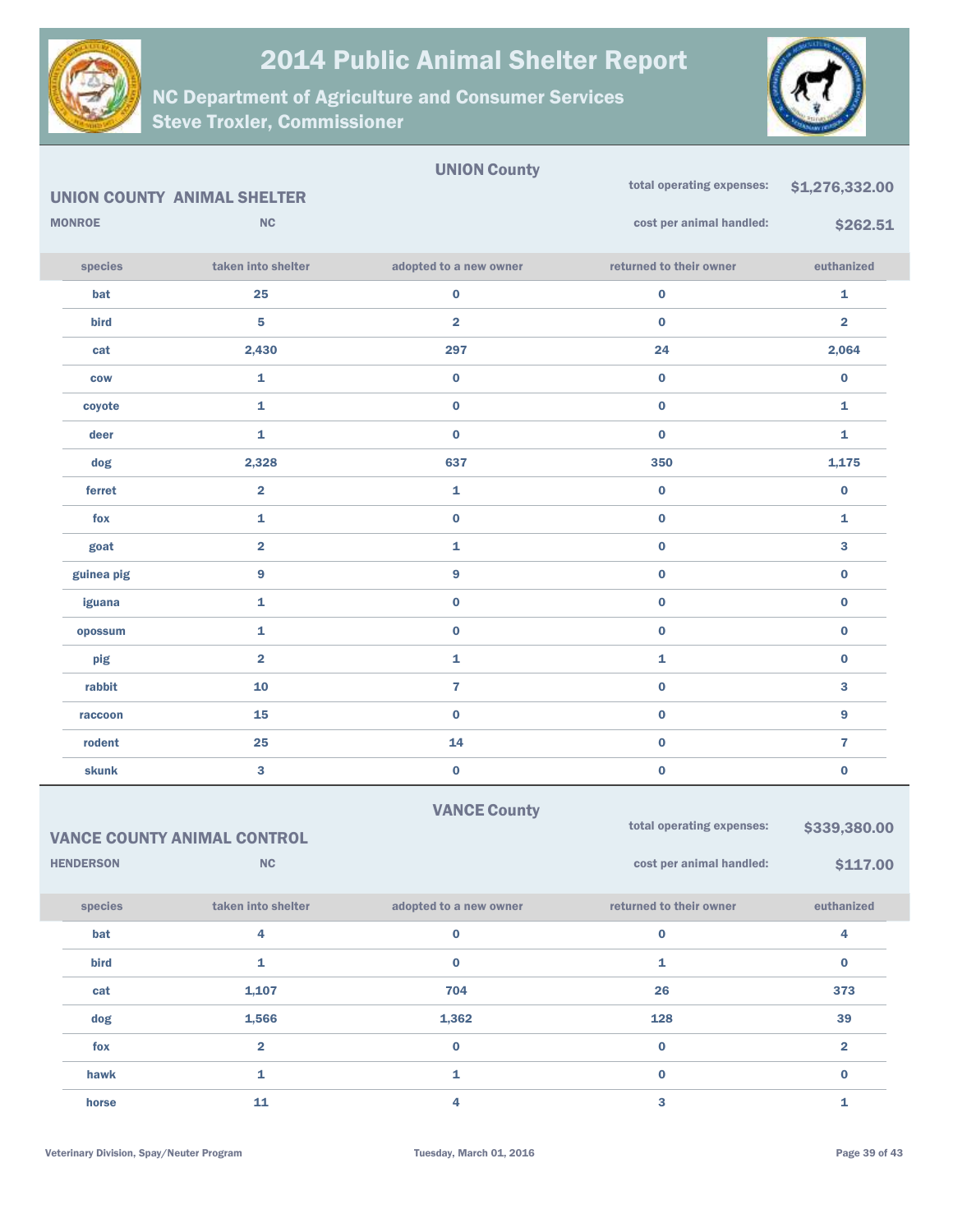



|                  |                                        | <b>VANCE County</b>    |                           |                         |
|------------------|----------------------------------------|------------------------|---------------------------|-------------------------|
|                  | <b>VANCE COUNTY ANIMAL CONTROL</b>     |                        | total operating expenses: | \$339,380.00            |
| <b>HENDERSON</b> | <b>NC</b>                              |                        | cost per animal handled:  | \$117.00                |
| species          | taken into shelter                     | adopted to a new owner | returned to their owner   | euthanized              |
| opossum          | $\mathbf{1}$                           | $\bf{0}$               | $\bf{0}$                  | $\mathbf{1}$            |
| pig              | $\overline{\mathbf{2}}$                | $\bf{0}$               | $\overline{\mathbf{2}}$   | $\bf{0}$                |
| raccoon          | $\mathbf{3}$                           | $\bf{0}$               | $\mathbf 0$               | 3                       |
| snake            | $\mathbf{1}$                           | 1                      | $\bf{0}$                  | $\bf{0}$                |
| crane            | $\mathbf{1}$                           | $\pmb{0}$              | $\bf{0}$                  | 1                       |
|                  |                                        | <b>WAKE County</b>     | total operating expenses: | \$161,675.00            |
|                  | TOWN OF CARY POLICE DEPT. HOLDING FAC. |                        |                           |                         |
| <b>CARY</b>      | <b>NC</b>                              |                        | cost per animal handled:  | \$575.00                |
| species          | taken into shelter                     | adopted to a new owner | returned to their owner   | euthanized              |
| bat              | 54                                     | $\bf{0}$               | $\bf{0}$                  | 54                      |
| bird             | 8                                      | $\bf{0}$               | $\bf{0}$                  | 8                       |
| cat              | 16                                     | 12                     | $\mathbf{1}$              | 4                       |
| deer             | $\mathbf{1}$                           | $\bf{0}$               | $\bf{0}$                  | 1                       |
| dog              | 26                                     | 12                     | 8                         | $\bf{0}$                |
| fox              | 4                                      | $\bf{0}$               | $\bf{0}$                  | 4                       |
| <b>lizard</b>    | $\mathbf{1}$                           | $\bf{0}$               | $\bf{0}$                  | $\mathbf{1}$            |
| opossum          | 6                                      | $\bf{0}$               | $\bf{0}$                  | 6                       |
| rabbit           | 4                                      | $\bf{0}$               | $\bf{0}$                  | 4                       |
| raccoon          | 17                                     | $\bf{0}$               | $\bf{0}$                  | 17                      |
| squirrel         | 6                                      | 0                      | $\bf{0}$                  | 6                       |
|                  |                                        | <b>WAKE County</b>     |                           |                         |
|                  | <b>WAKE COUNTY ANIMAL CARE CONTROL</b> |                        | total operating expenses: | \$2,889,517.24          |
| <b>RALEIGH</b>   | $\mathsf{NC}$                          |                        | cost per animal handled:  | \$246.74                |
| species          | taken into shelter                     | adopted to a new owner | returned to their owner   | euthanized              |
| cat              | 5,195                                  | 2,576                  | 127                       | 2,447                   |
| dog              | 5,929                                  | 3,591                  | 1,094                     | 1,288                   |
| opossum          | 15                                     | $\bf{0}$               | $\bf{0}$                  | 15                      |
| rabbit           | 70                                     | 64                     | $\overline{\mathbf{2}}$   | $\overline{\mathbf{r}}$ |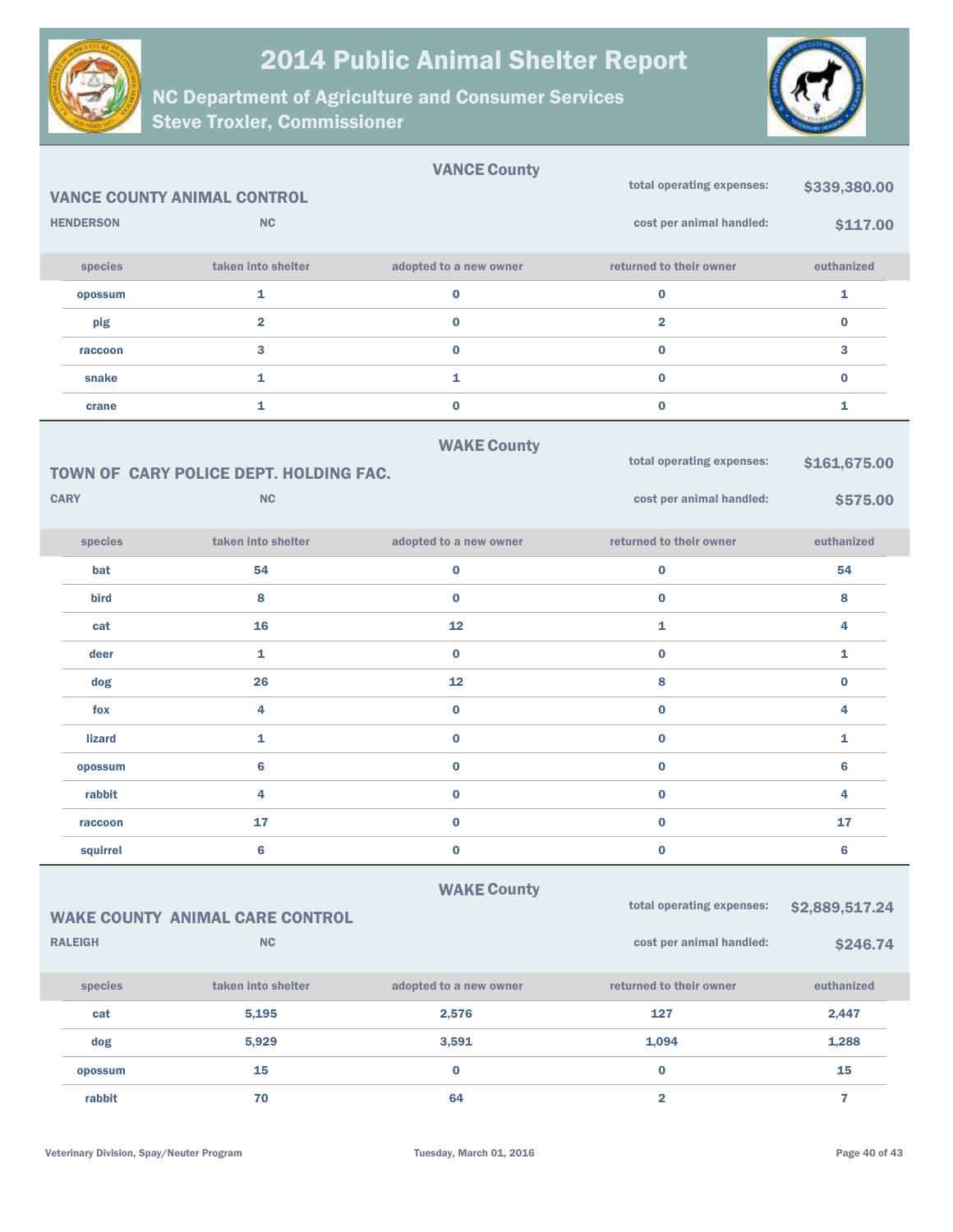



|                                          |                                                   | <b>WAKE County</b>      |                           |                         |
|------------------------------------------|---------------------------------------------------|-------------------------|---------------------------|-------------------------|
|                                          | <b>WAKE COUNTY ANIMAL CARE CONTROL</b>            |                         | total operating expenses: | \$2,889,517.24          |
| <b>RALEIGH</b>                           | <b>NC</b>                                         |                         | cost per animal handled:  | \$246.74                |
| species                                  | taken into shelter                                | adopted to a new owner  | returned to their owner   | euthanized              |
| wildlife                                 | 269                                               | 0                       | $\mathbf 0$               | 269                     |
|                                          |                                                   | <b>WARREN County</b>    |                           |                         |
| <b>WARREN COUNTY ANIMAL ARK</b>          |                                                   |                         | total operating expenses: | \$285,907.00            |
| <b>WARRENTON</b>                         | <b>NC</b>                                         |                         | cost per animal handled:  | \$208.24                |
|                                          |                                                   |                         |                           |                         |
| species                                  | taken into shelter                                | adopted to a new owner  | returned to their owner   | euthanized              |
| bat                                      | 1                                                 | 0                       | $\bf{0}$                  | $\bf{0}$                |
| bird                                     | $\overline{2}$                                    | $\bf{0}$                | $\bf{0}$                  | $\bf{0}$                |
| cat                                      | 497                                               | 132                     | 1                         | 345                     |
| chicken                                  | 6                                                 | 5                       | $\bf{0}$                  | $\bf{0}$                |
| dog                                      | 819                                               | 397                     | 55                        | 332                     |
| duck                                     | $\overline{\mathbf{2}}$                           | $\overline{\mathbf{2}}$ | $\bf{0}$                  | $\bf{0}$                |
| fox                                      | $\overline{2}$                                    | $\bf{0}$                | $\bf{0}$                  | $\overline{\mathbf{2}}$ |
| horse                                    | 29                                                | 24                      | $\bf{0}$                  | $\bf{0}$                |
| raccoon                                  | 8                                                 | $\bf{0}$                | $\bf{0}$                  | 8                       |
| skunk                                    | 4                                                 | $\bf{0}$                | $\bf{0}$                  | 4                       |
| turtle                                   | 1                                                 | $\bf{0}$                | $\bf{0}$                  | 1                       |
|                                          |                                                   | <b>WATAUGA County</b>   |                           |                         |
|                                          | <b>WATAUGA COUNTY ANIMAL CARE AND CONTROL</b>     |                         | total operating expenses: | \$0.00                  |
| <b>BOONE</b>                             | <b>NC</b>                                         |                         | cost per animal handled:  | \$0.00                  |
| species                                  | taken into shelter                                | adopted to a new owner  | returned to their owner   | euthanized              |
| bat                                      | $\mathbf 0$                                       | 0                       | $\mathbf 0$               | 13                      |
| fox                                      | $\bf{0}$                                          | $\bf{0}$                | $\bf{0}$                  | $\mathbf{1}$            |
| opossum                                  | $\mathbf 0$                                       | 0                       | $\bf{0}$                  | 4                       |
| raccoon                                  | $\bf{0}$                                          | $\bf{0}$                | $\bf{0}$                  | 8                       |
|                                          |                                                   |                         |                           |                         |
|                                          |                                                   | <b>WATAUGA County</b>   | total operating expenses: | \$525,307.24            |
| <b>BOONE</b>                             | <b>WATAUGA COUNTY HUMANE SOCIETY</b><br><b>NC</b> |                         | cost per animal handled:  | \$234.72                |
|                                          |                                                   |                         |                           |                         |
| species                                  | taken into shelter                                | adopted to a new owner  | returned to their owner   | euthanized              |
| Veterinary Division, Spay/Neuter Program |                                                   | Tuesday, March 01, 2016 |                           | Page 41 of 43           |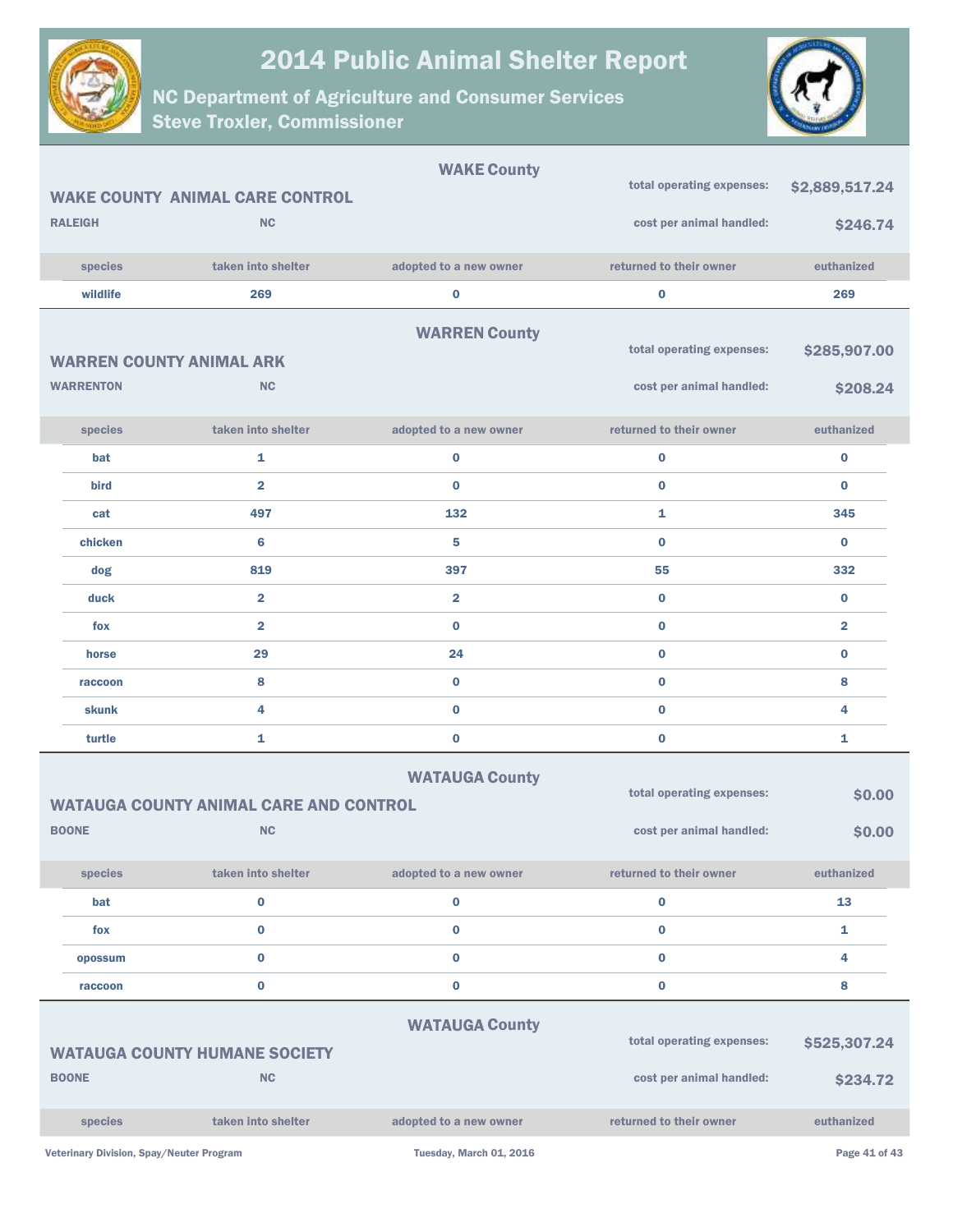



|                   |                                      | <b>WATAUGA County</b>   |                           |                |
|-------------------|--------------------------------------|-------------------------|---------------------------|----------------|
|                   | <b>WATAUGA COUNTY HUMANE SOCIETY</b> |                         | total operating expenses: | \$525,307.24   |
| <b>BOONE</b>      | <b>NC</b>                            |                         | cost per animal handled:  | \$234.72       |
| species           | taken into shelter                   | adopted to a new owner  | returned to their owner   | euthanized     |
| cat               | 986                                  | 524                     | 11                        | 299            |
| dog               | 1,097                                | 638                     | 182                       | 84             |
| guinea pig        | 8                                    | 8                       | $\mathbf 0$               | $\bf{0}$       |
| hamster           | 24                                   | 10                      | $\bf{0}$                  | $\bf{0}$       |
| other             | 4                                    | 3                       | $\bf{0}$                  | $\bf{0}$       |
| rabbit            | 42                                   | 33                      | $\bf{0}$                  | $\bf{0}$       |
| rat               | 46                                   | 22                      | $\mathbf 0$               | 4              |
|                   |                                      | <b>WILKES County</b>    |                           |                |
|                   | <b>WILKES COUNTY ANIMAL SHELTER</b>  |                         | total operating expenses: | \$669,000.00   |
| <b>WILKESBORO</b> | <b>NC</b>                            |                         | cost per animal handled:  | \$146.03       |
|                   |                                      |                         |                           |                |
| species           | taken into shelter                   | adopted to a new owner  | returned to their owner   | euthanized     |
| bat               | 20                                   | $\bf{0}$                | $\bf{0}$                  | 17             |
| cat               | 2,152                                | 277                     | 25                        | 1,823          |
| chicken           | 6                                    | $\bf{0}$                | $\bf{0}$                  | $6\phantom{1}$ |
| dog               | 2,429                                | 1,039                   | 256                       | 1,121          |
| duck              | $\overline{2}$                       | $\overline{2}$          | $\bf{0}$                  | $\bf{0}$       |
| ferret            | 1                                    | $\bf{0}$                | 1                         | $\bf{0}$       |
| fox               | 3                                    | $\bf{0}$                | $\bf{0}$                  | $\overline{2}$ |
| goat              | 6                                    | 1                       | 5                         | $\bf{0}$       |
| horse             | 3                                    | $\bf{0}$                | 3                         | $\bf{0}$       |
| opossum           | 11                                   | $\pmb{0}$               | $\pmb{0}$                 | 10             |
| pig               | 1                                    | $\pmb{0}$               | ${\bf 1}$                 | $\mathbf 0$    |
| rabbit            | 3                                    | $\overline{\mathbf{2}}$ | $\mathbf 0$               | $\mathbf 0$    |
| raccoon           | 9                                    | $\pmb{0}$               | $\mathbf 0$               | $\bf 6$        |